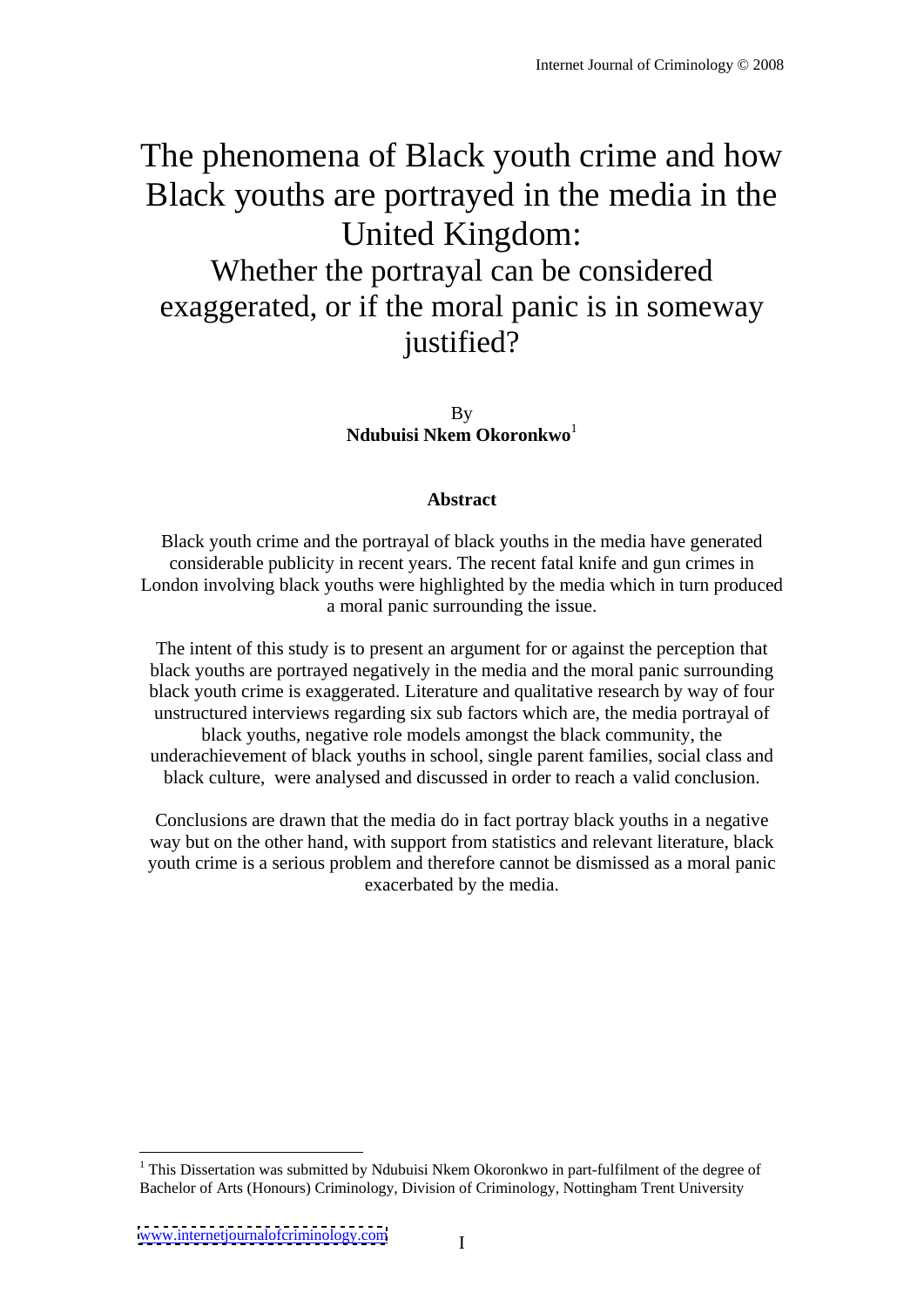#### **Introduction**

This dissertation aims to explain the phenomena of black youth crime and how black youths are portrayed in the media in the United Kingdom and whether the portrayal can be considered exaggerated, or if the moral panic is in someway justified.

Crimes statistics show black youths, particularly young black males, commit a disproportionate amount of crime, however the media is known to sensationalise news stories and make vast exaggerations. Drawing on existing work regarding black youth crime and the representation it acquires in the media, Hall et al's (1978) *Policing the Crisis* study demonstrates how the media shapes public views regarding a particular group in society. The 1970s moral panic surrounding muggings was blamed predominantly on young black men. The media represented them as 'muggers' and a threat to society which resulted in alienation and marginalisation of this particular group. Subsequently, there was over policing of black youths in the UK. Although Hall's (1978) study of the media and black youths showed how the media targets certain groups in society, behind every moral panic there tends to be an element of reality.

In recent years there has been vast media coverage involving black youths and crime. Particularly in 2006 and 2007 there was a spate of fatal stabbings and shootings amongst black youth. For example, the deaths of Kodjo Yenga and Adam Regis in March 2007. These two murders were of huge interest to the media as it was during a period where black youth crime in London was highlighted. Kodjo Yenga was stabbed through the heart just five days after being interviewed on television about knife crime and its prevalence. Just days after this murder, Adam Regis was stabbed to death on the streets of East London on his way home after meeting with friends. These are only two examples of black youth crime that made its way into the media in 2007. There had in fact been over twenty murders involving black youths in London alone in 2007. These statistics show an issue with black youths and their involvement in criminal activity- but is crime amongst the black community really as bad as the media emphasises? This dissertation will seek to answer the question.

Firstly, the literature review will consider relevant literature regarding the topic of black youth crime and the representation of black youths in the media. This chapter is divided into sub headings which are: the organisation of the media and moral panics; lack of father figure and black positive role models; the underachievement of young black males in schools, social class and black culture. This account will then describe and analyse the methodology used in acquiring the data. The method used was unstructured interviews, the advantages and disadvantages and the reasons why this approach was chosen will be discussed. The results section follows the methodology chapter. Findings obtained during the unstructured interviews will be presented. The discussion, which will interlink with the findings and existing literature, precedes the conclusion of the research question. .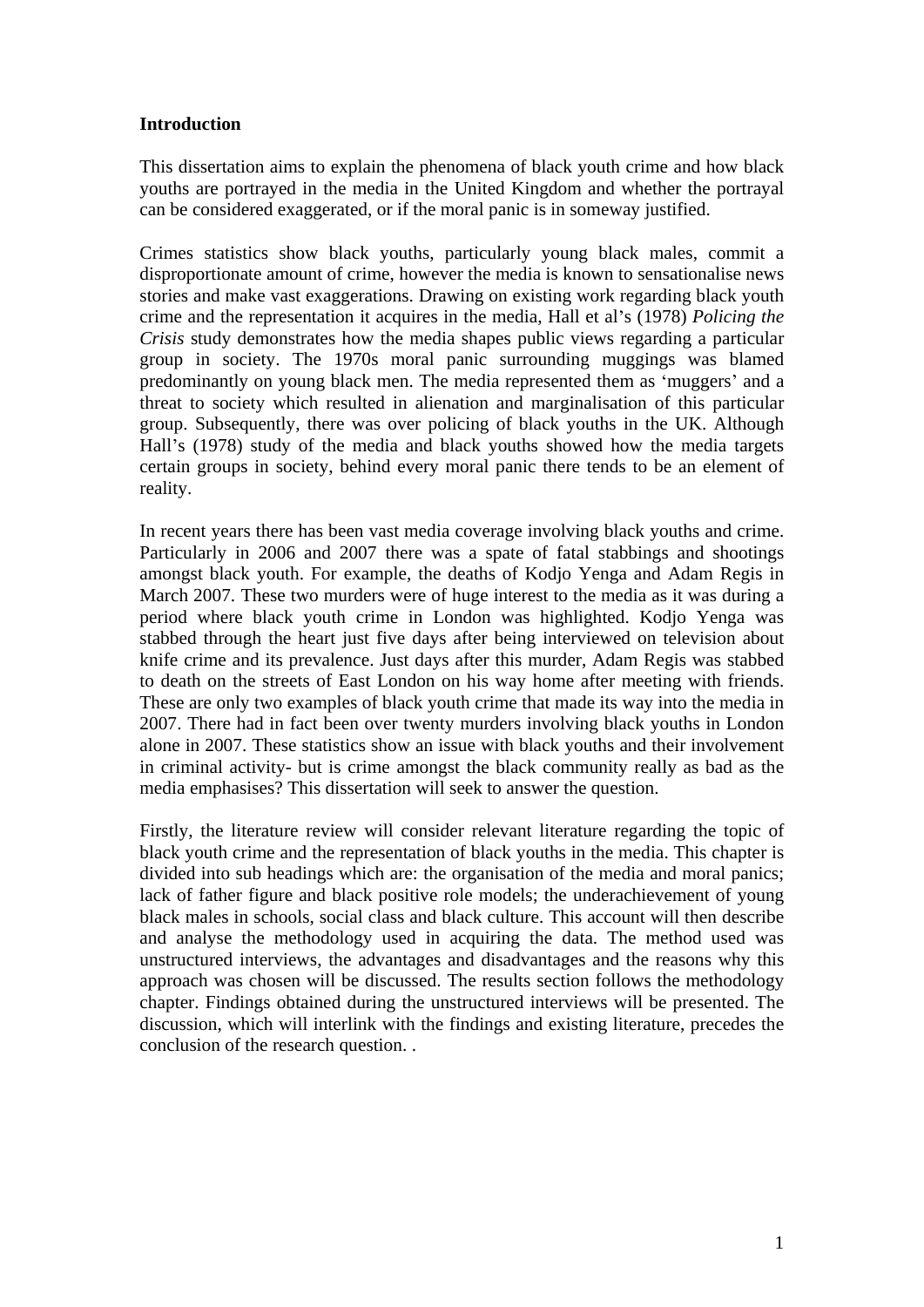# **1.0 Literature Review**

The perceived high rate of black youth crime in the UK has generated much discussion in recent years. The question as to why so many young black men commit a disproportionate amount of crime has frequently been asked. The media is also known for portraying certain groups in society in a way that generates fear and produces stereotypes and labels.

## **1.1 The Organisation of the Media and MoralPanics**

As the media and black youth crime forms the root of this account it would be necessary to gain an understanding of why black youth crime is such a big issue and why it is highlighted so much in the media.

News agendas and news values ultimately decide what is to be broadcasted and in what particular order. 'There are twelve news structures and news values that shape crime news' (Jewkes, 2004). Under the news value 'threshold' it is stated that in order for something to be deemed newsworthy it has to meet a certain level of significance. The media create moral panics according to their criteria of news values.

Once a story has reached the required threshold it may have to meet further thresholds to stay on the agenda, the story is often kept alive due to the creation of new thresholds, some stories are used as 'fillers' during quiet news periods and tend to be reported in waves, suggesting a widespread social problem rapidly approaching crisis point (Jewkes, 2004, p.41).

The media has been accused of sensationalising events surrounding violent black youth crime, attaching a level of drama making it newsworthy. This reporting of crime and deviance plays a vital role in shaping the public's perception of crime and its perpetrators.

Eighty six percent of white homicide victims are killed by other whites, and most homicide victims know each other. But the least frequent killings-homicides between strangers, and interracial homicides-received the most coverage (Dorfman, 2001).

In 2007 knife and gun crime amongst black youths in the capital generated vast media coverage. Over twenty black youths were victims of knife or gun attacks in London.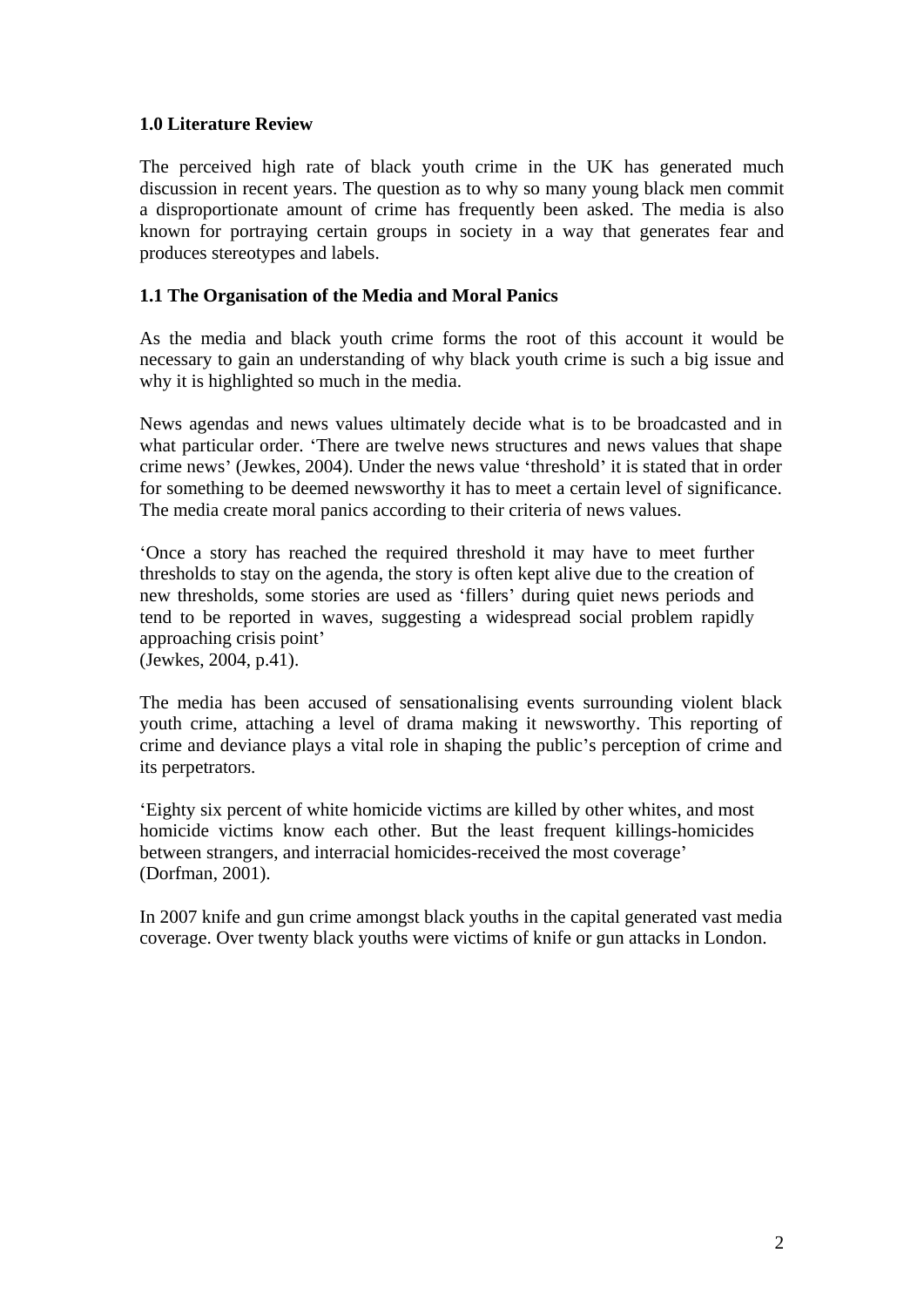**These are the pictures of 26 teenagers murdered in the capital in 2007**



Referring to the collage, the majority of the victims are of African-Caribbean origin. The deaths of Kodjo Yenga and Adam Regis of West and East London respectively and three south London black youths, James Smart-Ford, Michael Dosunmu and Bill Cox were central to the media reporting of knife and gun crime amongst the black community. Yenga, 16, died Wednesday the 14<sup>th</sup> of March 2007. He was stabbed through the heart on Portland Road, Notting Hill. Five days before his untimely death, Yenga was interviewed about the prevalence of knife crime. He stated, 'Stabbings are getting worse but the media is also making it bigger than what it is. I don't think it happens all the time but it happens quite a lot' (BBC News, 2007). Three days after the death of Yenga, Regis, 15, was killed on Saturday 17<sup>th</sup> of March. He was also stabbed to death on the streets of East London. In February 2007, 'James Smartt-Ford, 16, was shot and killed at Streatham ice rink on the 3rd of February. Michael Dosunmu, 15, was murdered in his home in Peckham on the 6th of February. The third teenage killing was of Bill Cox, 15 who was also shot in his home in Clapham on the 14th of February' (Black Youth Empowerment, 2007). The Media's intense reporting of gun and knife crime in the black community gives the impression it is solely a 'black' problem.

Like many large industries, the media is governed by the ever familiar socio economic class of person, that being white, middle class, and middle aged men. Their views on society may differ from those not part of this demographic. It is widely expected that those who work in the media have some degree of influence in terms of what potential stories they select and how they organise them, defining or amplifying some issues over others' (Jewkes, 2004, p.60).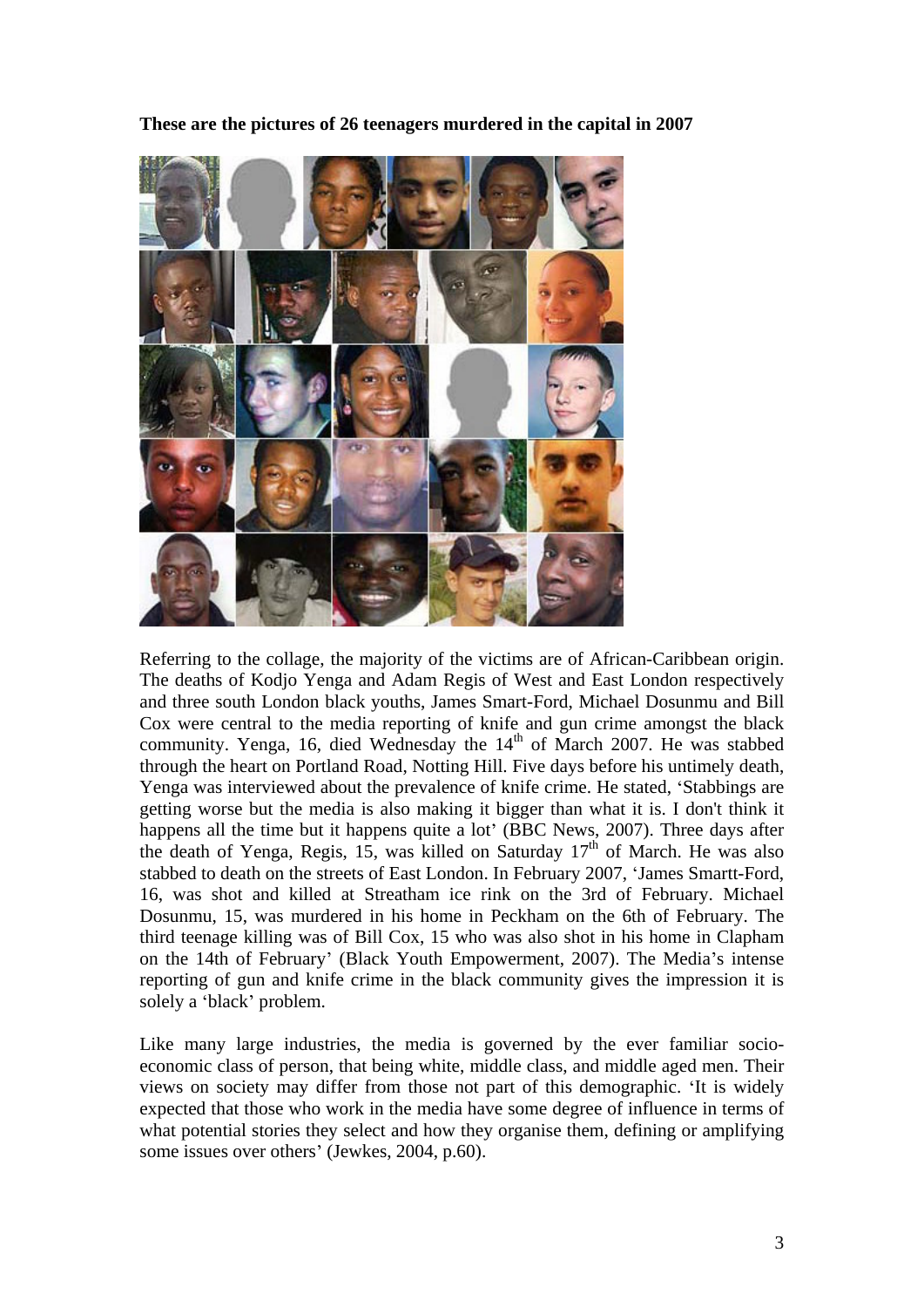In Stuart Hall's *Policing the Crisis* (1978), the concept of the moral panic theory was reused in relation to the furore surrounding muggings in the 1970's. 'Hall et al shows how the media, working with images from a New York ghetto, defined the incidence of street robberies in Britain's inner cities as an outbreak of a new dangerous kind of violent crime' (Muncie, 2004, p.120). As the panic surrounding mugging intensified, mugging became almost solely a problem with black youths. In the 1970s the media and police force instigated the 'mugging' panic surrounding young black men. These men were said to be the cause of a spate of muggings that occurred during this period although official statistics had shown such crimes had decreased. The media portrayal of young black men as muggers generated fear of black men and also resulted in an over policing of this particular group.

Labelling theory argues, 'Behaviour may be labelled criminal but it is not this behaviour in itself that constitutes crime' (Muncie, 2004, p.117). Due to the moral panic, youths have been labelled as deviant and a threat to society.

Labelling theory proposes that we focus our attention not on the behaviour of offenders, but on the behaviour of those who label, react to and otherwise seek to control offenders. Labelling theory argues that it is these efforts of social control that ultimately trigger the processes that trap individuals in a criminal career (Agnew, 2004, p.295).

The label of 'criminal' placed upon black youths in society leads to society defining their acts as criminal and extending this judgement to them as people. Having been labelled, there is an expectation that this criminality must be expressed. With this attached stereotype, the general population will perceive them to be criminal and treat them accordingly. This produces unanticipated effects: the label of 'criminal' is intended to prevent individuals from participating in criminal activities but it actually creates the very thing it intended to stop. It produces a self-fulfilling prophecy which is defined as 'a false definition of a situation, evoking a new behaviour that makes the original false assumption come true' (Burke, 2005, p.286).

A study conducted in the USA established that actual behaviour is not the sole factor in determining whether a deviant label is conferred. Other variables such as appearance, demeanour, ethnic group and age were all considered.

Pilivan and Blair (1964) looked at police encounters with juveniles and found that arrest decisions were based largely on physical cues, manner, dress and general appearance from which the officer inferred the character of youth. Structural factors such as gender, social class, ethnic group and time of day were also significant

(Burke, 2005, p.145).

This study demonstrates that the recipients of deviant labels are not always as a consequence of deviant behaviour.

Moral panic and labelling theories state public's views on crime and certain groups within society are influenced by media portravals and labels. This notion is challenged by realist theorists, who state that crime statistics should be taken at face value and should be taken seriously. Right realists state that individuals have a choice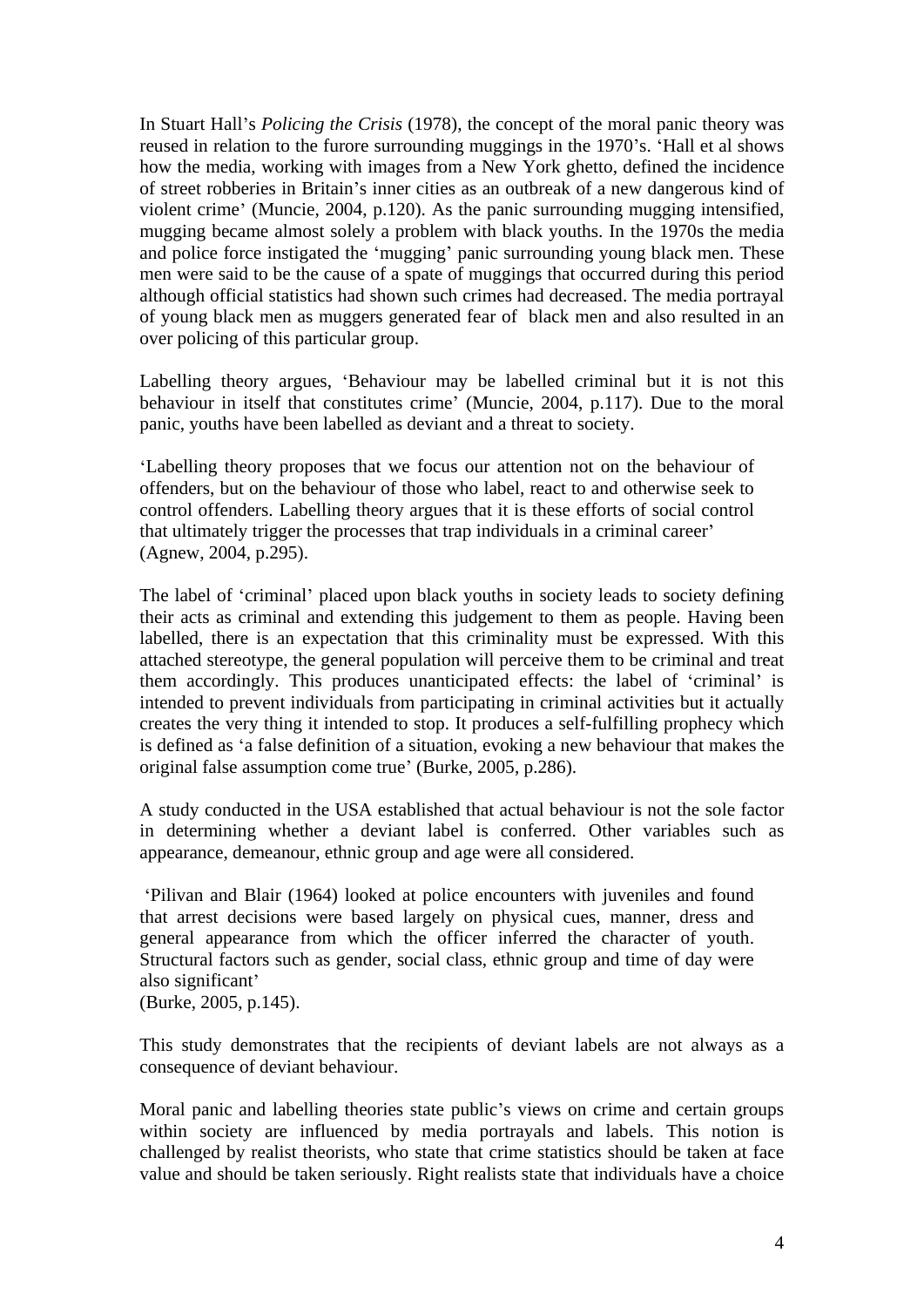in life and can be prevented from deviant and or criminal behaviour. They seem to solely focus on street level criminality and totally disregard white-collar crime. This implies that street level crime, which is primarily committed by youths, is more prevalent than it actually is. Right realists also ignore cultural, social and economic factors that can have a major influence in criminal behaviour.

Left realists, however take into account these factors. 'Left realists recognise street crime as an inevitable outcome of social and political deprivation' (Laufer, 2007, p.208). They state 'crime must be taken seriously', something should be done about it. They acknowledge that crime has a specific cause, 'crime can best be explained with reference to the process of relative deprivation and marginalisation' (Muncie, 2004, p.141). Muncie also argues 'access to the labour market is seen as vital to the working class and black underclass in particular' (Muncie, 2004, p.141). If the labour market is not accessible young people become marginalised. Left realists state that criminal subcultures materialise as an adaptation to marginalisation' (Burke, 2005).

#### **1.2 Lack of Father Figure and Negative Role Models**

Single parent families appear to be 'commonplace' in poor black communities. The lack of father figures is argued to be a contributing factor to involvement in crime amongst young black males. The Commons Committee, which is investigating young black people and the criminal justice system, was told 57% of black Caribbean children grew up in lone parent households, compared with 25% of white children, (BBC, 2006). These statistics provides insight into the level of single parent families black Caribbean children grow up in, in comparison to their white counterparts.

Talcott Parsons (1937) 'masculine identity theory' proposes that the main social role for an adult male is breadwinner whilst the female role is more domestic. 'As the former is consequently absent from the family home for much of the time and cannot therefore function as a masculine role model for his children' (Burke, 2005, p.105). The result is that both sexes tend to identify more with their mother. The male child seeks disapproval from the mother, for example, his aggressive and destructive nature provokes a negative reaction from the mother. The male child perceives these characteristics to be masculine.

Parson identified a male's role in society as the breadwinner. In single parent families commonly found in poor black communities, there is no adult male, no father figure, so the female is the sole and primary carer, hence the male children identify more with their mother. Black males living in poor communities are subject to behavioural expectations, for instance being 'tough' and committing certain crimes are expected from young males in certain communities. These deemed 'masculine' characteristics trigger a certain reaction from a mother.

Conservative party leader, David Cameron also identified family breakdown as a contribution to black youth crime. 'I profoundly believe that family breakdown is at the heart of so many of these problems and it's when families break down that the gangs can sometimes take over' (Cameron, 2007, Cited in BBC Caribbean, 2007).

Studies regarding single parent families and involvement in crime have shown a strong relationship between the two variables.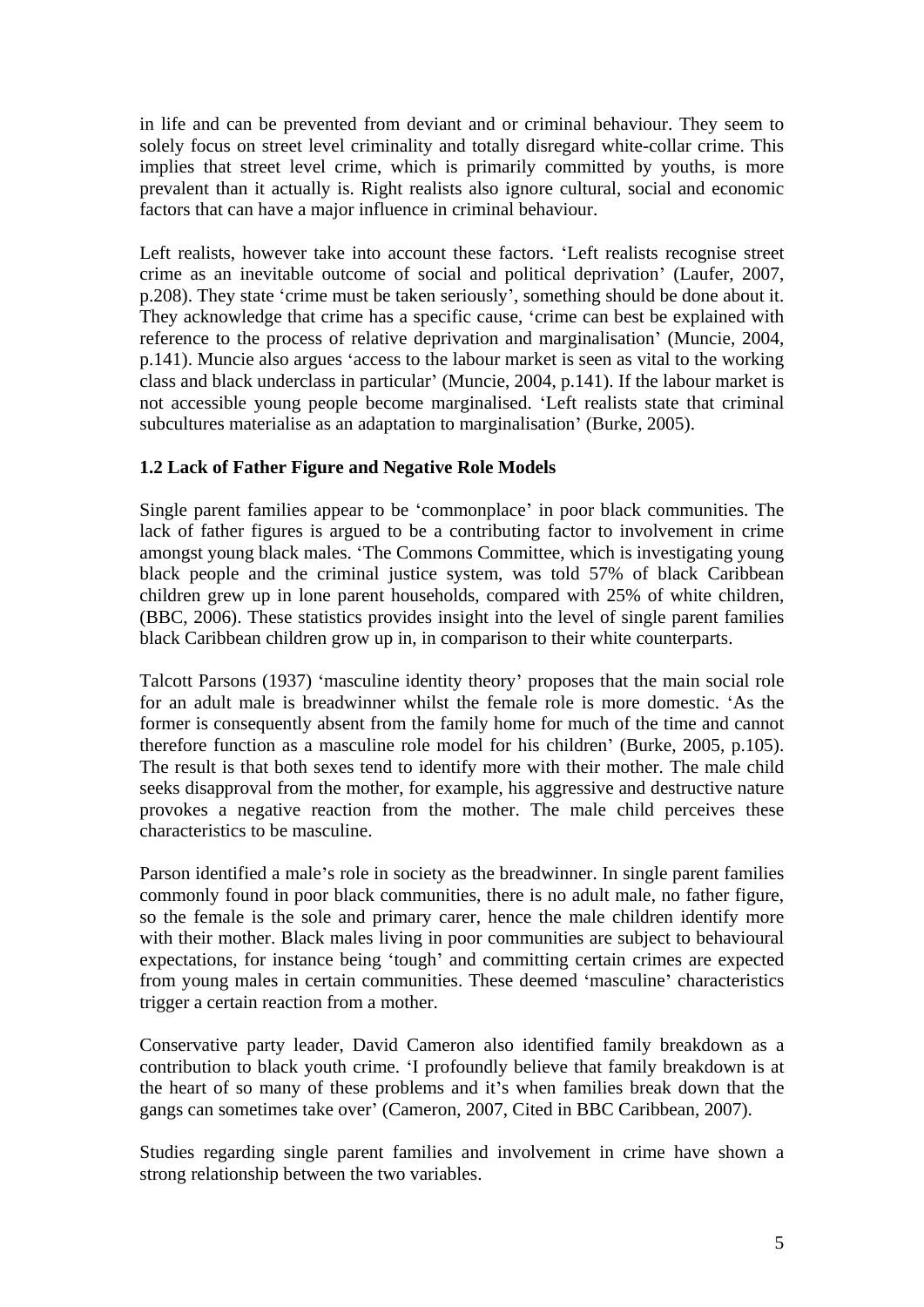According to one study, children raised in single-parent families are one-third more likely to exhibit anti-social behaviour; O'Neill found that, holding other variables constant, black children from single-parent households are twice as likely to commit crimes as black children from a family where the father is present. Nearly 70 percent of juveniles in state reform institutions come from fatherless homes, as do 43 percent of prison inmates

(Mortimer, 2005).

According to O'Neill's findings there is a distinct correlation between single parent families and crime.

Sportsmen and musicians, particularly rap artists, are considered the most prevalent role models amongst young black men and women. There seems to be a cry for more positive and academic role models that the youthscan aspire to emulate instead.

A study conducted in the USA, by Dr. Assibiy-Mensah, with 4,500 black youths ranging from 10 to 18, during January 1994 to December 1995, from towns and cities in 22 states aimed to identify common role models within the black community.

The major finding of this study was the overwhelming choice of athletes or sports figures as role models for all groups ranging from 85% of the 10 year olds to 98% of the 18 year olds, movie or television stars accounted for the second highest category for non-sports role model personalities. None of the children indicated an educator as his role model (Assibiy-Mensah, 1997, p.244).

The findings from this study show African-Caribbean youths tend to aspire to emulate sportsmen and musicians, who many consider to be negative role models. As Assibiy-Mensah identified, none of the children indicated an educator as their role model, but for what reason? Their reluctance to choose academics or educators as role models may be explained by their lack of information on the cadre of African-American males in academia' (Assibiy-Mensah, 1997, p.245).

The lack of positive role models in black communities has caused great concern and a new generation of role models, distinct from sportsmen or rap stars, are needed to combat the issue of crime in the community. 'Black youngsters need a new generation of role models, drawn from the legal profession, business and education, to counter under-achievement and involvement in crime' (Womack, 2007).

#### **1.3 The Underachievement of Young Black Males in School**

Black Caribbean children and young people have the largest number of exludees and the highest rate of exclusion. Black pupils in general are over three times as likely as white pupils to be permanently excluded' (Stephenson, 2007, p.66). Further literature states 'only 25% of African-Caribbean boys get five good GCSE's compared with 51% of the population as a whole. Black men are also under represented in the traditional professions of law, medicine, finance and teaching' (BBC, 2004). These statistics provide insight into the level of underachievement with regards to black males. Black males seem to be under represented in education and employment. This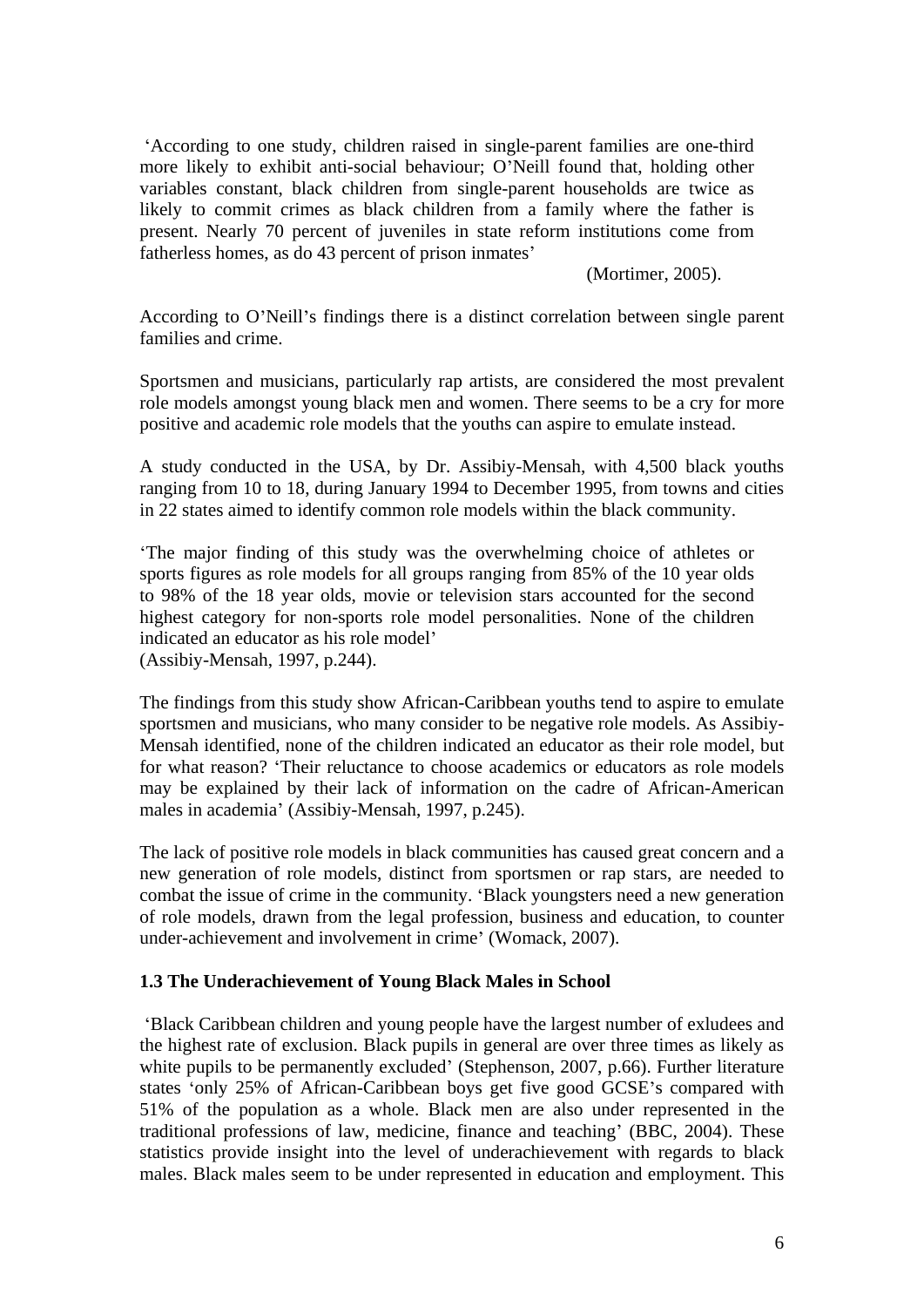is supported by Cross who states, 'It is now commonplace to observe that the children of Britain's non white population occupy a marginal role in education, employment and other spheres of social and economic life' (Cross, cited in Cashmore and Troyna, 1982, p.35).

Although these statistics indicate a lack of achievement amongst black youths in education, conflicting literature suggests statistics do not reflect the whole truth. The analytical weakness of work on multi-cultural education in this country is based on a refusal to view the education system as a whole' (Mclean, 1981, p.21). Reasons as to the perceived underachievement of black males in school suggest a causal relationship between the labour market and underachievement in school. This was evident in the riots of 1981 where unemployment in the black community washigh in the areas of Brixton, Moss Side and Hoxteth.

As long ago as 1969, the Select Committee on Race Relations and Immigration had warned that 'the seeds of racial discord' would be sewn if British-born black youth were continually denied 'equal treatment. What is more, the Select Committee suggested that these 'seeds' were especially likely to bloom in a context of worsening and prolonged unemployment (Troyna, 1984, p.155).

As African-Caribbean migrants flooded the UK shortly after the Second World War, expectations were high and they believed their children would be benefit from far greater education. The migrants soon found themselves to be victims of racial abuse and discrimination. Evidence of educational underachievement amongst their children may have disturbed their belief in the doctrine of equality of opportunity (Troyna, 1984, p.115). A considerable number of black parents believe the educational system is structured to hinder the progress of black and ethnic minority youths. Clarke (1982) supports this claim by suggesting: 'it is an important step to realise that the supplementary school exists to help children not because they failed to achieve through the system, but because the system is racialist, and has failed them (Clark, 1982, p. 126). Furthermore Ken Livingstone stated: London was now reaping a "bitter harvest of street violence and gun crime" partly because of the impact of low attainment, exclusion and racism on black pupils' (Livingstone cited in, Cassidy, 2002). The notion of schools being institutionally racist can be criticised by the apparent 'achievement' of south Asians pupils. 'On the other hand, there are those who maintain that the educational achievement of South Asian pupils undermines the claims about institutional racism (Troyna, 1984, p.157).

#### **1.4 Social Class**

Judging by the Media's reporting of youth crime, those further down the social class spectrum are known to commit a disproportionate amount of crime.

Predominantly young men with and over-representation of youth drawn from minority ethnic communities, low income, low educational achievement, poorly paid employment (if any) and strained family relations are the standard defining characteristics of young people most frequently found in custodial institutions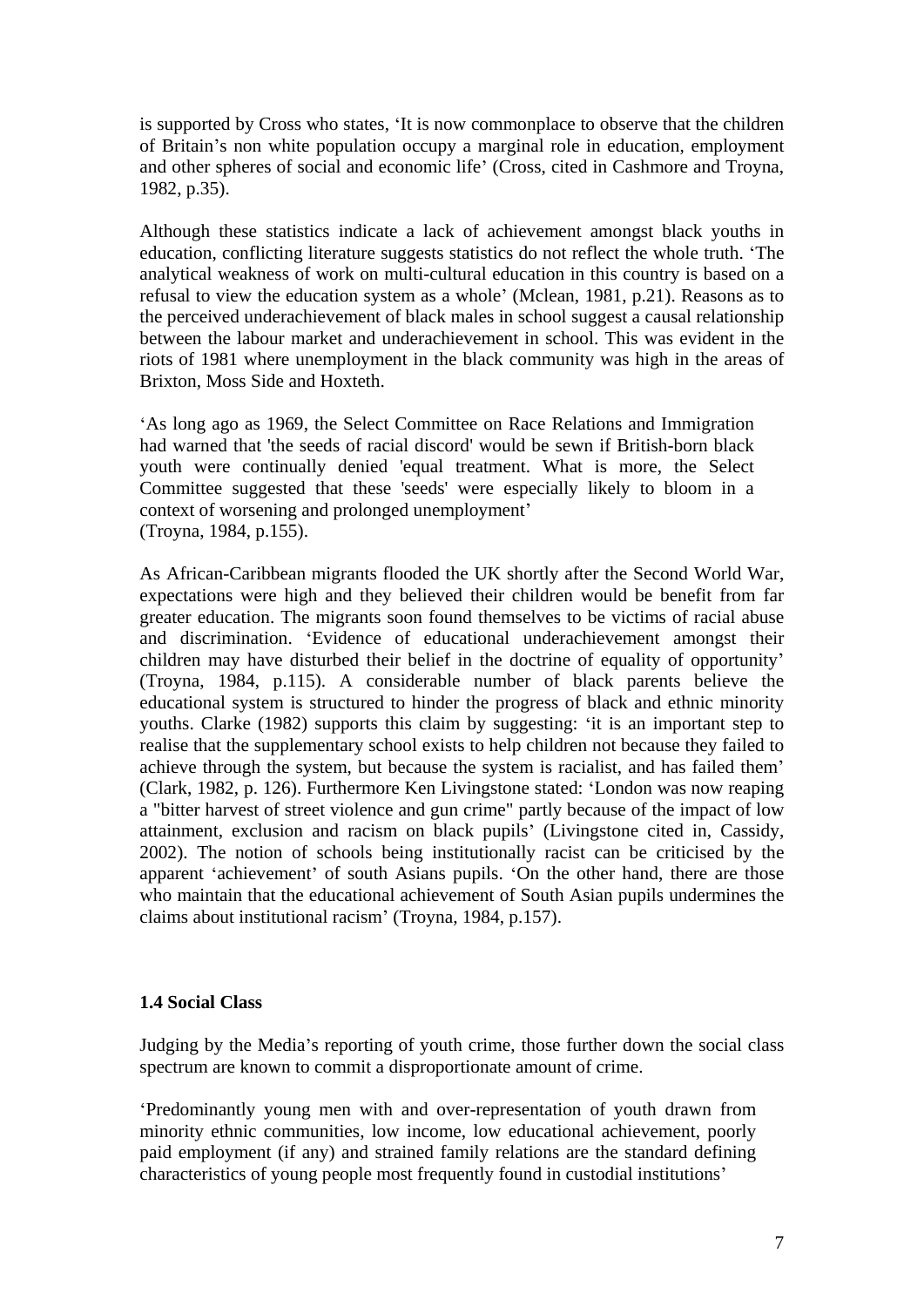(Cunneen and White, 2002, cited in Goldson and Muncie, 2006, p.18).

Reasons as to why young people of this social group commit a disproportionate amount of crime are varied. There is a view that youth offending is less likely to be a relatively non problematic part of a normal transition to legitimate adulthood for those who experience multiple factors of social exclusion. The 'underclass' are a group that encounter multiple factors of social exclusion. The underclass theory is defined as groups in socially isolated neighbourhoods have few legitimate employment opportunities and this increases the chances that they turn to illegal or deviant activities for income' (Burke, 2005, p.287).

The term underclass is not directed at those in poverty, but people at the margins of society, people that are often violent and can only maintain a job for a short period of time if any. 'The habitual criminal is the recognisable member of an underclass. He lives off mainstream society without actively participating in it' (Murray, 1996, p.33). Criminal activity to members of the underclass is non problematic and seems to be a part of everyday life according to this statement by Murray (1996). The underclasses appear to be excluded from mainstream society. The job opportunities available to them are limited because many lack the skills and qualifications required. Nowadays, work is at the forefront of life, without work it is difficult for individuals to gain the respect of others. 'There is more to work than just making a living' (Murray, 1996, p.19).

Youths that are part of the underclass have multiple factors of social exclusion and other social problems. These factors include: single parent families, housing issues, poor schooling and exclusion from school. This exclusion from society is why trouble occurs. Without participation in society youths have too much spare time, which some use to commit petty offences.

Travis Hirschi (1969) made a significant contribution to the understanding of social control theories. Hirschi identified four essentials of the social bond: attachment, commitment, beliefs and involvement. These four variables, though independent, are also highly interrelated and are given equal weight. Each helps to prevent law breaking activities in most people' (Burke, 2005, p.209). Those with weak social bonds are more prone to become deviant.

This study by Hirschi (1969) can be related to the underclass. The members of the underclass are known to have multiple factors of social exclusion, very similar to weak social bonds, therefore criminality will be more prone amongst this group.

Hirsch's findings were based on a large-scale study, with over 4,000 adolescents from a variety of social and ethnic backgrounds, so it has strong empirical support. However not everyone with weak bonds to society leads a criminal life. It considers criminality amongst adolescents with weak bonds to be habitual.

There is a growing black underclass that exists in America's inner cities, known as ghettos. The social mobility has been accompanied by geographical mobility wherein the better-off have fled to the suburbs. In taking businesses and job opportunities with them they leave a poor black underclass stranded in the inner-city' (MacDonald, 1997, p.16). In relation to the supposed criminality of the black underclass, 'it is not the inherent pathology of a black culture of poverty but rather the combined cultural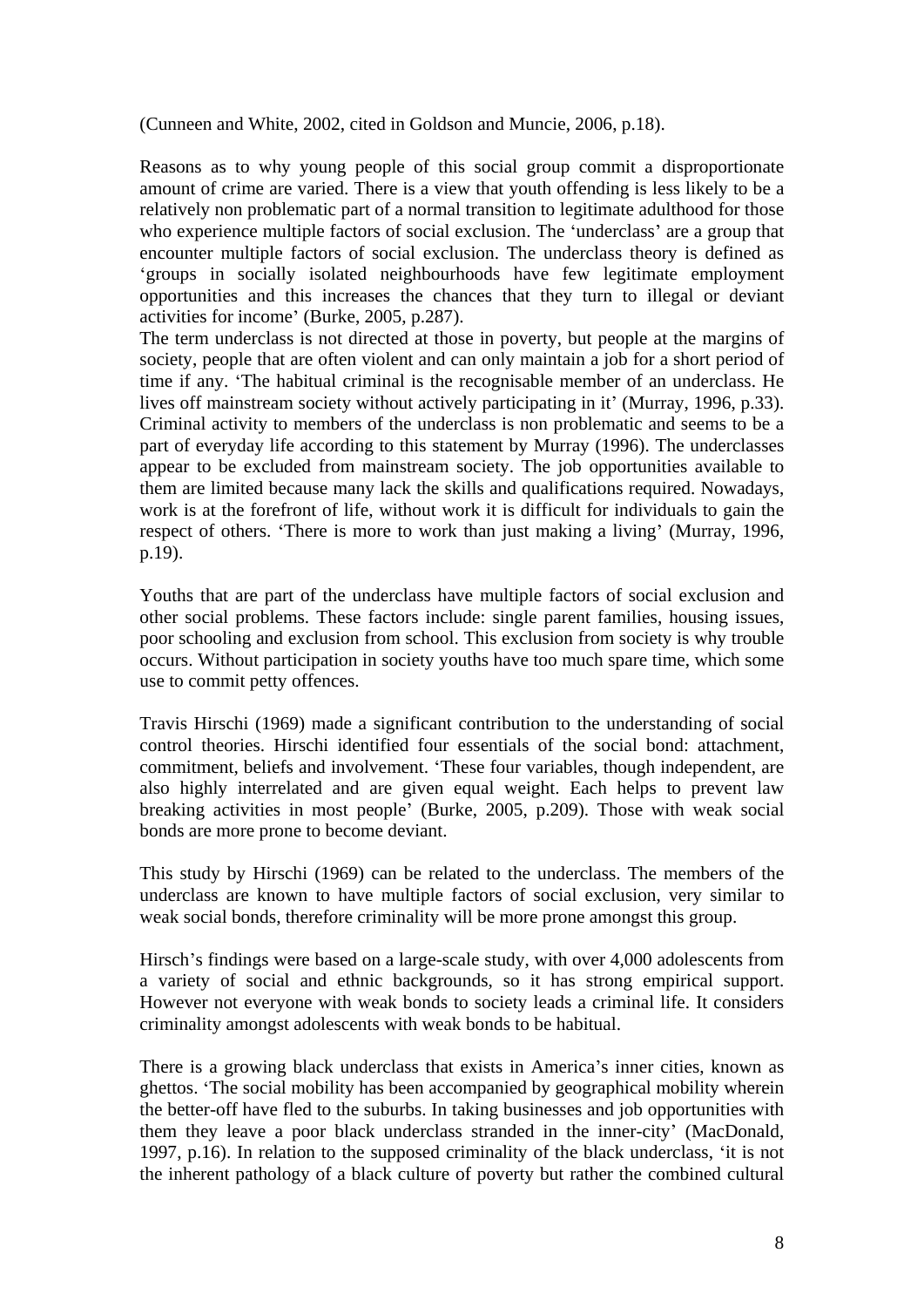impact of social change, particularly the social isolation that shifts in the black population have ensured' (MacDonald, 1997, p.17). The black underclass situated in the inner-cities became detached from middle-class residents that fled to the suburbs. Ken Auletta (1982) argued that a sizable number of North America's poor never assimilate into society, but remain trapped in an underclass characterised by a dependency on state benefits, denial of work ethic and failed morality" (Muncie, 2004, p.137). According to Muncie (2004), for some, the underclass refers to sections of the black community who are welfare dependent' (Muncie, 2004, p.137). The relationship between the welfare state and crime has strong empirical support. Findings generated from studies regarding the link between the availability of welfare and out-of-wedlock births is substantial. Thirteen studies surrounding this topic area were conducted.

Of these, 11 found a statistically significant correlation. A study conducted by Dr. June O'Neill for the U.S Department of health, holding constant a wide range of variables, found that a 50 percent increase in the value of AFDC and food stamp payment led to 43 percent increase in the number of out-of-wedlock births (Mortimer, 2005).

Additional research by Shelley Lundberg and Robert Plotnick supported research findings of Dr. June O'Neill. 'The findings from their study found an increase in welfare benefits of \$200 per month per family increased the rate of out-of-wedlock births among teenagers by 150 percent' (Mortimer, 2005). These studies show welfare contributes to a rise in single parent families, which subsequently leads to an increase in criminal activity.

Robert Merton's Anomie/Strain theory implies that individuals turn to illegitimate ways of achieving goals as a response to social limitations placed on accessing goals legitimately. These social limitations may include their class status, unemployment and area in which they live. 'Individuals are more likely to pursue monetary success using whatever means are necessary, including crime' (Agnew, 2003, p.171).

Merton's theory is divided into two parts, the first part being 'anomie' theory. Anomie theory seeks to explain why some societies have a higher crime rate than others. It focuses on the relative emphasis placed on cultural goals and the institutionalised norms for achieving these goals' (Agnew, 2003, p.178). Merton claims, societies that place great importance on achieving goals such as acquiring material goods and low emphasis on the rules for goal achievement will have a higher crime rate. These societies are characterised by a state of anomie. The goal seeking activities of such societies appear to have few rules and regulations. Consequently, individuals may attempt to achieve such goals by any means necessary, including involvement in criminal activity. Merton's anomie theory can be applied to some black communities that view achievement as the acquisition of material goods. The individuals driving flashy cars, wearing the latest designer clothing and boasting expensive jewellery are the role models people aspire to emulate. Due to social limitations placed on individuals achieving their goals legitimately, crime may be an alternative method used in order to gain material rewards.

The second part of Merton's theory is 'strain' theory, which states that lower-class individuals are under substantial 'strain' due to the hindrance on achieving 'success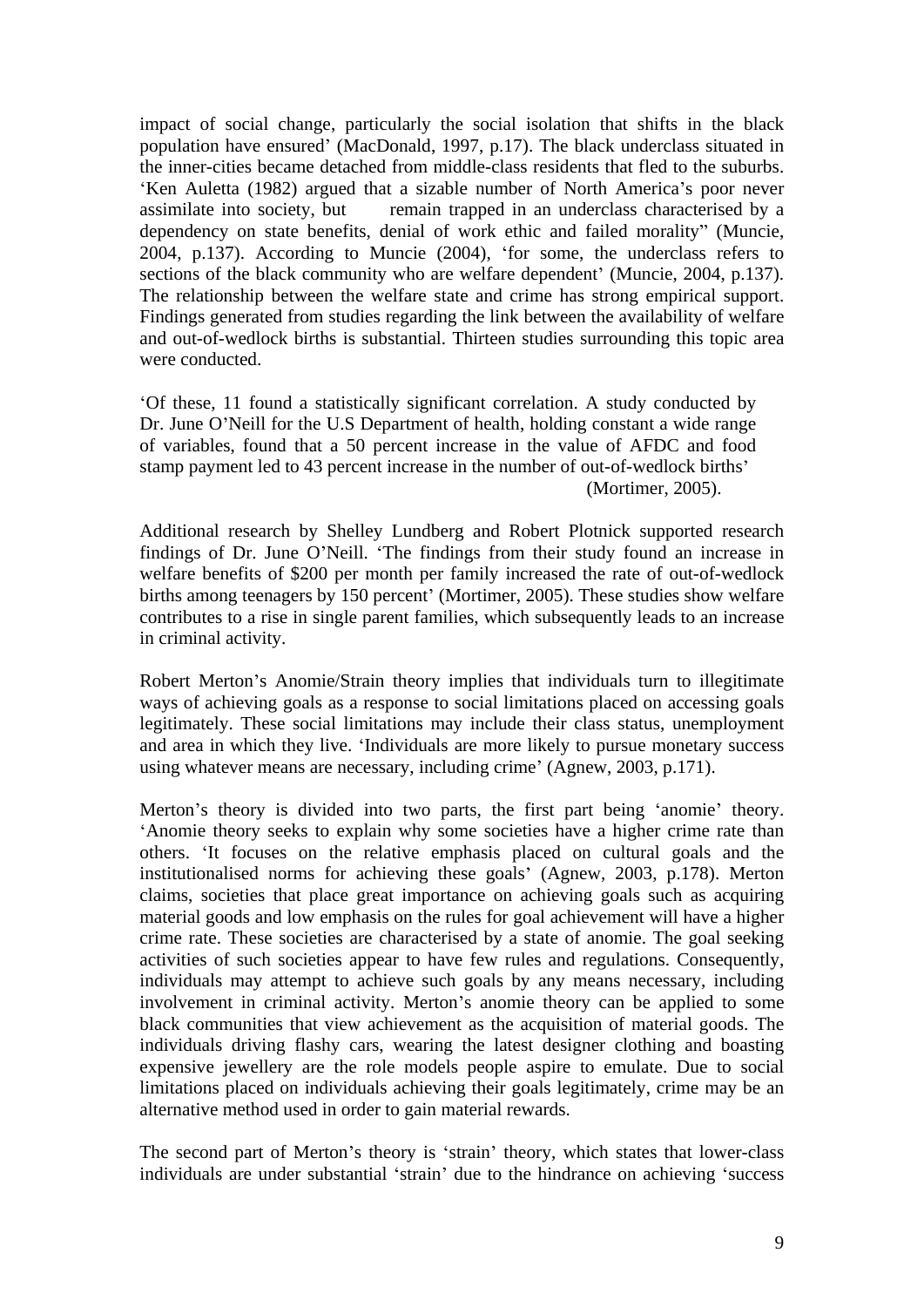through lawful means. Merton states that, conformity, retreatism, ritualism, innovation and rebellion are five ways in which individuals can adapt to strain in their lives.

#### **1.5 Black Culture**

Black culture has been influential and prominent in mainstream society for decades. The slang terminology used by young black males has almost become socially acceptable and is widely used by our White and Asian counterparts. The fashion industry has benefited largely from black culture. Examples of black fashion include saggy jeans and hoodies. These are two controversial fashion items as hoodies have recently seen banned in shopping centres and schools as it appears to promote deviant behaviour. 'Saggy' jeans are a style that is prominent amongst black youths. Its controversy derives from the fact prisoners wore their trousers low as belts were forbidden. This look is now considered to be 'cool' amongst certain groups in society. 'Bling', formally known as jewellery is considered a sign of wealth. Some Rap artists boast about the amount and cost of jewellery obtained. The negative connotation associated with rap music does not emit a positive message to the youth who may equate acquiring material goods such as jewellery with success.

The Hollywood film industry has sought inspiration from 'black cultures' and black lifestyles. The 2007 movie *American Gangster* which stared black actor Denzel Washington, although based on a true story, portrayed black males as gangsters and drug dealers. There is a recurrence of derogatory stereotypes in cinema concerning black culture. Films such as *Boyz, N the Hood*, *Menace II Society and Clockers* also portrayed black males, particularly youths in a negative light. These films, focusing heavily on violence and criminality, fuel the perception of a 'black culture' as violent. In 2007 the former Prime Minister claimed the spate of knife and gun murders in London was not the cause of poverty, but a distinctive black culture' (Wintour, 2007). This statement came under intense scrutiny by black community leaders who accused him of ignorance and blaming knife and gun crime solely on black youths.

Mr. Blair's remarks are at odds with those of the Home Office minister Lady Scotland, who told the home affairs select committee last month that the disproportionate number of black youths in the criminal justice system was a function of their disproportionate poverty, and not to do with a distinctive black culture' and the contract of the contract of the contract of the contract of the contract of the contract of the contract of the contract of the contract of the contract of the contract of the contract of the contract of t

(Wintour, 2007).

This statement supports the view that those further down the social class spectrum commit a disproportionate amount of crime.

Subsequent to the death of Adam Regis in East London 2007, Pastor William Lamphey who works with vulnerable youths in the area stated:

Youth culture played a big role in the violence on the streets. I think it is the general culture of the youngsters, their behaviour, the way they conduct themselves. When you see them, the way they dress, they are telling you back off, I'm a hooligan, I'm aloof, you can't talk to me' (BBC News, 2007).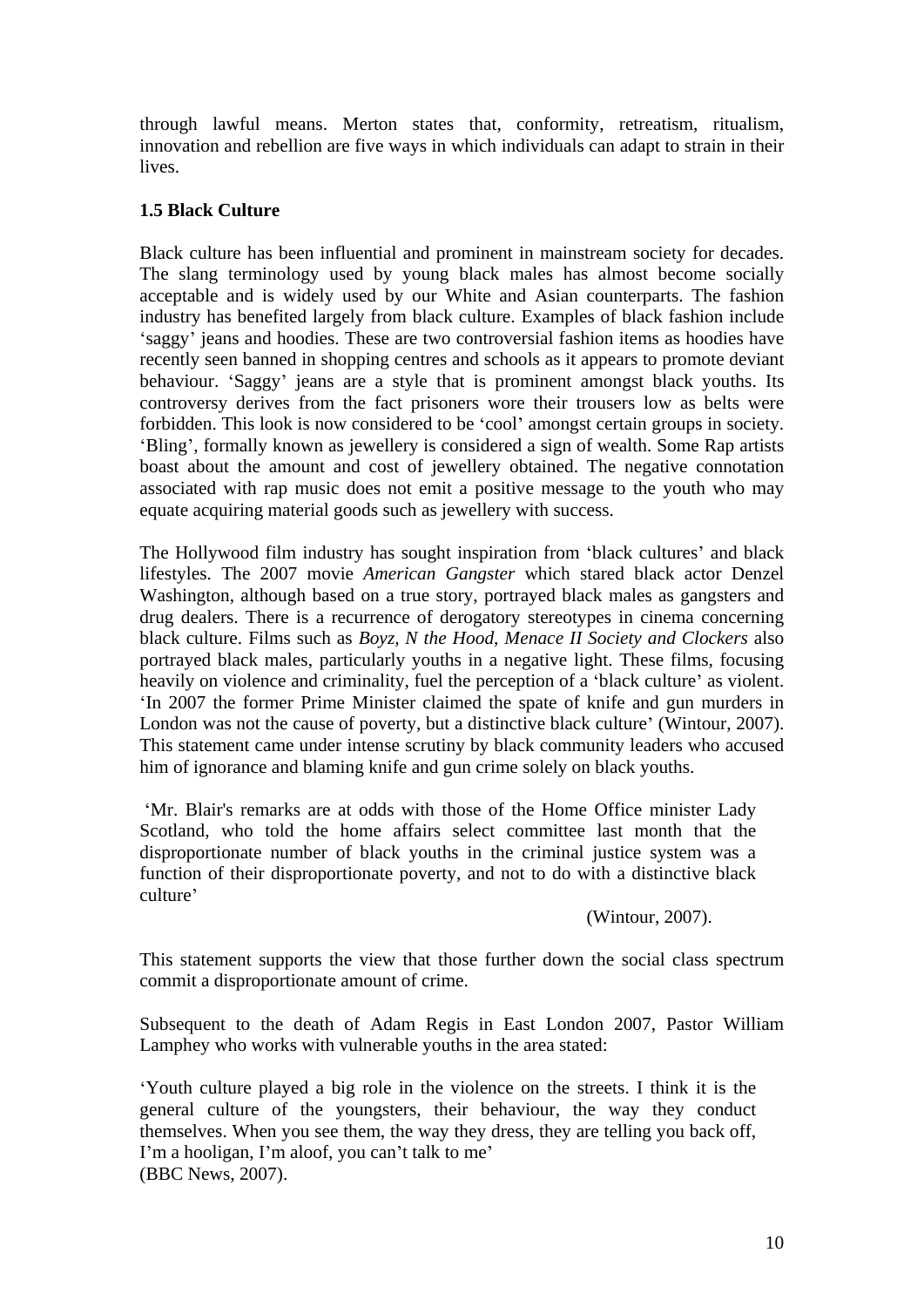Pastor Lamphey states that delinquent behaviour is associated with youths in general, not only black youths, but the culture does not seem to be a pleasant one to others.

Early British sub cultural theory can be used to explain more about black culture. Peter Wilmott (1966) carried out research into teenagers in East London. 'He found that adolescent offending behaviour was simply part of a general lower working class subculture. Teenagers became involved in petty crime simply for the fun and togetherness of the shared activity experience' (Burke, 2005, p.116). Wilmott's study supports the notion that youth culture is one which incorporates crime. The crimes they are said to commit are not necessarily the most violent crime, but it may be seen as a way of passing time. It was also found that adolescent behaviour was part of a lower working class culture which again supports the view that lower social groups commit a disproportionate amount of crime. This study however does not specify on black culture.

Ken Pryce (1979) conducted a study of Afro-Caribbean youngsters in St Paul's, Brixton. The first group of Afro-Caribbean's to arrive in the UK came with high aspirations and ambitions but found themselves consigned to a force of cheap labour. Their children were subject to racial discrimination which resulted in 'endless pressure' (Burke, 2005, p.116). Pryce identified two types of adaptations to this pressure : the first was to be law abiding and conformist, the other was to adopt a rebellious attitude. Second and third generation Afro-Caribbean's were more likely to adopt the second response.

There are two distinct explanations to black youth crime in the UK and the underclass theory. There is a growing black underclass in the UK; much of the deliberation surrounding this issue is a question of structure versus behavioural/cultural accounts as the determinate cause.

There is a view that changes in economic structure (such as the reduction in the number of manual jobs on offer), institutional structures (such as poor education especially in declining urban areas) and the lack of appropriate facilities (such as nursery schools accessible to single mothers) deny asection of the population the opportunity and resources to compete for jobs (Smith, 1992, p.7).

In structural explanations of the underclass, various forms of social exclusion, poverty, material deprivation and patterns of inequality are highlighted. Family structure plays a very important part in shaping a child's behaviour. There will be strong tendencies for single parents of young children to belong to the underclass. Children growing up with no father figure are already disadvantaged; this combined with other factors of social exclusion may lead to delinquent behaviour.

On the other hand, there is a view that the underclasses have lost the will to compete in society. Structural explanations say nothing about the reasons for the growth of an underclass. Behavioural/cultural factors such as attitudes to work or marriage and childbearing ultimately determine people's economic power which in turn may relegate some to the underclass. Behavioural accounts argue that provision of state welfare erodes individual responsibility and controls that prevent individuals from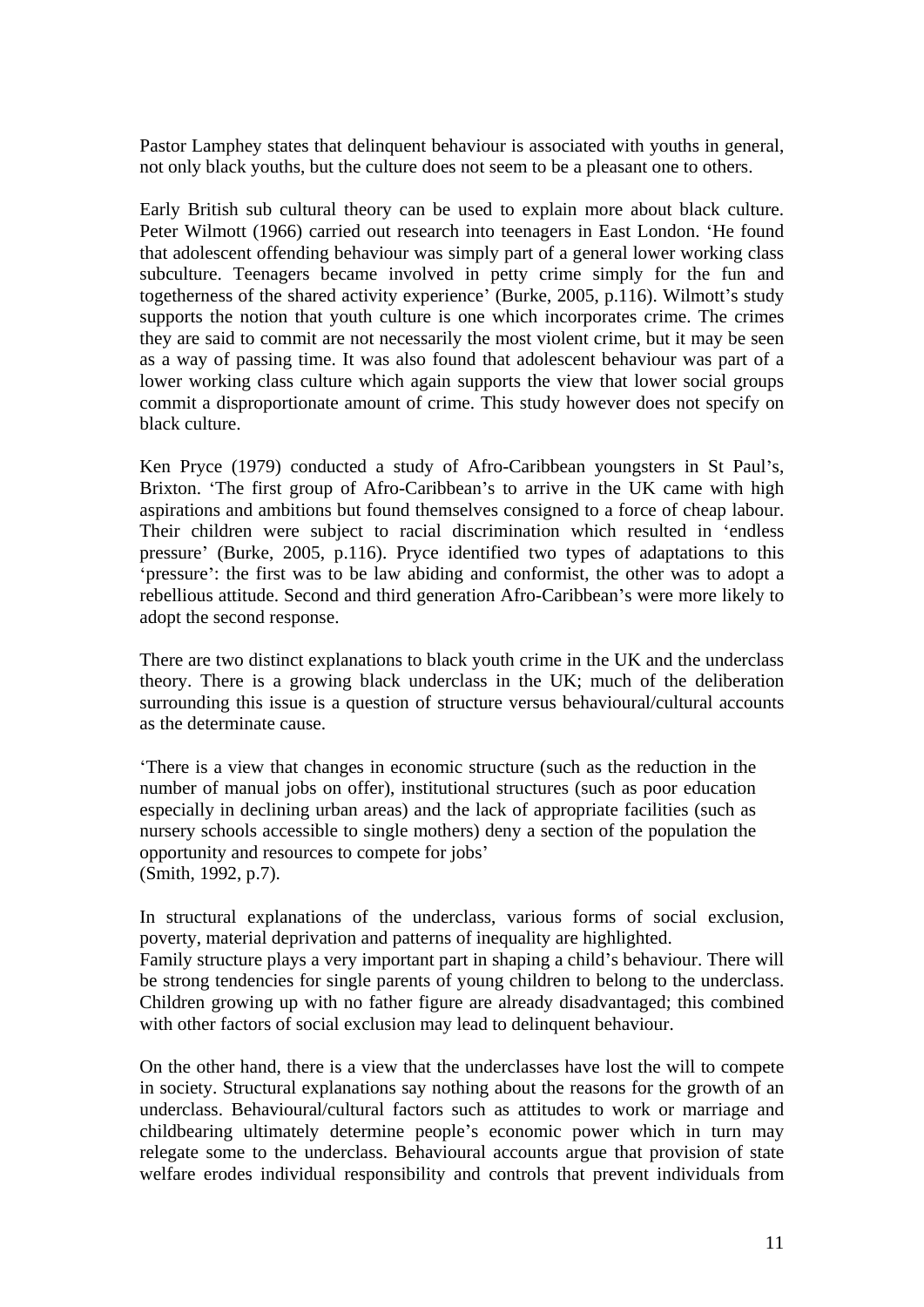delinquent behaviour for instance, stable families, positive role models and religious beliefs do not exist. Males stripped of roles as breadwinner and workless now had little to offer women and children. If they weren't earning and providing for the family, what use are they? 'Males in this social category were only seen to be able to offer erratic affection violence and child abuse' (Campbell, 1993). During this period many women relied heavily upon the welfare state as the men had nothing to offer. Many young males were now stripped of the informal controls of employment and family responsibilities that were previously expected of them. Poorly educated and unskilled, these young males were an unattractive proposition to females. With no female looking to get involved with these young men and no family of their own, what implications did this have on them? This was a big factor in their involvement in criminal activity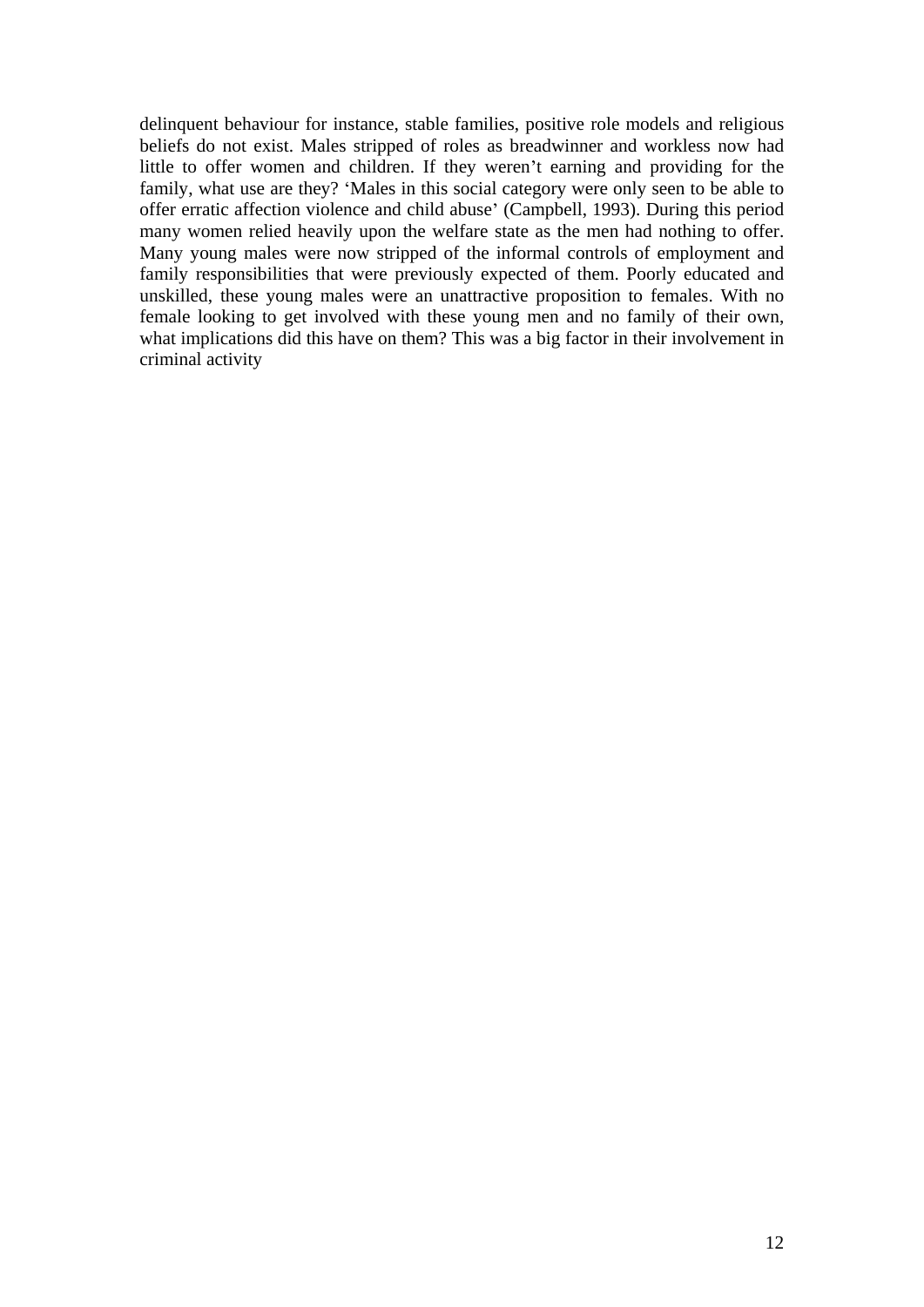# **2.0 Methodology**

In order to gain further knowledge regarding black youth crime in the UK, primary research, by way of unstructured interviews was conducted. A number of topics and issues were put forward to the interviewees regarding black youth crime and its representation in the media. Unstructured interviews are defined as 'an interview in which the interviewer typically only has a list of topics or issues, often called interview guide, that are typically covered. The style of questioning is usually very informal' (Bryman, 2001, p.545). The unstructured interviewing method was considered the most effective way of obtaining data as prompts and probes could be used in order to extract more information related to a range of topics and issues. The depth and quality of response from unstructured interviews are more substantial than any other interview technique, for example, structured interviews: 'Structure interviews may not provide the depth and quality of response needed' (Hagen, 2000, p.184). As the research topic is based on black youth crime the interviewee is required to express their views on the subject area, structured interviews do not allow for prompting, they require a set of questions which in turn requires closed-ended responses, for example the analogy to true or false. Unstructured interviews on the other hand generally provide for open-ended responses to questions' (Hagen, 2000, p.184).

## **2.1 Advantages and Disadvantages**

The interviewing technique is a very attractive method of gaining information regarding a particular topic area. It provides for personal contact between the researcher and the subject' (Hagen, 2000, p.185). The face to face situation may bring about a higher response rate due to the personal nature of the interview. Confusions regarding questions can easily be eradicated; this is not possible with other research methods such as mail surveys or questionnaires. Interviewees with literacy problems can have the questions read to them; this again is not possible with certain other research methods.

Despite the advantageous features interviews posses there are obvious disadvantages to this method of research. Interviewer bias may cause distorted findings. The interviewer could interpret data differently to how the interviewee states, in order to obtain the desired outcome. He could give clues to the interviewee as to what answer he or she should be giving, again to obtain the desired outcome. More general disadvantages of interviews are that they can be very time consuming and costly.

# **2.2 Transcription and Audio Recording**

Regarding unstructured interviews, there is an importance on audio-recording and transcribing the interviews. The interviewer should be on high alert to what is being said - it is best if he or she is not distracted by having to concentrate on getting down notes on what is said' (Hagen, 2000, p.184). The interviewees' responses to questions are detailed therefore not all information can be noted. Also the physical cues of the interviewee and they *way* in which they respond to questions should be noted. This would not be possible without audio-recording, therefore audio-recording is compulsory. Recording and transcribing interviews has various advantages: 'it allows more thorough examination of what people say in interviews' (Bryman, 2001, p.330).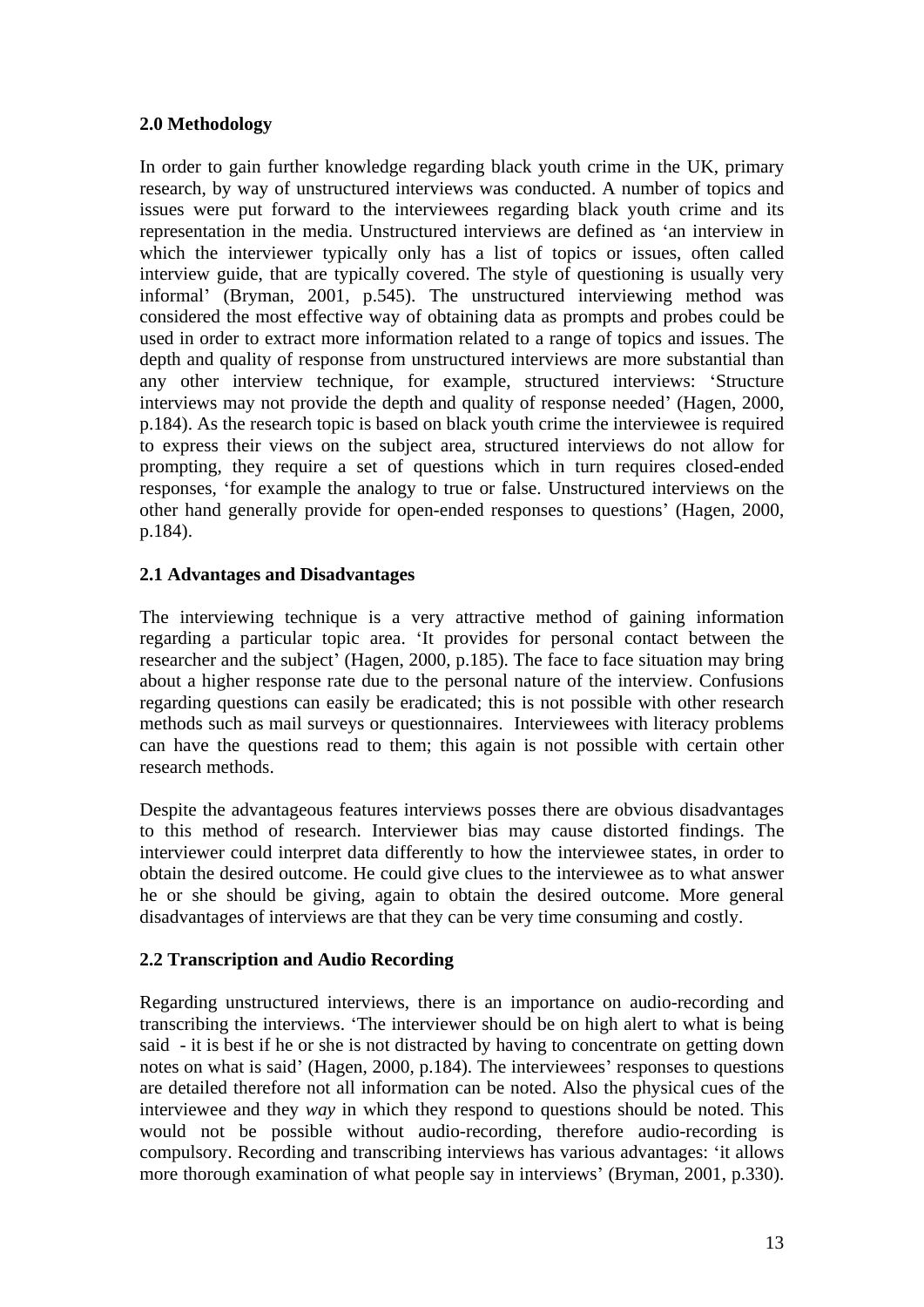The recording can be replayed repeatedly; quotes that were initially missed can be identified when replayed. If further research is to be done regarding the same topic, the data can be reused and new and different perspectives can be interpreted. However, transcribing the data can be very time consuming. Recording equipment must be of high standard, so as to not impair the quality of the audio.

# **2.3 The Interviewees**

Two probation officers from Leicester and two social workers from North London were interviewed using the unstructured method regarding the topic of black youth crime and the representation of black youths in the UK. The probation officers were chosen because they have significant contact with youth offenders going through the system so may provide useful data. The social workers from North London were interviewed in order to gain another perspective on the research question and because London has a far greater black youth population in comparison to Leicester. Both positions of employment involve considerable contact with delinquent youths.

# **2.4 Ethical Issues**

During the interviews, ethical issues had to be taken into consideration. There is the requirement of informed consent that the participants should give before conducting the research. Participants must be fully debriefed about the nature and procedures of the research and must give their consent. Participant confidentiality must also be  $t$ aken on board – the information given during the interviews must remain confidential and not presented to those not directly involved in the study. The interviewees will remain anonymous throughout this account for reasons of personal safety and privacy.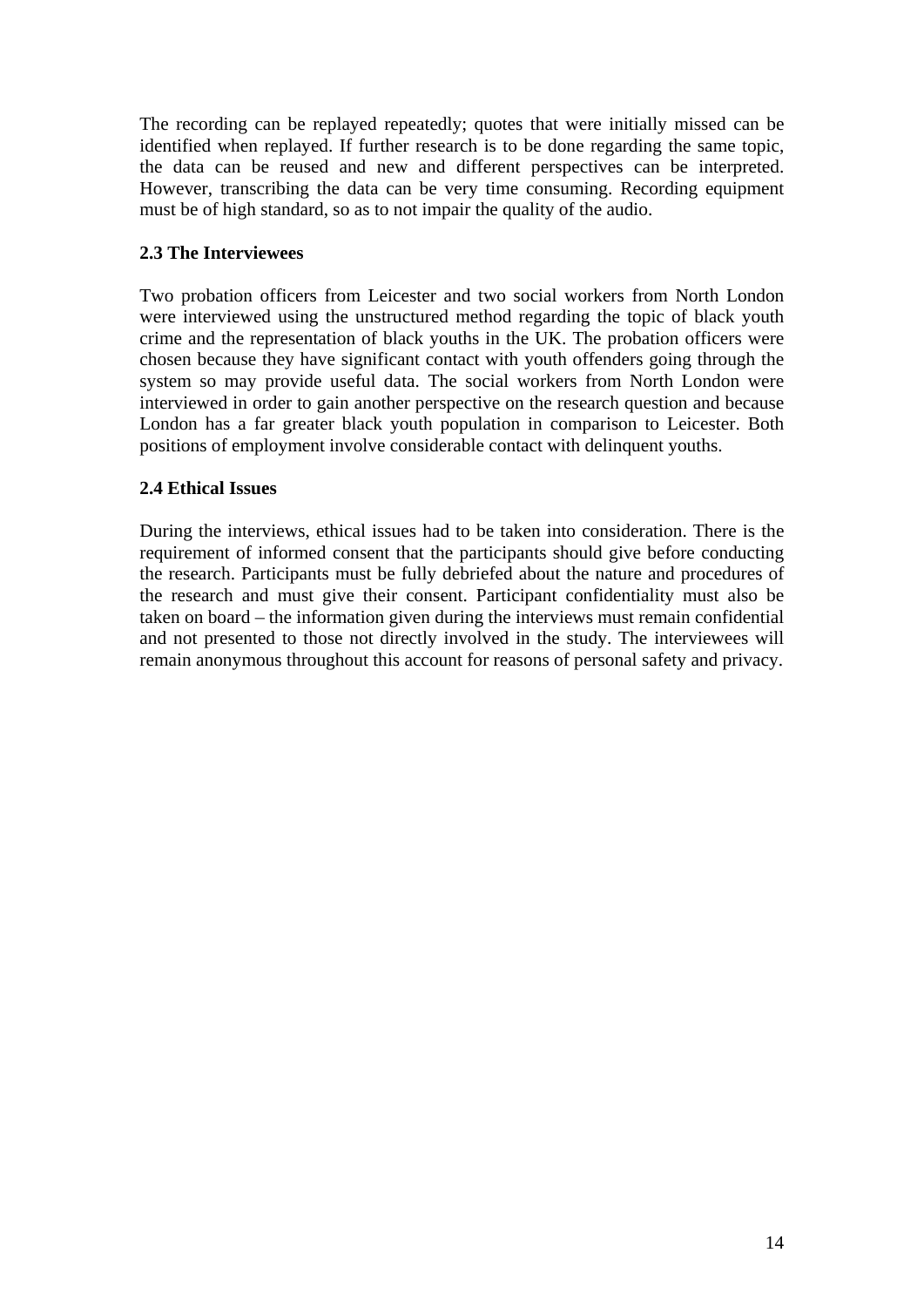### **3.0 Results and Discussion**

#### **3.1 Media Portrayal**

When asked about the portrayal of black youths in the media the majority of interviewees stated similar answers. (P1) states:

The gun related crime in particular for London, to be fair the way the media are portraying it, it seems like its only black guys that are carrying guns, but that is simply not the case"  $(P1)$ 

(P1) refers to the recent spate in gun and knife crime in the capital, arguing that it is not merely black young males carrying knives and guns but the media portrays it in such a way. This statement is further backed up by (P2) who argues:

"Yes I do, I do feel that they portray black youths in a negative way. I'm fairly sure that they have been stabbings involving white youths but that information, there pictures don't seem to get into the newspapers or television so I think there is a portrayal of black youths and there has been for years".  $(P2)$ 

This statement provided by (P2) can be supported by Stuart Hall's *Policing the Crisis* study (1978) where it was concluded that, 'the media, working with images from a New York ghetto, defined the incidence of street robberies in Britain's inner cities as an outbreak of a new dangerous kind of violent crime' (Muncie, 2004, p.120). These images increased fear of crime and black males amongst the community. Mugging was seen as a crime committed solely by black youths even though published statistics from that era had proved otherwise. Both (P2) and Stuart Hall (1978) identified images as being instrumental in the negative portrayal of black youths. An image of a black youth in the act of mugging may emit a more powerful message than the words: "black males commit a disproportionate amount of muggings". Individuals then associate that image with crime, thus creating a moral panic surrounding black youths.

To counter the arguments made supporting the view that the media portray black youths in a negative way,  $(P3)$  suggests:

I do believe that the media portray black youths in a negative way to some extent but I think also on the other hand it is justified because a crime is a crime whether its black crime or white crime" (P3)

Moral panics occur for a reason, so there is some truth as to the extent of black youth crime. This is further supported in literature on moral panic theory. Realist theorists argue crime and crime statistics should be taken seriously, as the statistics show, black youths and youths in general do commit a disproportionate amount of a certain type of crime. According to the literature Left Realists claim 'crime must be taken seriously', therefore should not be ignored. This argument counters the statements by (P1) and (P2) who suggest the media are unnecessarily targeting black youths. (P4) on the other hand provides a very different account than previously mentioned: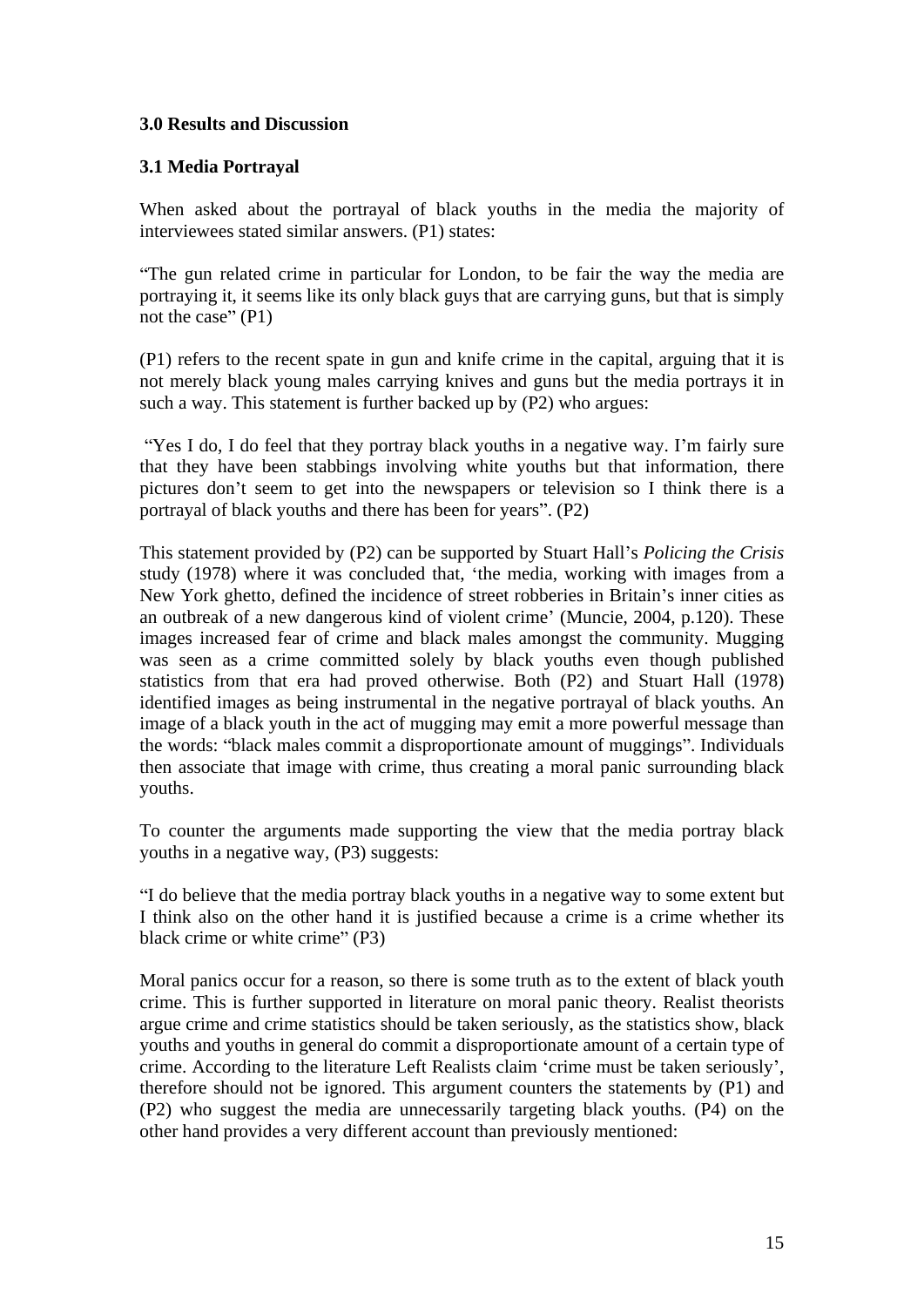I think the media are not too hard on our black youth. The media has been good on trying to shed some light on the issue but the media is a weapon of social control (P4).

Here it is suggested the media be harder on black youths and the media has actually highlighted the issue of black youth crime, which to an extent is evident from recent reporting of gun and knife crime. If the media had not reported the issue so intensely, it might have been overlooked by the public. The development of Operation Trident in 1998 was a direct result of gun crime in London amongst African-Caribbean males. According to Trident 75% percent of London's gun crime involves the victim and suspect both coming from the capital's black communities' (Stop the guns, 2004). The creation of Trident as a direct result of gun crime in the black community shows a problem exists amongst the black community contradicting the perception of black youth crime as an unjustified moral panic. (P4) however also makes a very interesting statement suggesting "the media is a weapon of social control"  $(P4)$ . The media is a very powerful weapon which can be used to harm certain groups in society. (P4's) claim coincides with certain arguments made by Labelling theorists.

Labelling theory proposes that we focus our attention not on the behaviour of offenders, but on the behaviour of those who label, react to and otherwise seek to control offenders. Labelling theory argues that it is these efforts of social control that ultimately trigger the processes that trap individuals in a criminal career (Agnew, 2004, p.295).

The fact the media frequently reports on crime committed by lower classes supports the notion that it is used as a method of social control. (P4) also states:

They report news in a sensational way. It all derives form the political agenda, political atmosphere - what the government is saying. They locate crime in a certain area, usually poorer areas so the middle class feel safe" (P4).

As mentioned in the literature review, the media is governed by the ever familiar socio-economic class of person; whose views on society differ from other groups. The portrayal of youths therefore maybe misrepresented due to this cultural misunderstanding.

#### **3.2 Role Models**

The results from the interviews suggested that the typical role models that our youth aspire to emulate do not send a positive message to the community and may actually be harming the community. There seems to be a demand for role models that have achieved through education. There is a view that the lifestyles of sportsmen and musicians are so distant from the average individual's lifestyle that it would be irrational to aspire to follow in their footsteps. It was mentioned that these role models, musicians in particular dabble in illegal substances and this is highlighted in the media.

We cannot dismiss the fact that a lot of, not all, musicians dabble in drugs and you  $can't disassociate them with drugs". (P3)$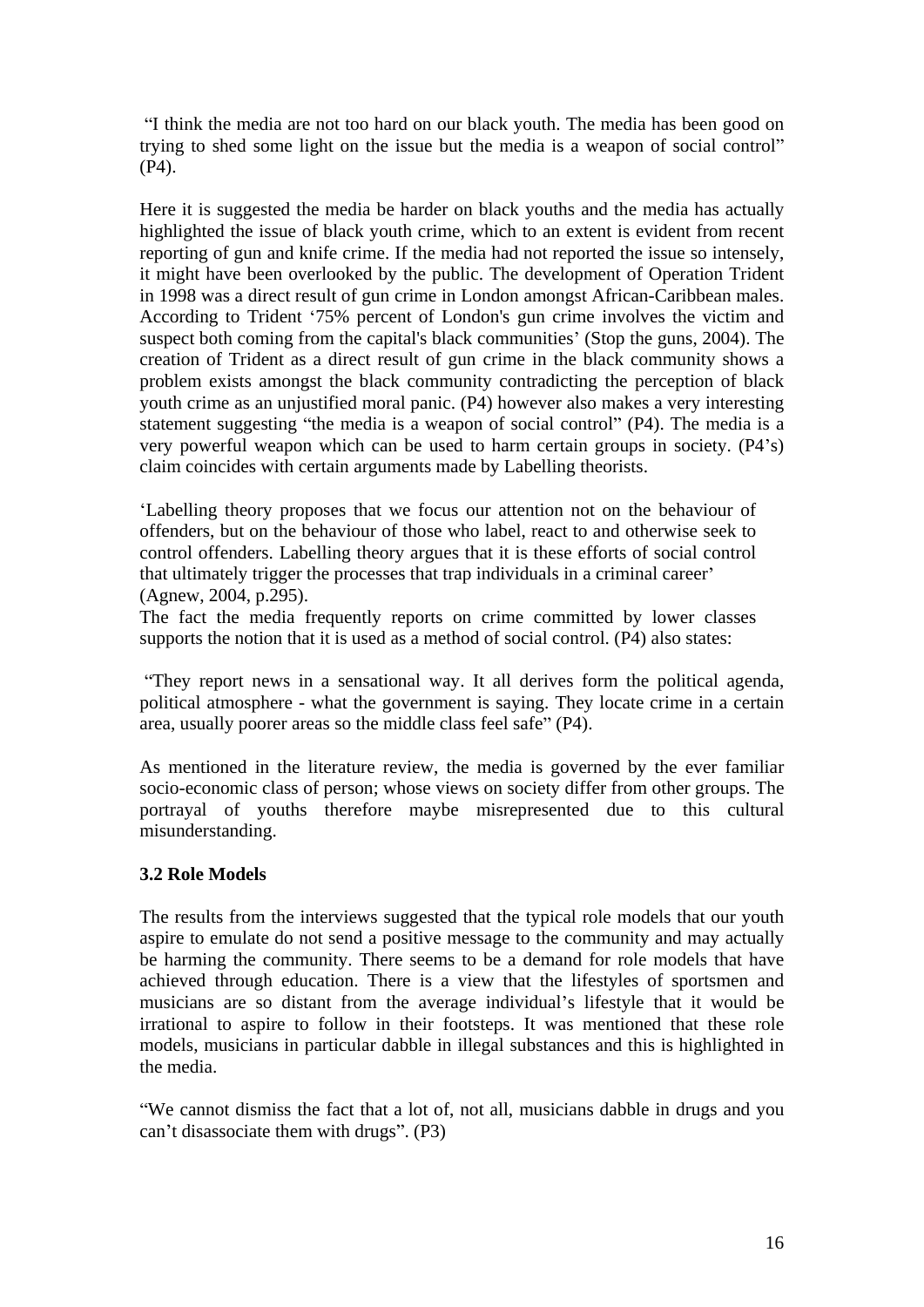It could be argued that famous musicians that do openly take or refer to drugs in their work are indirectly promoting the use of illegal substances. Illegal drug use is considered to be a deviant act within society.

The negative portrayal of sportsmen and musicians has maybe affected their status as positive role models to the youth. (P1) argues:

"The media portrayal is often almost of the negative side, aside from their sporting achievements they get a lot of bad press" (P1).

The media do not highlight positive aspects of a celebrity's lifestyle. For example, the charities they support and other positive schemes they are involved with. Too often the media are concerned with an individual's private life. (P1) provided an analogy of this situation:

"Its often not the good things you hear about like for example the charities they support, schemes for the youngsters, you've got the whole Ashley Cole scenario, him cheating on his wife, this is seen almost typical of black men anyway so obviously in some respects it is almost negative because they are so called role models" (P1).

This statement refers to an incident whereby a black professional Premier League footballer was caught cheating on his wife, as mentioned in the quote, this is seen as typical amongst black men, therefore reinforcing the stereotype. Although adultery is not a criminal offence it is considered to be deviant in mainstream society.

During the interviews it became evident that individuals that have achieved through educational means should be promoted as role models.

There are other fields or professions that blacks can aspire to or have the ability to aspire to but a lot of the youths today, the culture we live in see music and sport as the only visible avenues as a way out of poverty, to me this is false in a way, there's not enough emphasis put on education I think education is fundamental" (P3).

This claim is further supported by relevant literature. As stated in the literature review, Black youngsters need a new generation of role models, drawn from the legal profession, business and education, to counter under-achievement and involvement in crime' (Womack, 2007). Education is of great importance; the argument being; the more educated the better the role model.

#### **3.3 Underachievement of Black Youths in School**

The underachievement of young black males has become a growing problem in the UK. In the literature it was reported that 'only  $25\%$  of Afro-Caribbean boys get five good GCSE's compared with 51% of the population as a whole' (BBC, 2004). Reasons as to why black pupils underachieve in school were put forward by the participants. (P1) states: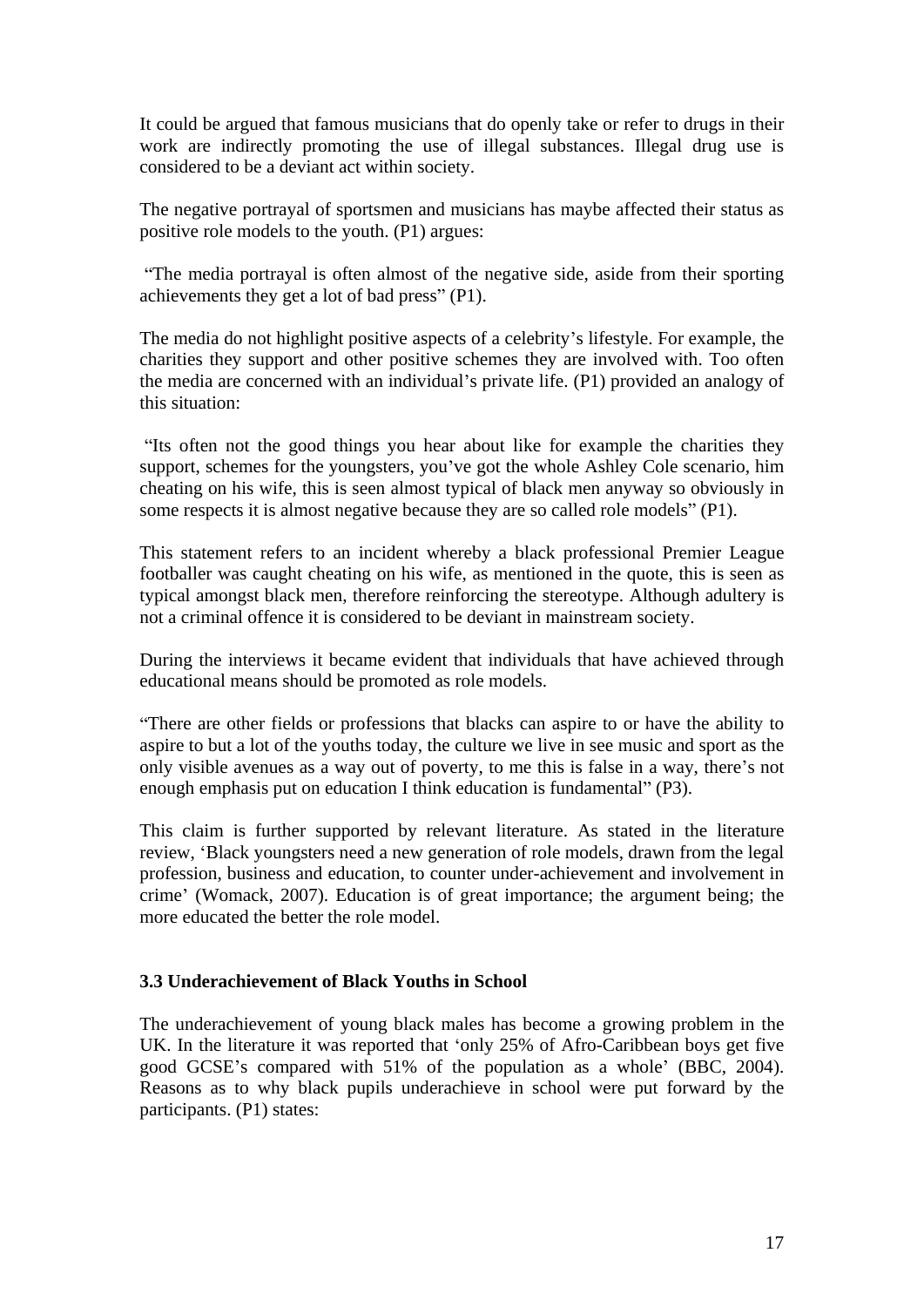Well you have the typical sayings, lack of role models, the thing with black kids is that, they seem to lack patience and drive and the support from home, they always seem to be trying to find the quickest way of achieving things" (P1).

This statement is supported by Robert Merton's anomie/strain theory. Central to Merton's anomie theory is the view that 'individuals are more likely to pursue monetary success using whatever means are necessary, including crime' (Agnew, 2003, p.171). Celebrity role models, for example rap artists, are constantly being portrayed displaying very expensive jewellery, clothes and driving the latest cars. As such individuals are common role models within black communities; youths aspire to acquire such material goods. With the social barriers preventing them from doing so, crime is an alternative option to education that many undertake in order to achieve their goals. It could be argued that education is too long a process therefore crime is a quick way to gain monetary success.

The argument as to the education system being institutionally racist occurred many times during the interviews. (P4) argues:

Black youths suffer emotionally from school which I think is linked to criminal activity. The teachers target black youths, in a negative way, they leave school frustrated because they can't get good jobs. A lot of offending around anger  $-$  violent offences is repressed feelings of pain through school".  $(P4)$ 

This statement supports the view that black pupils underachieve in school due to institutional racism. It could be argued that failure is expected of black pupils in school, when underachieving academically they might not be pushed as hard or given additional support as their white counterparts. This bold statement by (P4) coincides with Clarke's (1982) account of this subject area. As stated in the literature review, 'it is an important step to realise that the supplementary school exists to help children not because they failed to achieve through the system, but because the system is racialist, and has failed them' (Clarke, 1982, p.126). It would be difficult to support such claims as limited facts on this area are available. However (P4) does provide a more in-depth view on the subject area which should require further research.

I feel the system is set out to target certain individuals in society, for example the form that requires you to state your ethnic origin, why do we have to fill this form out? I think it's to identify the ones which they feel will not succeed, for example black youths. The better schools will not accept them leaving them to go to a school with a bad reputation. A lot of black youths have been deprived good education so therefore a lot of us do not have well paid jobs"  $(P4)$ .

(P4) speaks of a form which requires completion before commencement of education. The form requires the pupil to state their ethnic origin as well as other personal information. It was noted that the personal information gained can be used against pupils. Black students find themselves in schools with poor reputations as the so called better schools have rejected them due to the colour of their skin and fear of underachieving. This claim has not been backed up by any relevant literature therefore it will be unjust to believe that this is the case.

With regards to education systems being institutionally racist, this can be somewhat discredited with the educational success of black girls in comparison with white boys and the apparent success Asian pupils achieve during education.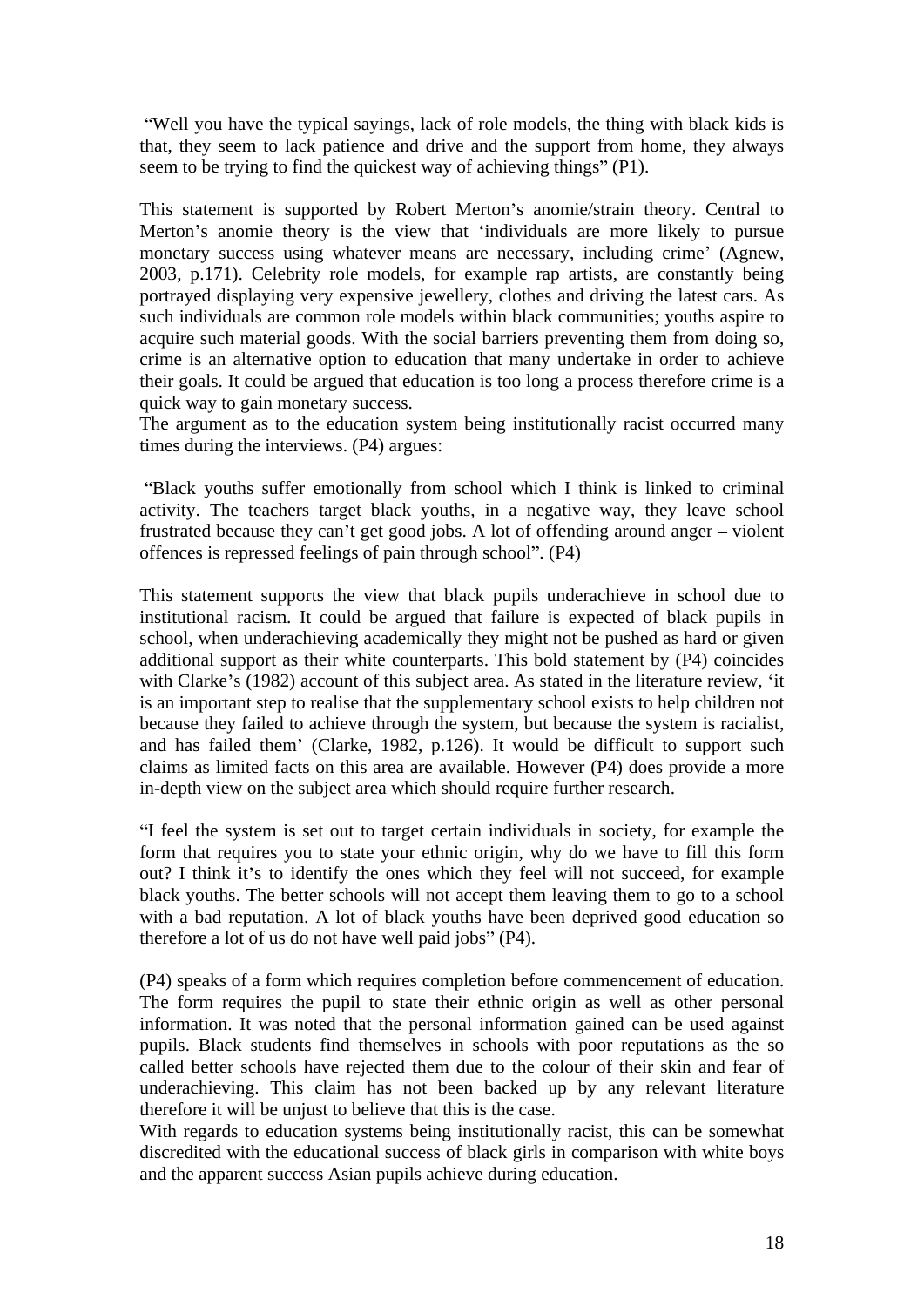An ethnic breakdown of this year's GCSE results in England shows that "black" African" girls are scoring higher grades than "white British" boys' (BBC, 2004). If this is the case, the notion that schools are institutionally racist could be dismissed. Black girls seem to be performing to the standards set but it is the boys who are falling behind suggesting a problem amongst the boys. In the BBC's report it was stated that "Black African" girls outperform "white boys". The fact that the term "Black African" was used is striking. This implies that black Caribbean girls may not be achieving at the same level as black Africans. Research into the educational success and crime rates of these two distinct groups ought to be conducted in order to gain more information regarding black youth crime in the UK.

Again, countering the view that the educational system is institutionally racist, Asian pupils continuously outperform their African-Caribbean counterparts and are level or even better than white pupils.

The issue of parenting in relation to black youths underachieving in school was highlighted in one interview.

"Often there is a 'go to school and don't bother me' mentality from the parents. I run a Saturday school and very often parents will drop their kids of and say 'here teach my kid' and I will ask the 'how often do you read to your child, how often does your child read to you, how often do you take your child to the library, to the museum and the answer is 'well I don't really have much time"  $(P4)$ .

Parents' attitude to school will inevitably affect the way in which their children view school. If education is not stressed as being fundamental then the youth would not see it this way. Parents should play an active role in a child's education, as mentioned above; parents should take time out to educate their children. As many black families are lower down the social class spectrum, income is low so therefore they may work longer hours to generate more income leaving less time to educate their children. "Time is precious and its limited" (P4).

## **3.4 Single Parent Families**

There is a view that growing up in a fatherless home is a key factor in future involvement in criminal activity. The information gained from the interviews was relatively mixed but the majority of interviewees were in support of the view. The participants that supported the claims suggested:

I do think so; obviously they do need some kind of guidance, there are certain things that only a male can install into boys in particular. I think that young boys especially are very impressionable and if they re aspiring to be like somebody and the father figure is not there then they're going to aspire to be like something else"  $(P1)$ .

You need that father figure, that presence there when growing up. A lot of the youth that I have worked with--. I worked with this one boy, I wouldn't mention his name [laughs], he was sent here from Jamaica, no father and had serious problems with his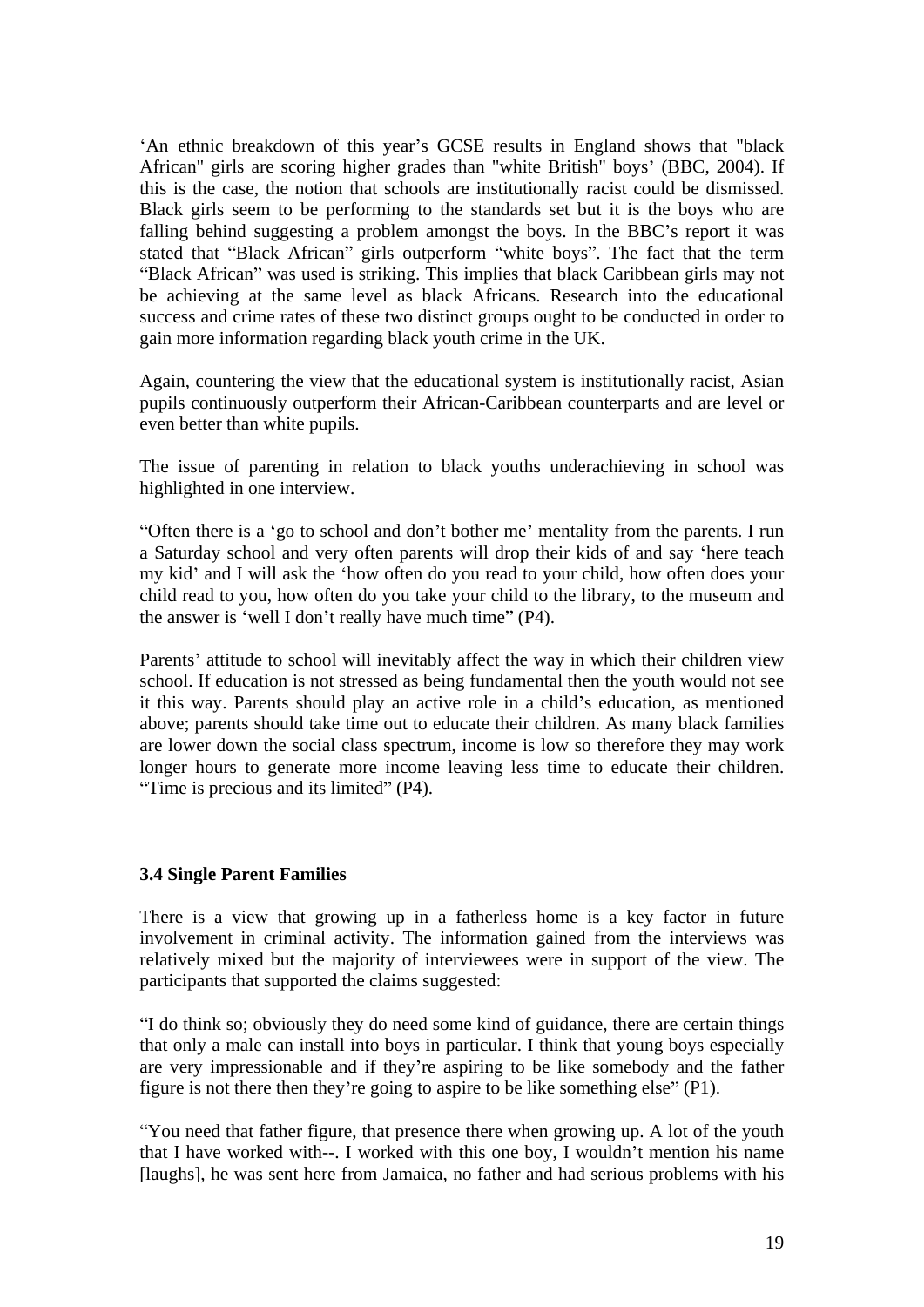mother, I soon realised that a lot of his frustration and anger stemmed from the absence of his father. This frustration would often lead to violent crime" (P3).

"In my case load I would say that the majority are from single parent families"  $(P4)$ .

(P3), a Social Worker in North London, describes a situation whereby a youth he works with has serious emotional problems due to the absence of his father. He stated:

"A lot of his frustration and anger stemmed from the absence of his father" (P3).

The youths' frustration would get him into fights and other forms of violent crime as a result. The issue of 'frustration' was further noted by another interviewee.

Again the frustration aspect comes into play. They seem to be angry that there fathers were not there to care for them as they were growing up" (P4).

However, despite the overwhelming information given in support of the view that growing up in a fatherless family is a key factor in future involvement in criminal activity, other information presented by the interviewees suggested otherwise.

"I'd say no. I think the male influence can help, Very often with lone parents there is a male figure present. Be it a grandfather, an uncle, friend of the family there is somebody there, it's not the same as having a father in the house 24/7 but it is there. But I would say not. Where the problem lies is if the lone mother doesn't do what she  $should do''(P2)$ 

Only one out of the four interviewees was against the view. It would be fair to say that children raised in fatherless families are at a higher risk of future involvement in criminal activity. There is extensive literature and statistics that strongly support this.

According to one study, children raised in single-parent families are one-third more likely to exhibit anti-social behaviour; O'Neill found that, holding other variables constant, black children from single-parent households are twice as likely to commit crimes as black children from a family where the father is present. Nearly 70 percent of juveniles in state reform institutions come from fatherless homes, as do 43 percent of prison inmates' (Mortimer, 2005).

#### **3.5 Social Class**

During the interviews, when questioned on the issue regarding social class, most were in favour of lower social groups commit the most crime but their reasons varied:

It seems common that those from lower socio economic groups are the ones that commit certain crime. I think crimes such as gun crime, muggings etc are committed by lower economic groups, depending on the type of crimes they committed, the reason for them doing so maybe to earn money" (P1).

"I suppose if statistics show that then they have evidence to back that  $up$ " (P2).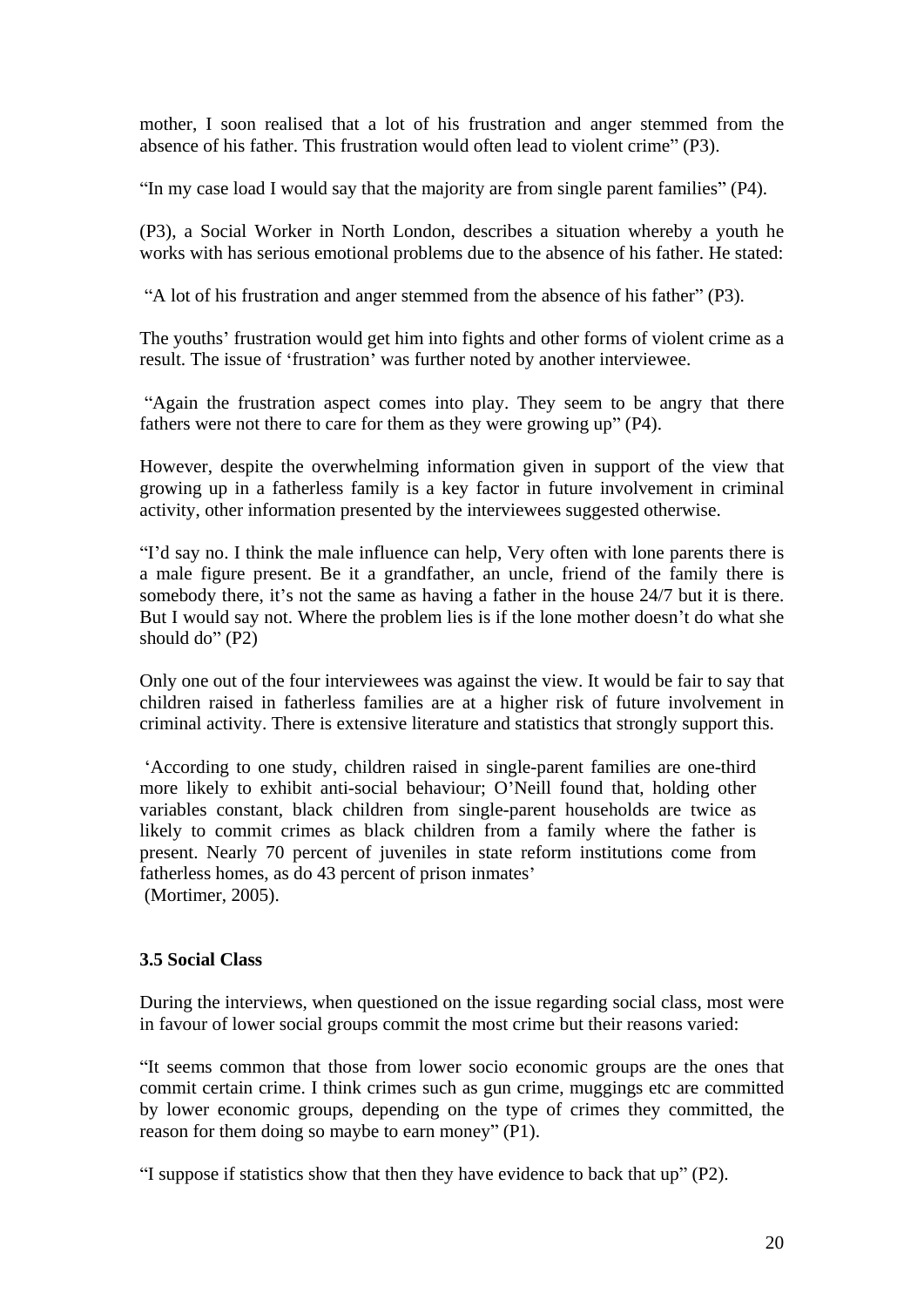It depends on what type of crime you are talking about? [Laughs] A disproportionate amount of 'petty' crime is committed by those further down the social class spectrum,  $yes$  (P3).

(P1) suggests that lower economic groups commit certain types of crime for economic gain, which is why they are overrepresented in criminal statistics. Again, referring back to Robert Merton's Anomie/strain theory, 'Anomie theory seeks to explain why some societies have a higher crime rate than others' (Agnew, 2003, 178). Societies that place great importance on achieving goals such as acquiring material goods and low emphasis on the rules for goal achievement will have a higher crime rate. Lower income groups do not posses great financial wealth; therefore acquiring material goods could be problematic. In black communities, particularly the youth, appearance and reputation is imperative. However, funds are needed to obtain the latest brand clothing, expensive jewellery and flashy cars. As lower income groups do notboast great financial wealth and unemployment rates are high, crime could well be an alternative method to generate income to acquire such goods.

The belief that lower income groups commit crime for economic gain was however disregarded by (P4), who states:

Well as a probation officer I do know that black youths do commit a disproportionate amount of violent crime"  $(P4)$ .

The view that black youths commit a disproportionate amount of violent crime was further stressed when it was suggested:

Crime committed amongst the black youth is mostly violent/frustration crime not acquisitive crime as it is so oftenly stated. A lot of people blame crime on poverty, a quick means of getting money, but a very small percentage amongst black people conduct acquisitive crime in relation to white people" (P4).

(P4) stated the majority of youths she has worked with commit violent crimes as opposed to the acquisitive crime that is often implied. Reasons to this were also put forward in this response:

They are deprived from leisure activities, deprived of opportunities, the media makes it look as if its poverty, the media is trying to project this but very few commit crime because of this Those further down the social class spectrum are deprived, deprived of opportunity. A lot of black children don't have parental support, vulnerable from parents' ignorance; institutions identify vulnerable people, by applications etc. once the door is shut it turns to frustration"  $(P4)$ .

Here it is stated that black youths are socially deprived, deprived of leisure activities and opportunities., as Hirschi (1969) stated, individuals with weak social bonds are more likely to commit crime than those who posses strong social bonds. If young black males were involved in more leisure schemes, attended school or even not excluded from school then the chances of involvement in criminal activity could well decrease. Furthermore, there is a view that youth offending is less likely to be a relatively non problematic part of a normal transition to legitimate adulthood for those who experience multiple factors of social exclusion and also, the underclass theory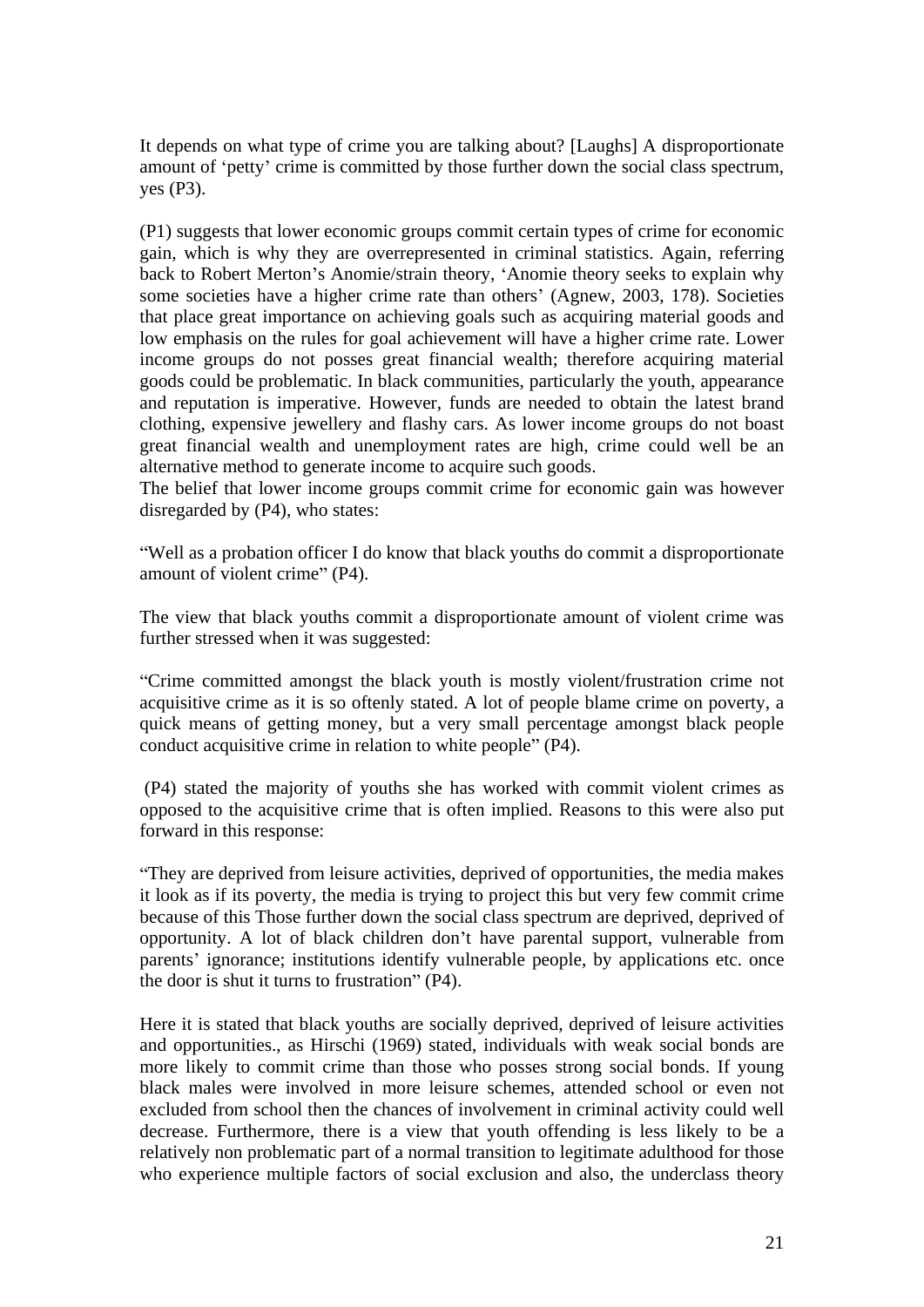which states 'The habitual criminal is the recognisable member of an underclass' (Murray, 1996, p.33). The underclass look as if they are excluded from mainstream society, denied job roles and deprived opportunities.

The issue of published statistics being unreliable was considered in the interviews where (P2), with reference to drug addictions, described how data can be easily obtained and concealed.

Surveys, they may say how many people in a certain group take drugs. If you ask that of two communities, if you ask that of an affluent community you are less likely to get that information because the affluent community have paid to have that drug problem addressed and therefore that drug problem is confidential. Where you go to a poorer community where perhaps social security or National Health Service has addressed a drug problem, that information is therefore theirs, they can do what they want with it"  $(P2)$ .

Although this statement refers to drugs it can be generalised to crime statistics. Affluent communities may have resources to withhold information from wider communities whereas poorer communities are not in the same position financially and socially therefore the data from this group is more readily available.

"White collar crime is committed by those further up the social class spectrum, you do not hear much about these crimes in the media. They like to portray crime as a problem with working class youths. But it is not just--. Middle class youths commit  $\text{crime too''}$  (P3).

Although crime statistics show lower social class groups commit a disproportionate amount of crime there seems to be an underrepresentation of middle to upper-class youths.

I think the label that working class youths have been given, you know, how they are labelled as criminal, and this label does not help. Middle class youths commit crime too but it is just not highlighted as much in the media. Media do not want to portray a problem with middle England" (P3). problem with middle England" (P3).

Labelling theory proposes that the criminal label placed upon youths from the lower social classes and in particular black youths generates stereotypes. Often perceived to be criminal, they may be subject to intense over policing which in turn could increase the number of black youths going through the Criminal Justice System.

Judging from the information gained in response the question regarding social class, youths will be youths at the end of the day and criminal activity may just be a normal transition from childhood to adulthood. Those lower down the social class spectrum have been noted to commit more crime maybe for financial gain or out of sheer frustration. On the other hand labelling theory also works against the notion claiming that the label placed upon certain groups in society leads to an over representation in crime statistics.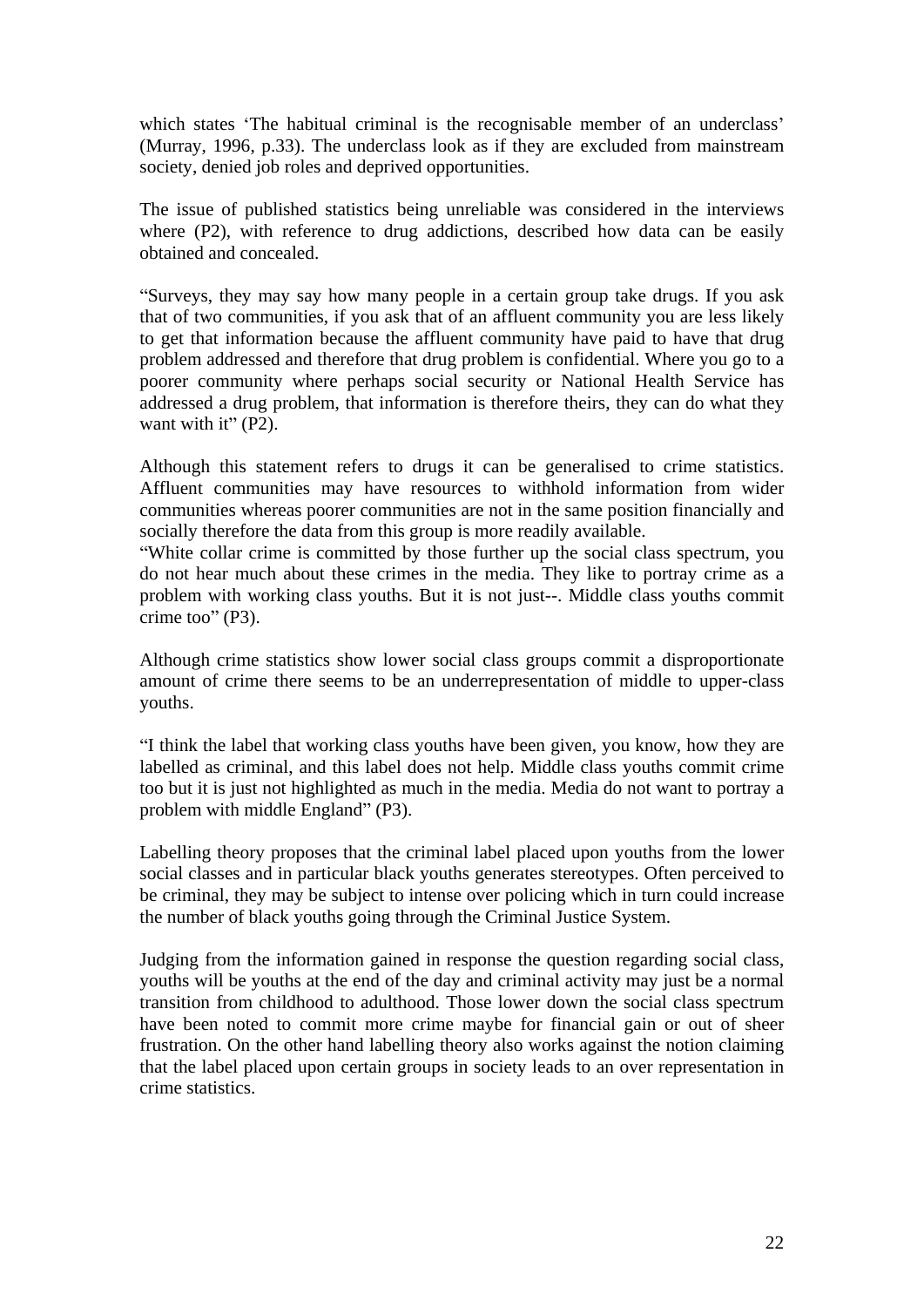## **3.6 Black Culture**

The issue as to whether there is such a thing as a black culture has provided much debate during this account. As a result of the interviews the information obtained regarding this topic area was diverse with only one participant suggesting there is a black culture and violence seems to be part of it. The findingswhich support the view that knife and gun crime is part of a distinct black culture are presented below:

There is such a thing as a black culture; I do think it has changed dramatically. Well for example, the violence, the crime amongst our people today, I do think it is part of our culture. [Long pause]--. Actually I would say its part of black 'youth' culture, not black culture in general"  $(P3)$ 

Given the statistics regarding black youth crime it could be perceived that violence, such as gun and knife crime is a distinctive aspect of black culture. This view is further supported by BBC programme Panorama 'On a Knife Edge' (2007). Gun and knife crime within the black community was highlighted as a serious problem. 'Street' crime has rocketed; teenage boys fight post code turf wars, victims are as young as 13. These lads are fighting just for fun, but trouble is all around, especially if you're black (Vine, 2007).

As (P3) indicates, violence is part of black youth culture. The turf wars have become somewhat commonplace, particularly in major UK cities. This became evident in the murder of Paul Erhahon, who was attacked by rival youths armed with weapons. During the trial of Paul Erhahon's killers it became clear the attack on him was partly linked to something as seemingly trivial as postcodes - in this case E11 and E15' (Akwagyiram, 2008). The notion of turf wars was also referred to in Newsnight, Broken Society: Hackney's Kids. 'Territory is everything, you cross the line, you pay the price. Post code wars are a source of black youth crime' (Newsnight, 2007). These postcode wars are a major reason as to why gangs are formed.

Gangs are responsible for more than a fifth of youth crime in London, according to the Metropolitan Police, African-Caribbean gangs were described as the largest group, followed by south Asian and white gangs The largest number of gangs found in London are said to be in Hackney, East London (22 gangs)

(BBC News 2007).

Hackney possesses a significant black youth population and boasts the largest population of gangs in London. These statistics provide some insight into black culture and how violence may play a distinctive part. Individuals may join gangs for protection from others, for respect, to make money or just to look 'cool' amongst their peers. Those who grew up in unstable families may seek stability in their lives, as this was not the case in their homes, they sought belonging in the form of gangs.

The 2007 spate of knife and gun crime amongst black youths in the capital prompted former Prime Minister Tony Blair to state: the spate of knife and gun murders in London was not being caused by poverty, but a distinctive black culture' (Wintour, 2007). This further supports the view that violent crime is a part of black culture.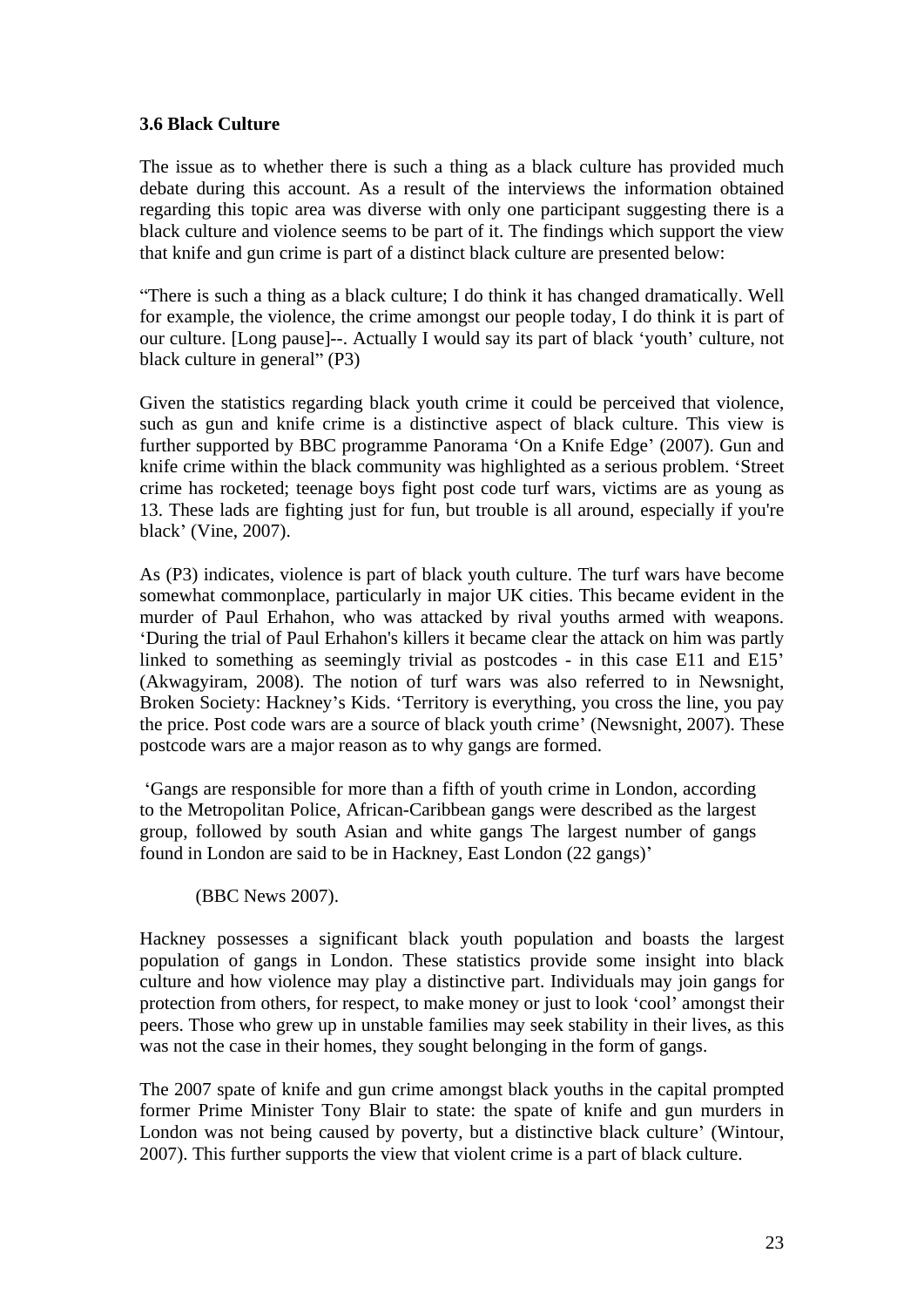Although there are strong findings which suggest that black culture is one of violence, the majority of interviewees suggested otherwise:

I do not think the statement is correct, that knife and gun crime is typical of black culture because that's never been a part of our culture. Knife and gun crime is something that is happening amongst youths in general" (P1).

"I think there is a black culture but I don't think that the knife and gun crime is exclusive to black culture, it's clearly not, there's white people in prison for these types of crimes"  $(P2)$ .

I do not think the knife and gun crime is part of a distinct black culture, no, but I do think there is a generational gap, a difference as to what the first generation were like and what the youth are like today"  $(P4)$ .

The generation gap referred to by (P4) is supported by Ken Pryce's 'Endless Pressure' study. It was concluded that first generation Afro-Caribbeans came with high aspirations but soon became consigned to a force of cheap labour. Consequently, their children became subject to such discrimination. Pryce identified two types of adaptations to this 'pressure': the first was to be law abiding and conformist, the other was to adopt a rebellious attitude. Second and third generation Afro-Caribbean's were more likely to adopt the second response. The rebellious attitude referred to in this study by Pryce is evident in the number of black youths going through the Criminal Justice System and underachieving in schools today.

Conclusively, the findings generated from the interviews provided interesting views on the phenomena of black youth crime and the way it is portrayed in the media, whether the portrayal can be considered exaggerated or the moral panic is somewhat justified. All claimed the media do portray black youths in a negative light but the social aspects such as fatherless homes, underachievement in school, social class and negative role models all provided substantial literature as to the extent of black youth crime. It could be fair to say the media does portray black youths negatively however, it is fair to say, judging by statistics and extensive literature that the phenomena and the panic surrounding black youth crime is justified.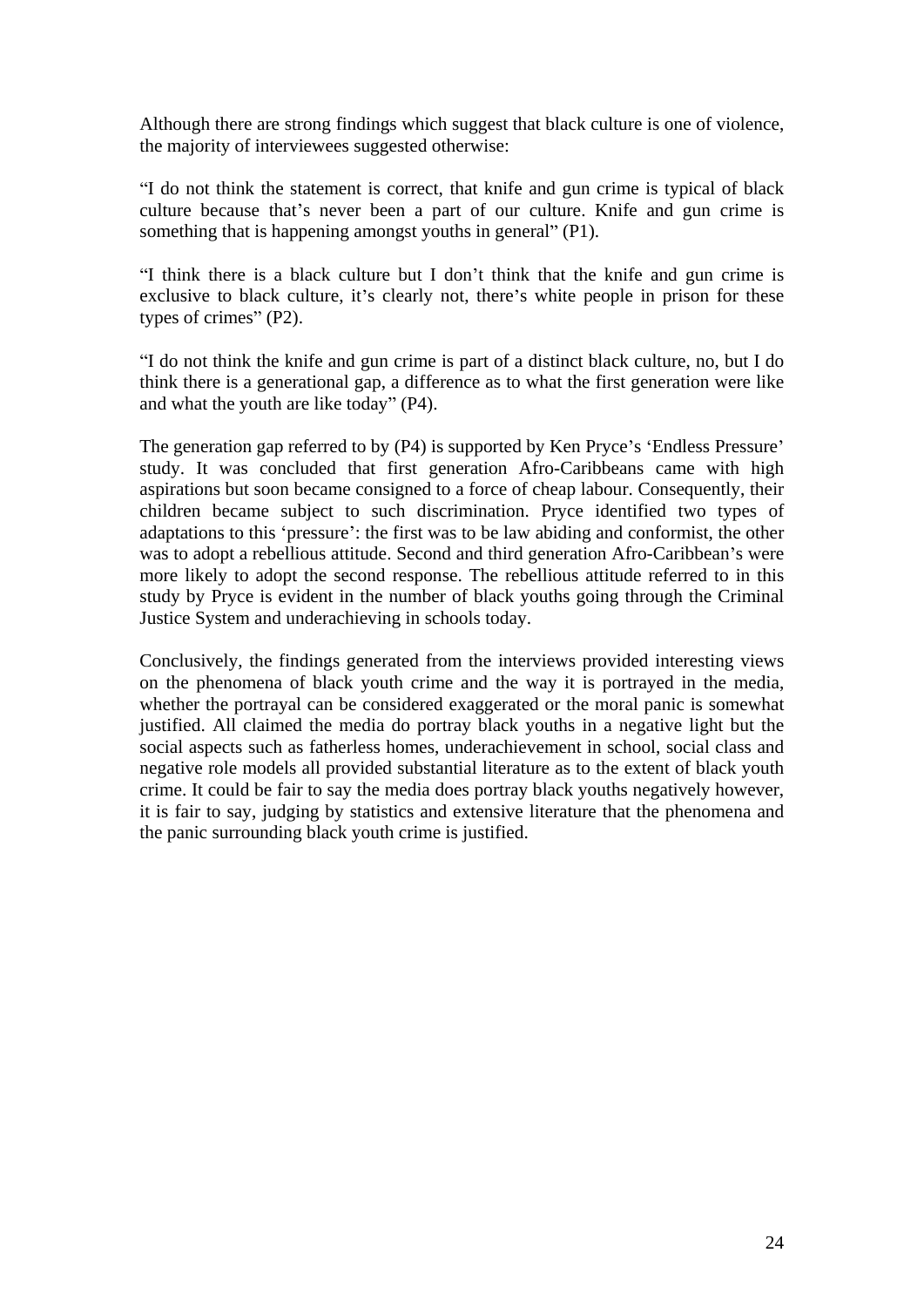#### **4.0 Conclusion**

All things considered, the emphasis gained from qualitative research as to the extent of black youth crime, whether it is a serious cause for concern or the Media's portrayal of black youths is exaggerated in order to produce a moral panic, illustrates how black youth crime is to a degree a cause for concern.

Key factors which are considered to be integral to involvement in criminal activity amongst black youth provided much insight into the degree of the issue in question. The key factors included; the media portrayal of black youths, negative role models amongst the black community, the underachievement of black youths in school, single parent families, social class and black culture.

The media as an institution was an essential aspect of this account. The question as to whether it portrays black youths negatively was scrutinised and answered in the positive. An example used was the intense and continuous reporting of the recent spate of gun and knife crime in the capital. The media was hard hitting on this area and proposed gun and knife crime was distinctive of black youths. The media however has been criticised throughout this account for not emphasising on the reasons as to why black youths commit a disproportionate amount of crime. The additional key factors were introduced in order to obtain a more balanced argument but findings from qualitative research and existing literature reveal the actual extent of black youth crime and emphasise it is not just a creation of vast media reporting.

Negative role models were a major discussion point providing substantial information regarding the role models that are commonly idolised amongst black youths; namely sportsmen and musicians. There was an outcry for more role models that have achieved through education. This was directly connected to the underachievement of black pupils in school. The statistics and discussion around this topic area indicate a huge gap between the achievements of black pupils in comparison to their white and Asian counterparts. The underachievement of black youths has been blamed on an "institutionally racist" educational system by certain literature. The claim had been supported by research findings. Underachievement in school may lead to criminal activity due to the inability to find good work which in turn may lead to acquisitive crime in order to gain material goods. The exclusion of black pupils in school was also highlighted; social exclusion leads to criminal activity, without participation in society youths will have far too much time to spare, often used to commit petty offences.

Children from fatherless homes are considered more likely to become involved in crime. Research studies surrounding this issue indicated 'children raised in singleparent families are one-third more likely to exhibit anti-social behaviour' (Mortimer, 2005). Fatherless homes in black communities are widespread; children growing up without father figures make up a large proportion of youths in the Criminal Justice System. This is an issue that should be explored and cannot be dismissed as false media portrayal.

With reference to social class as a factor in involvement in crime, it came to light that a large proportion of black communities live in so called poverty or are lower down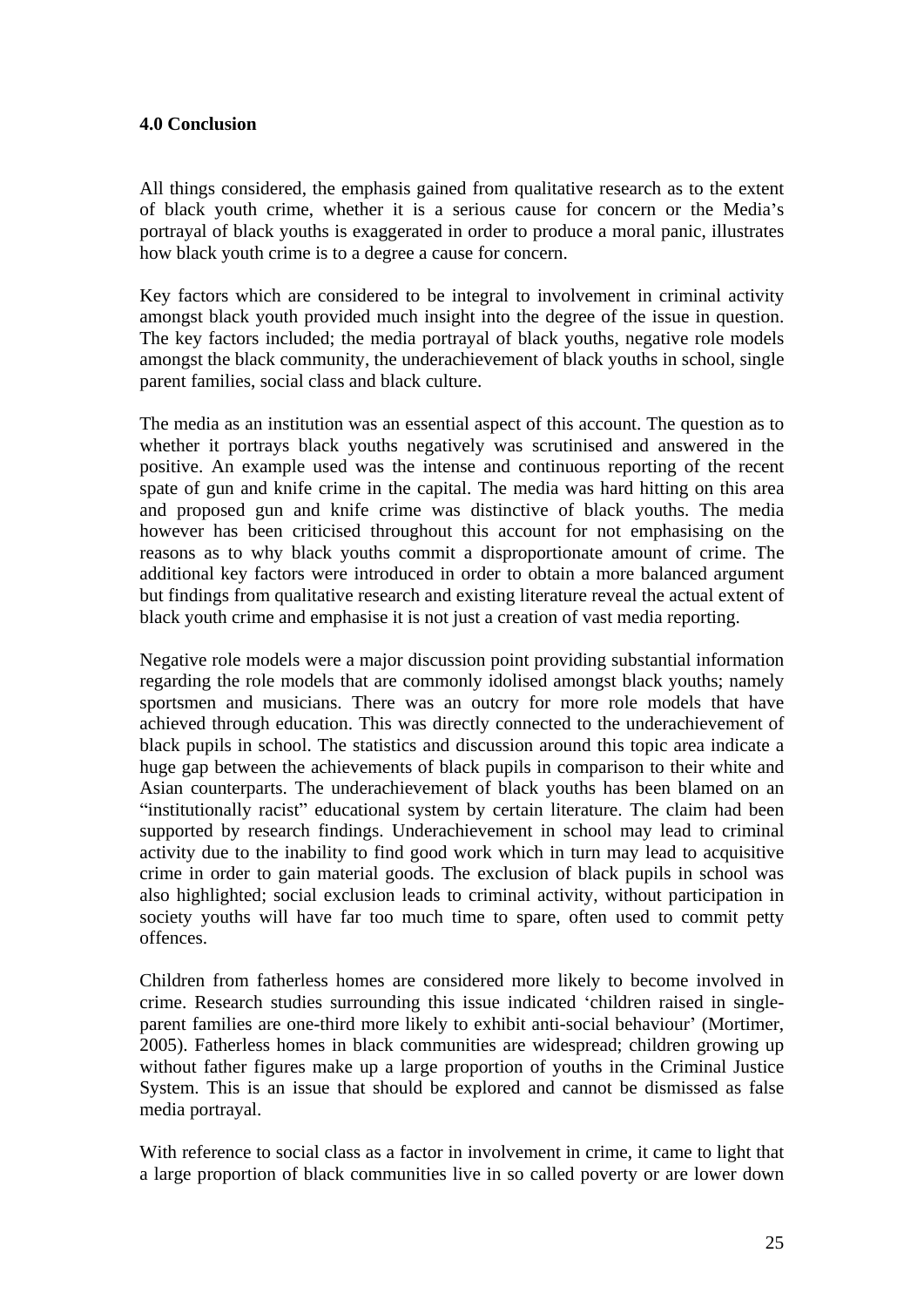the social class spectrum. The lack of opportunities, leisure activities, and steady income all contribute to an involvement in criminal activity. The findings from qualitative research suggested those from lower classes commit a disproportionate amount of crime although the type of crime varied. Some suggested acquisitive crime was the main type as a means of acquiring material goods; others stated crime was committed out of frustration. On the whole it was concluded that those further down the social class spectrum commit a disproportionate amount of crime.

The question as to whether crime was a distinctive part of black culture was tackled and based on the findings from qualitative research, the majority suggested otherwise, but judging by existing literature on the previous areas, facts and figures with regards to crime it could be fair to suggest, as Former Prime Minister Tony Bair stated, crime is part of a distinctive black culture. The rise in gun and knife crime in the capital, furthermore the rises in gang culture are all common in black communities.

Although the media have been criticised in its portrayal and reporting of black youths there is overwhelming evidence to suggest the moral panic behind black youth crime is justified. This evidence lies in the topic areas discussed. Black youth crime should not be dismissed as a moral panic but should be considered a cause for concern and an area that needs tackling.

#### **Recommendations**

Whilst conducting research into black youth crime and black culture, it quickly became evident that the term black culture wastoo general. To be more specific, there are different cultures within black culture, for example Caribbean and African culture. Research between these two distinct groups in relation to involvement in crime may produce additional findings that can coincide or even develop further knowledge regarding black youth crime.

As was mentioned in the main body, the educational system was considered to be institutionally racist, this was criticised by the apparent success Asian pupils achieve in education. The relationship between black and Asian youths is another area for further research, the Media's portrayal of the two groups and how society treats them accordingly. As minority ethnics, we all may not be treated the same by society and the media. This will be a good representation of this.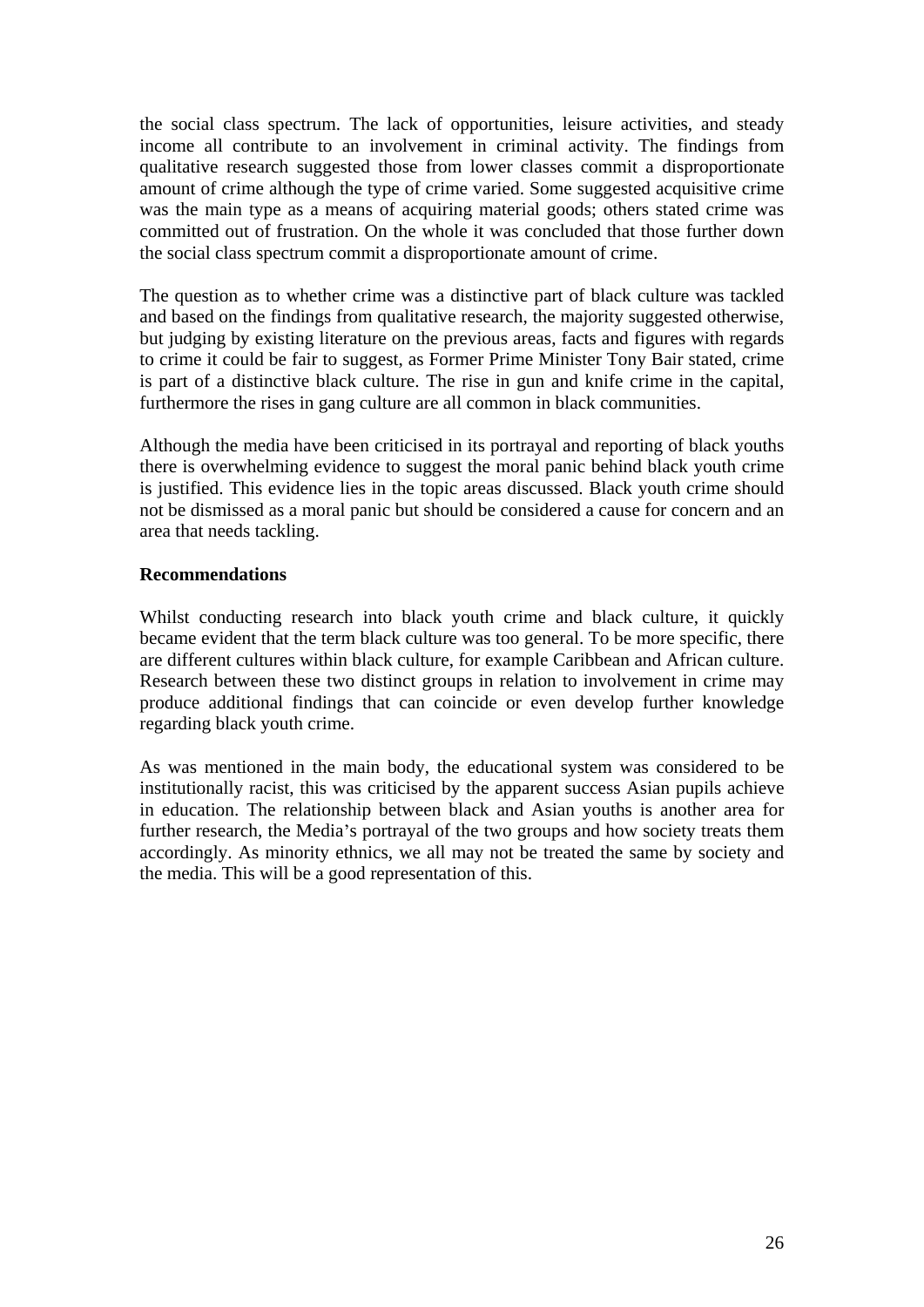# **Appendices**

# **Transcription**

**Key:**  $Q = Q$ uestion P = Participant I = Interviewer

Interview  $1 - (P1)$ , Probation Officer. Leicester

**Q** What is your perception of Black youth crime in the UK?

 $(P1)$  – It is a very big problem, that's it [laughs]. It is a very big problem.

 $\mathbf{Q}$  – Do you feel the media portray black youths in a negative light/ is the negative portrayal of black youths justified?

**(P1)** – It all depends on what type of media you are referring to, obviously the tabloids are going to portray them in a certain way, you have the Rupert Murdoch kind of news that will show a different portrayal.

If you have a story about gun crime and how gun crime has increased--. You have the London newspapers with a whole load of black faces on there but then again you've got the impartial media for example the BBC, who I don't think make an issue of the race of the person. It depends on the type of media, the type of coverage it is about, obviously the gun related crime in particular for London, to be fair the way the media are portraying it, it seems like its only black guys that are carrying guns, but that is simply not the case.

**Q** Celebrities, i.e. Sportsmen and musical artists seem to be common role models in black communities. Do these role models send negative messages to the black youth? Is there a cry out for more black role models that have achieved 'success' academically?

**(P1)** – It depends on the individuals, I mean you have got footballers, not only are they playing football but they are supporting various charities, I mean we are aware of that, but then say for example, the side that we see, the media portrayal is often almost of the negative side, aside from their sporting achievements they get a lot of bad press. Its often not the good things you hear about like for example the charities they support, schemes for the youngsters, you ve got the whole Ashley Cole scenario, him cheating on his wife, this is seen almost typical of black men anyway so obviously in some respects it is almost negative because they are so called role models. However on the music front to be fair a lot of songs made by black people, the actual artists themselves are not giving out a positive message, then again that's common in music in general but I think its difficult for you to say that a music artist can be a negative or positive role model, unless of course the artist in particular was say for example a Christian singing about Christ, that could be construed as positive but obviously its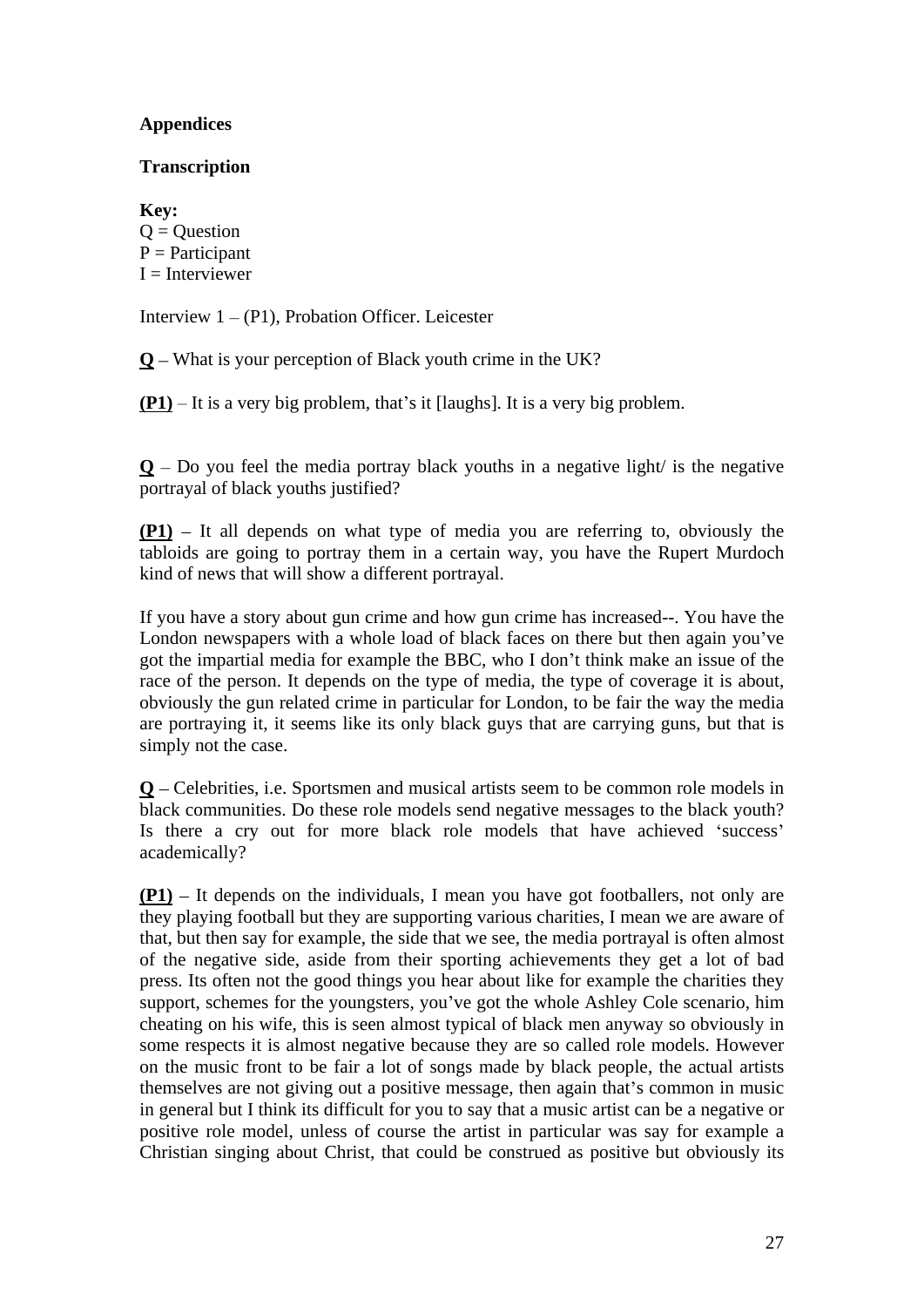girls, parties, money and that's what you see and that's what the guys aspire to be like.

 $I - So$  there seems to be very few role models that have achieved 'success' academically?

# **(P1)** Yes

 $I$  do you feel these role models will send a more positive message than the musicians and sportsmen we commonly see?

**(P1)** – Well of course they would but then it has to become a normal thing for them to see. You have so much of the sportsmen and the musicians but also you have to remember these are so called interesting things. Its very difficult to get kids in general interested in things like politics, you've got your Dianne Abbots, I don't think people would aspire to be like Dianne Abbot unless you have an interest in politics and so its difficult. obviously if we had more role models, if it was normal for you to walk into a company and see a black face as being the top of the top or if it was more commonplace then I suppose it would have more of an impact, however to some extent I do think its very important

**I** – So more black faces in work places would make a significant difference, so if companies were to take into account affirmative action, do you think that would help?

**(P1)** Yes, but its not just affirmative action, I think there needs to be more of an interest, because obviously there is a problem with the black youth here, there needs to be some kind of initiative to get the kids away from the sport and music lifestyle and some kind of initiative to get these kids involved in achieving their full potential. Affirmative action is an option but, if companies were to employ more black people then there would be more black people in that position but it also needs to come from within as well.

 $Q$  – Why do you feel so many black youths under achieve in school? Is failure expected of them and are they pushed towards achievement via sport?

 $(P1)$  – Well you have the typical sayings, lack of role models, the thing with black kids is that, they seem to lack patience and drive and the support from home, they always seem to be trying to find the quickest way of achieving things, back in the day, the first generations of black people understood theneed to work hard in order to achieve things but now, because they haven't had to work for anything, everything has almost been given to them, there's no respect for it. You have the black kids that start off doing well in primary school, but when they get to secondary school that's where it all goes wrong.

Lack of role models, depending on the back ground, if they don't have it around them [pause] -- they seem to get themselves easily distracted, the types of things that entertain black kids are not the academic issues for example its always something like sport, its always something like music and that's where there role models lie, if that's the only thing they see and that's the only thing they're going to know. You've got kids that come home and watch hours of TV, watching sport and music channels and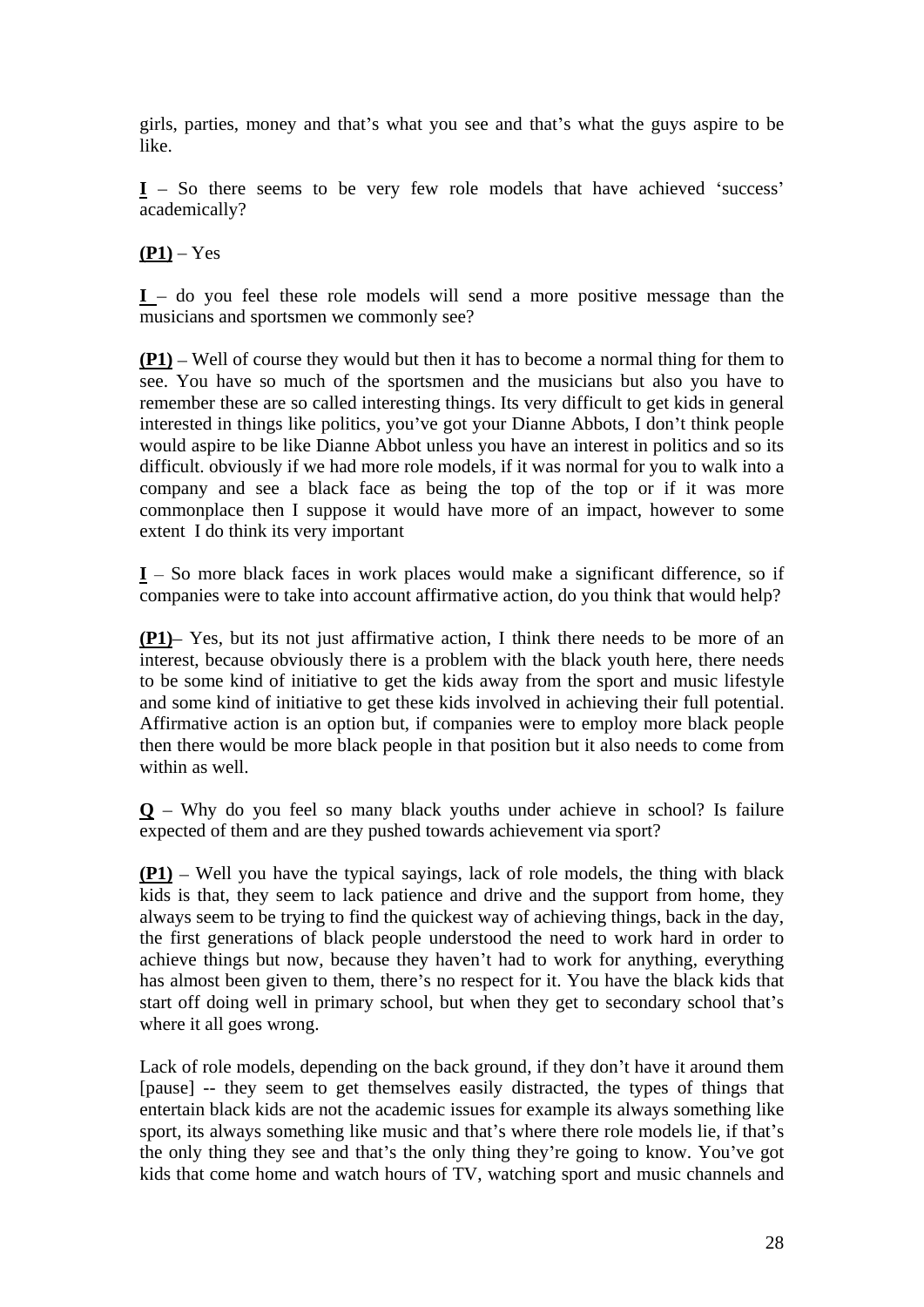that's how they want to live their lives, they want to aspire to live like them. They haven't got black people in higher places; it's not the norm so they just aspire to be like the people on TV.

**Q** There has been a lot made in the media regarding single parent families. Does the lack of father figures play a part in future involvement in criminal activity?

**(P1)** – I do think so, obviously they do need some kind of guidance, there are certain things that only a male can install into boys in particular. I think that young boys especially are very impressionable and if they're aspiring to be like somebody and the father figure is not there then they're going to aspire to be like something else that they have seen so I think that, what can you do to address the father figure issue anyway? They feel the necessity to become almost the man of the house and take on a masculine role and demand respect, they will be looking for respect elsewhere

**I** – When you say elsewhere do you mean out of the streets?

 $(P1)$  – Out on the street in their communities and in their environments, amongst their peers and people in a similar mould to them and that's how certain crimes can be committed out of the need for respect and to achieve this alpha male kind of attitude that they aspire to have.

 $Q$  – Statistics show that a disproportionate amount of crime is committed by those further down the social class spectrum, to what extent do you think this is true?

**(P1)** – It seems common that those from lower socio economic groups are the ones that commit certain crime. It obviously depends on the areas that people are brought up from. The way it looks it does seem to be committed by the lower class. You have you.-- certain crimes fit certain types of people, I Think crimes such as gun crime, muggings etc are committed by lower economic groups, depending on the type of crimes they committed, the reason for them doing so maybe to earn money,

 $I - So$  is it an economic issue?

Yes, to be fair, it depends on the types of crime committed, for example, people from a more well off class wouldn't commit certain crimes, for example, it is unlikely that we would hear of gun crime being rife in these classes.

Certain people can't afford to educate their youngsters, they get trapped into certain gangs, certain cultures and there's no way of them getting out of it, and to be honest its what they see around them and they kind of get stuck, its like a vicious cycle. It does seem to be disproportionate.

 $I$  – Why do you feel this is the case?

 $(P1)$  – Well, to me its education, it starts with the parents and education. If they can't afford to educate their children then they are going to face difficulties. For instance, you have the certain estates where kids are not necessarily going to school, they're finding other things to do, and if there parents aren't too bothered about what they are getting up to then they are going to get themselves into crime. Like I said, it starts with the parents, it starts with education, if they are not getting the support from either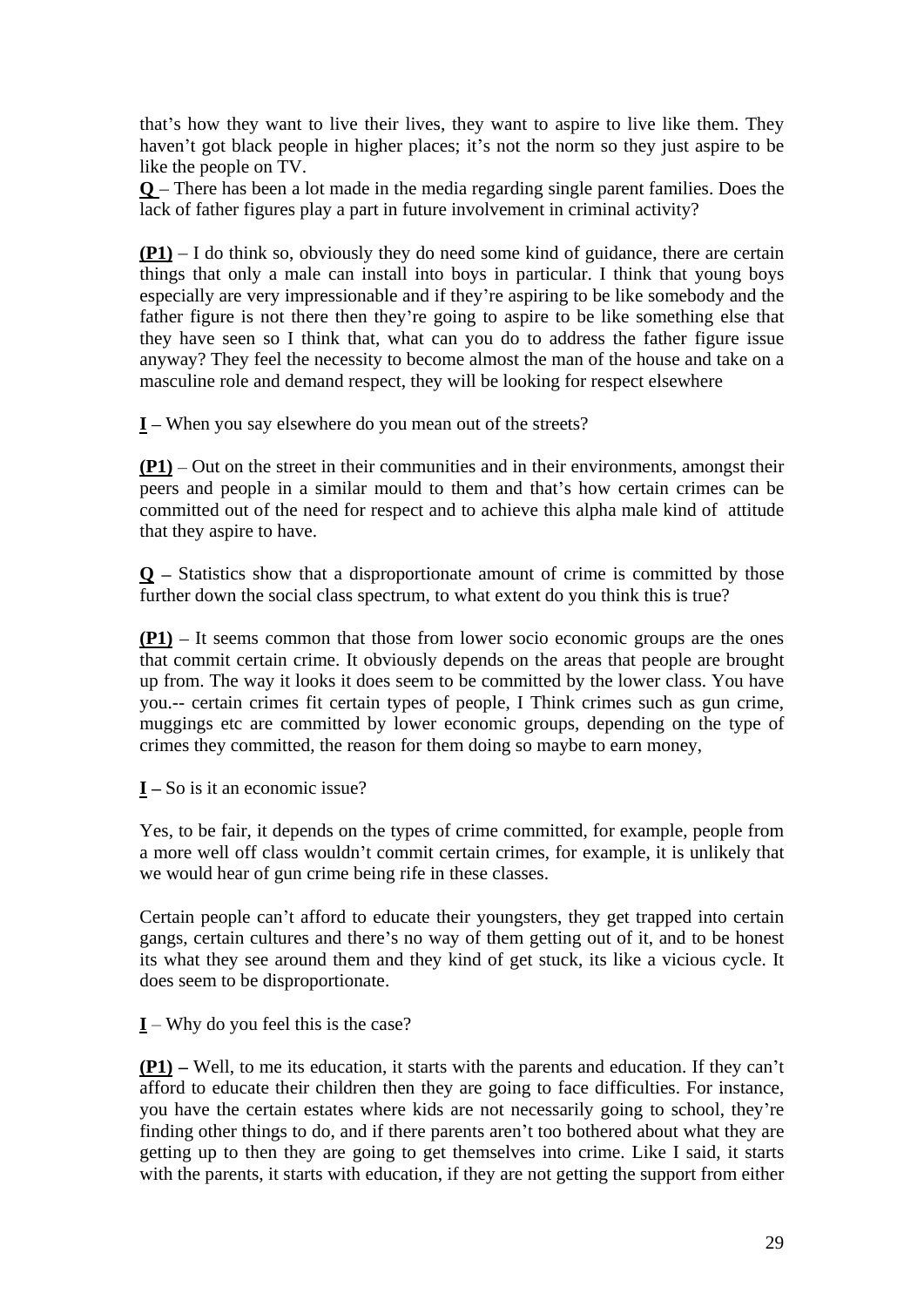of the two key "institutions" then obviously they're going to face difficulties, of course they are going to encounter problems

**Q** – In 2007 former Prime Minister Tony Blair stated that the spate of knife and gun crime in the capital is part of a distinctive black culture  $-$  is there such a thing as a 'black culture', if so what does it entail?

**(P1)** I don not think the statement is correct, that knife and gun crime is typical of black culture because that's never been a part of our culture. Knife and gun crime is something that is happening amongst youths in general and in particular in London. Obviously London is so metropolitan and multicultural anyway as it exists but then you do have an obvious issue of black knife and gun crime but I would not say it has anything to do with black culture at all, its just an issue that has happened to occur amongst black people, I do not think it has anything to do with the culture. However you can t help but notice the fact that amongst black youths in general there is a certain need to see what other people are doing, and almost there is a need to have a certain level of respect. I do not think knife and gun crime is a part of black culture but obviously the respect issue is, in particular amongst black youths actually, I would not say it's a problem with the culture.

[Tape recorder turned off]

Interview 2 (P2) Social Worker, North London

**Q** What is your perception of Black youth crime in the UK?

 $(P2)$  – I don't think it has reached crisis point but I think if the community don't address the underlining issue then it is in danger of becoming so.

 $Q$  – Do you feel the media portray black youths in a negative light/ is the negative portrayal of black youths justified?

 $(P2)$  – Yes I do, I do feel that they portray black youths in a negative way. I'm fairly sure that they have been stabbings involving white youths but that information, there pictures don't seem to get into the newspapers or television so I think there is a portrayal of black youths and there has been for years, a poor portrayal of black youths.

**I** – So it is not just a recent thing you think it's been around for quite a while?

**(P2)** Yes and I think that the current gang culture hasn't helped, I don't think the black gangs, although there are white gangs as well, I don't think the black gangs have helped in addressing that poor portrayal. The problem as I see it is there appears to be very little self respect amongst the people in gangs and they have to aspire some how to get that self respect and this is one of the ways that they do it.

**Q** Celebrities, i.e. Sportsmen and musical artists seem to be common role models in black communities. Do these role models send negative messages to the black youth?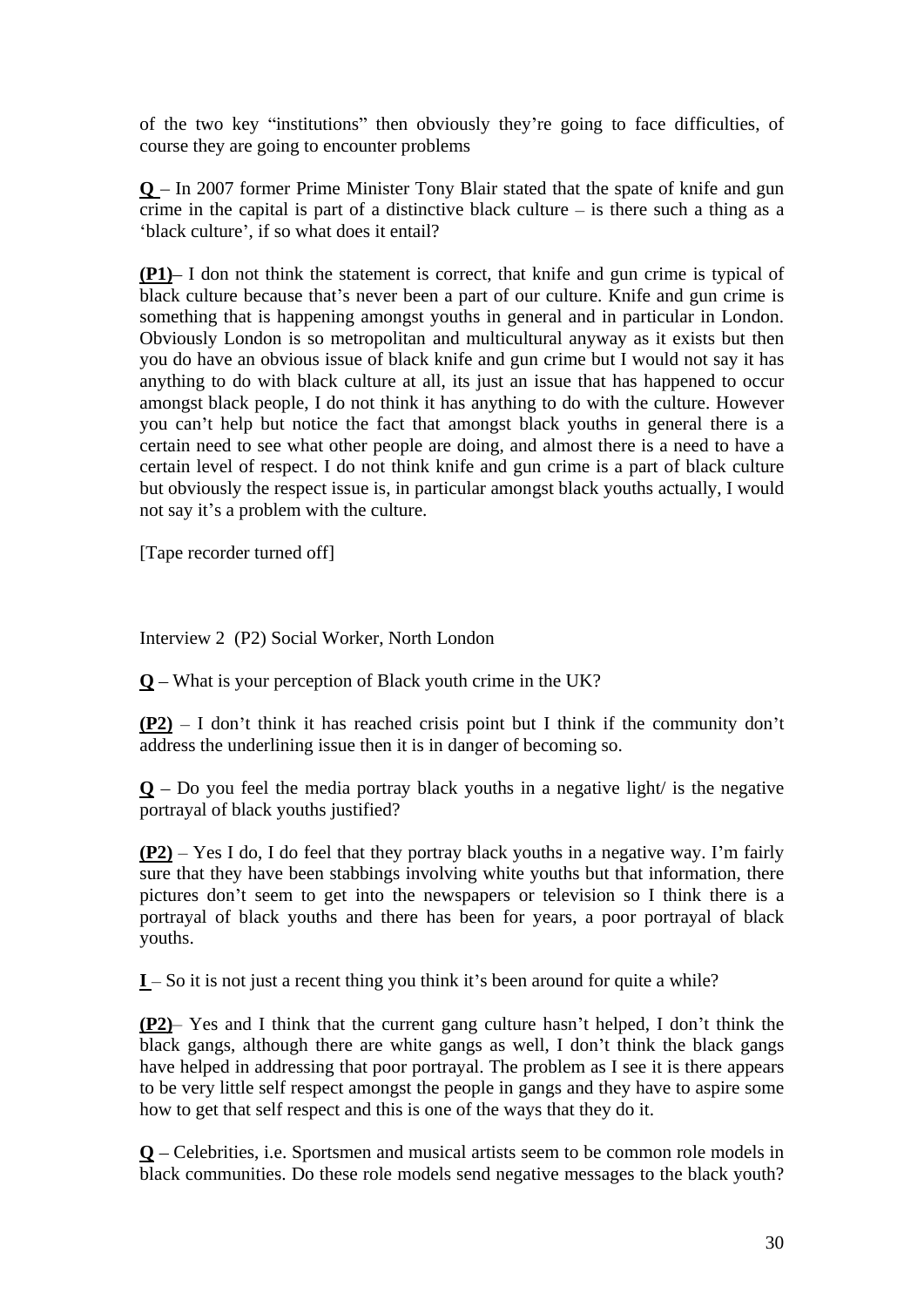Is there a cry out for more black role models that have achieved 'success' academically?

 $(P2)$  – No I don't think that the black role models are particularly good role models for black youths. In the role models that you just suggested, the musicians and sportsmen, I think P Diddy is so distant to a black man in Peckham in an estate. They might aspire to wear P Diddy clothes but that's about it. I think our role models have to be closer to home; I think they have to have targets that are achievable and more realistic to black youths in the UK. In estates they have to have some sort of commonality with those kids. At the moment I have nieces and nephews who want to be like Beyonce. They share nothing with Beyonce other than the aspiration to be a singer, that's it. What I see a lot of our black role models doing is, many of them move away from black culture, so they move into the white seen so they have white partners, there lives become very much non black, so what they're effectively saying to any black youth who's looking at them is, 'actually the black scene isn't for me, as I've progressed I'm going to move into the white scene'. That just sends a negative message across so I don't think that there are many black role models out there that I would be happy for the black youths to aspire to.

**I** - Would it be necessary to broadcast or promote more positive black role models

**(P2)** I think there aren't many positive black role models but there are some like Kwame who goes into schools and youth clubs, who is very accessible to black people and hasn't distanced himself from his community. I think that the mentoring scheme is a good scheme, I know there are different types but generally I think it's a good scheme. I think that where you have placements, like from school at 16 you re allowed to go and work in an area and when I worked in a hospital there was a black undergraduate who came and worked with me and although it was a scientist she was shadowing, she was also shadowing a black scientist and I could perhaps relay some of my experiences as a black scientist in a scientific environment saying 'this is what I found, and this is how I got over it. So I think sort of placements in the work environment could be a good one, I think black people who have "achieved" going into school, going into colleges.

 $Q$  – Why do you feel so many black youths underachieve in school? Is failure expected of them and are they pushed towards achievement via sport?

 $(P2)$  – I think very often there is a low expectation of them, and I think that low expectation comes, sometimes from the school often from home, often there is a 'go to school and don't bother me' mentality from the parents. I run a Saturday school and very often parents will drop their kids off and say 'here teach my kid' and I will ask them 'how often do you read to your child, how often does your child read to you, how often do you take your child to the library, to the museum and the answer is 'well I don't really have much time'. Its very true in our community where we are lower income, we're out there trying to find money, perhaps working longer hours and time is precious, its limited but we have to find the time, but with so many people underachieving, we must recognise that and try and find the time. So I think very often its low expectations from school. Not enough adequate time is being addressed to their education at home; I think that they have to have something more than school and television. I think religion can help, it encourages you to move forward, for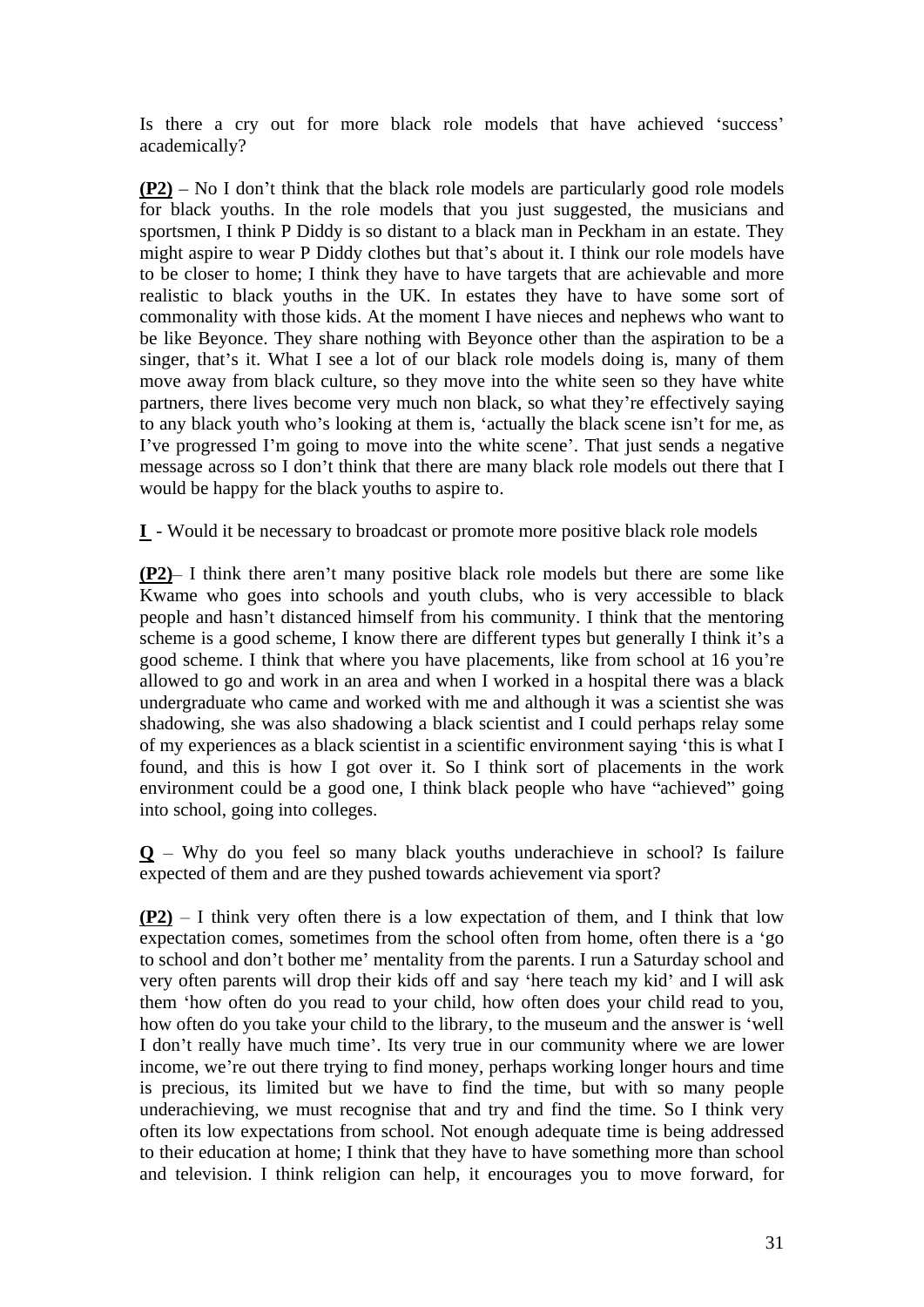example in churches you have like a family atmosphere and it gives you support and that is sometimes what I think a gang culture can give you, support, and if you don't have it at home, you don't have it at school, you don't have it at church then you're going to find it somewhere else. So I kind of think that its amalgamation. Our history doesn't help because we are always being told we are slaves we are slaves we are slaves, and when we go to our history classes at school and hear about how we won first world war, great you know, but you don't hear about the input of the black armies, the black air force all you hear about is the white influences so the white boy will come out of the history class feeling empowered knowing his history. The black boy doesn't he comes out thinking 'oh the white man did that, the white boy did this' so I think we need to know a little bit more about our history, I think the curriculum can address some of these issues but tend not to. The answer is multifactorial, it's at home, it's at school, it's in the street, and there are loads of reasons why kids are underachieving.

**Q** There has been a lot made in the media regarding single parent families. Does the lack of father figures play a part in future involvement in criminal activity?

 $(P2) - I<sup>2</sup>$  d say no. I think the male influence can help, I've seen it often in my school. When a boy gets to 13, 14 and they are becoming a young man and they don't have that role model to direct them as to how a young man should develop, I think it is difficult. Very often with lone parents there is a male figure present. Be it a grandfather, an uncle, friend of the family there is somebody there, it's not the same as having a father in the house 24/7 but it is there. But Iwould say not. Where the problem lies is if the lone mother doesn't do what she should do.

 $Q$  – Statistics show that a disproportionate amount of crime is committed by those further down the social class spectrum, to what extent do you think this is true?

**(P2)** – I suppose if statistics show that then they have evidence to back that up. The only thing I'd say is that in the surveys, they may say how many people in a certain group take drugs. If you ask that of two communities, if you ask that of an affluent community you are less likely to get that information because the affluent community have paid to have that drug problem addressed and therefore that drug problem is confidential. Where u go to a poorer community where perhaps social security or National Health Service has addressed a drug problem, that information is therefore theirs, they can do what they want with it, they can release that information to the press or law enforcement agencies and it's out in the public domain. Where you have these discrepancies so you have confidential information in the affluent more white areas not being released, information in poorer areas being released and when somebody is investigating that issue they're not going to get information there they're going to get information form the poorer areas so I'm not surprised that statistics show that poorer people have the problem because they're not going to have access to the rich persons information so I'm kind of dubious, when I hear those arguments I'm a little bit suspicious of where they came from.

[Tape recorder stopped] [End of tape, side A] [Beginning of tape, side B]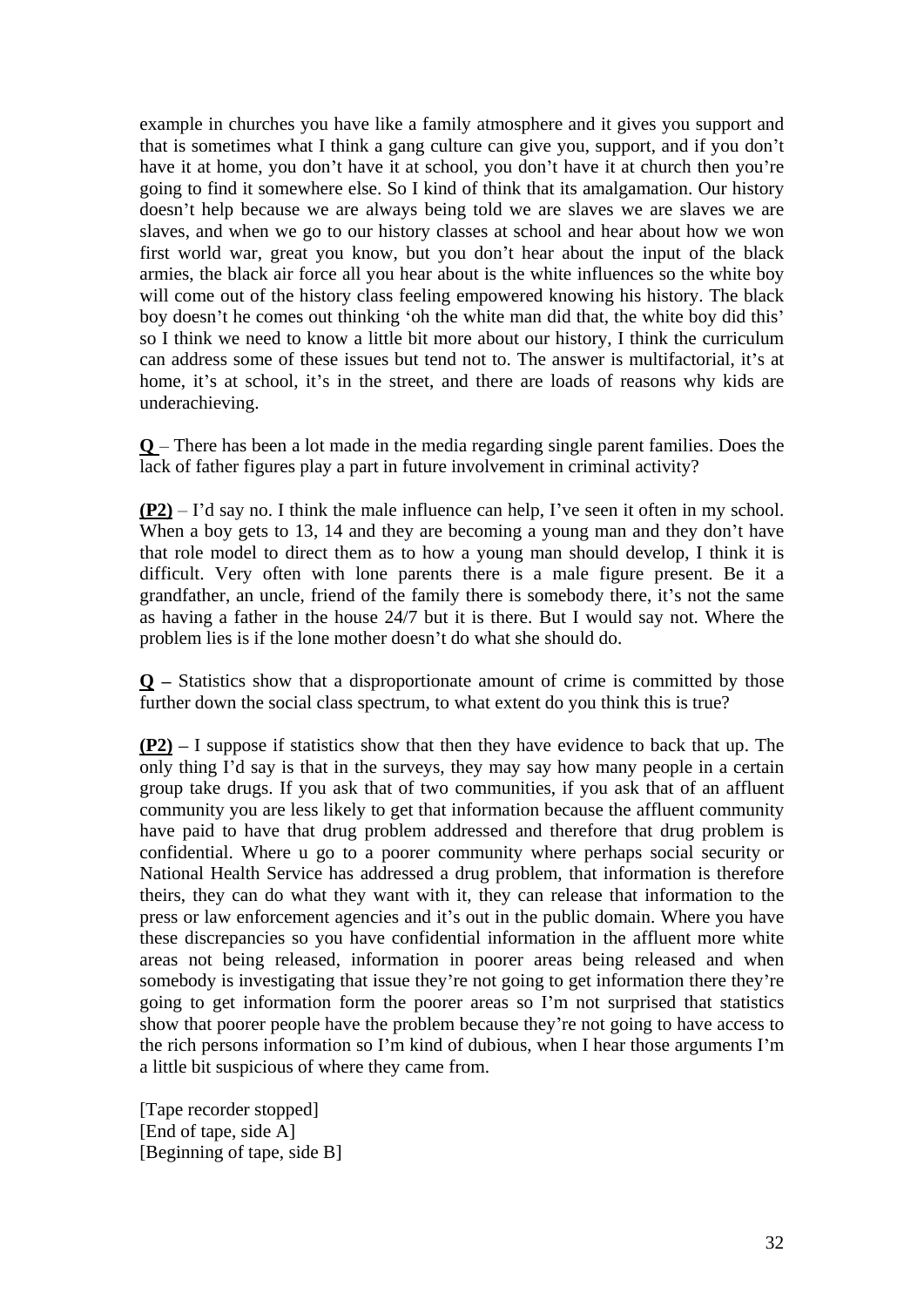**Q** – In 2007 former Prime Minister Tony Blair stated that the spate of knife and gun crime in the capital is part of a distinctive black culture  $-$  is there such a thing as a 'black culture', if so what does it entail?

 $(P2) - I$  think there is a black culture but I don't think that the knife and gun crime is exclusive to black culture, it's clearly not there's white people in prison for these types of crimes. But I think that there is a black culture. There's a black way of speaking which is adopted by the whites in the end, of dancing, the handshake which is universal now. So I think there is a kind of black culture but I don't think it exclusively includes the gun and knife crime.

[Tape recorder turned off]

Interview 3 (P3) Social worker, North London

**Q** What is your perception of Black youth crime in the UK?

 $(P3)$  – Black youth crime is high when you think of the proportionate representation of black people in the UK. Looking at it form a black perspective it is very, very high. But when you look at the wider picture in terms of crime in general I would say it probably isn't as high if you're a black person you tend to notice it a lot more.

 $Q$  – Do you feel the media portray black youths in a negative light/ is the negative portrayal of black youths justified?

 $(P3)$  – I do believe that the media portray black youths in a negative way to some extent but I think also on the other hand it is justified because a crime is a crime whether it's black crime or white crime but I think also that looking at it from a black perspective you feel that the media look for the whole sensationalism of what will help sell the papers, as a black person it's more damming than for a white person. I certainly feel the media has a lot to do with the amplification of crime in black communities.

**Q** Celebrities, i.e. Sportsmen and musical artists seem to be common role models in black communities. Do these role models send negative messages to the black youth? Is there a cry out for more black role models that have achieved 'success' academically? academically?

 $(P3)$  – Yes I do feel they do to a great extent. We cannot dismiss the fact that a lot of, not all, musicians dabble in drugs and you can t disassociate them with drugs. In terms of role models, yes it's good to see that there are people out there that are doing good. Some of the musicians and the sport athletes they come back to their communities and make a contribution to some extent. They encourage the youth to look for alternative ways of expending their energy, but whether they make ideal role models I don't think so because not everyone can be a successful footballer, not everyone can be a successful musician. There are other fields or professions that blacks can aspire to or have the ability to aspire to but a lot of the youths today, the culture we live in see music and sport as the only visible avenues as a way out of poverty, to me this is false in a way, there's not enough emphasis put on education I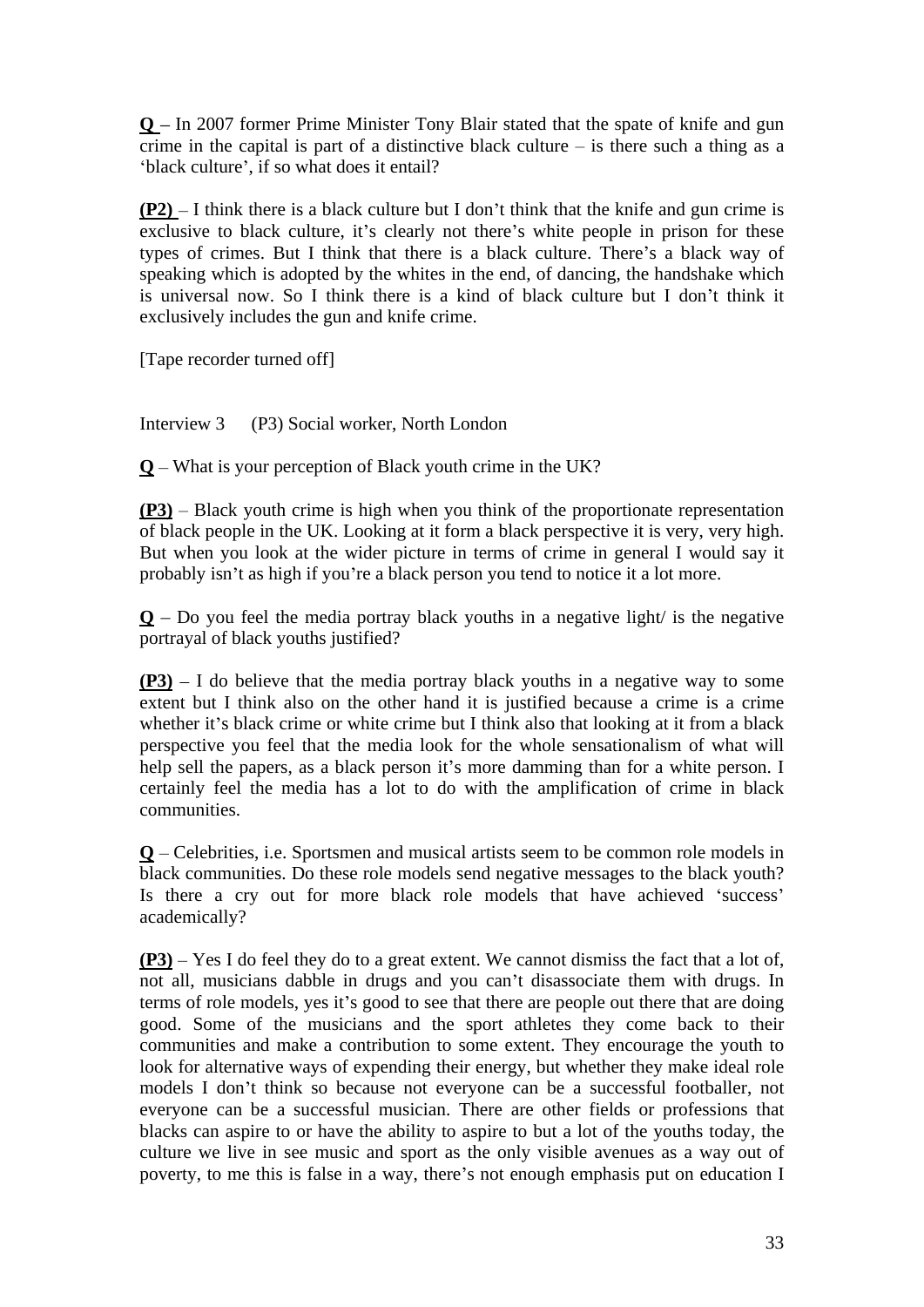think education is fundamental. It is quite refreshing to look at somebody like Garth Crooks (Former Footballer) and think that he is a role model because he is educated, he was a footballer first of all then he went and got himself a doctor's degree. He took the academia part of it, although it came later in life but obviously some people are not as good as a Garth Crooks to be a successful footballer but there are other channels, whether its education, whether its academia , whether its being in the media, social work, police force, doctor, lawyer, these are things that we should be promoting more amongst the youth because to me there stand a better chance of being successful in these fields, it's much wider than just narrowing it to just sports and music because only the elite of the elite aresuccessful in those fields.

**I** Can you give me examples of ideal role models for black youths

**(P3)** I would say Martin Luther King was and still is an ideal role model, Maya Angelou, even Barack Obama could be a good role model for black youths because Obama is doing today what we still think of as unthinkable, so I think he is fighting, we all know the way the system is set up, he may not succeed but at least it showed that he takes it one step further to where people like Jesse Jackson took it before and it gives us hope. So to be Barack Obama is a very good role model because considering where he came from and where he is today, if he can do it then anyone can do it. Also people like Oprah Winfrey could be a good role model, where shecame from as a very poor person and the way she worked her way up through the system and where she is today, one of the wealthiest women in media, I think these are all good role models. So far as people in the UK are concerned, I do have a few people who I consider to be good role models, for example my good friend Valerie Amos, she is a very good role model considering where we came from and where she got to, leader of the House of Lords and that is an achievement, and even her parents who have recently died, they were her role models, they were both head teachers. So there are people around we can used as role models, most definitely, and it doesn't have to always be sportsmen or musicians because to me there is a negative side to the music because you cant dismiss a lot of them with their drug related past or present and even the language used today, vey influential, very powerful messages are being sent out to youths and I feel a lot of it is negative.

 $Q$  – Why do you feel so many black youths under achieve in school? Is failure expected of them and are they pushed towards achievement via sport?

**(P3)** – I know that you can easily say the system is against them and to some extent it is true. But I do not see the system being against them is the cause of their failure. My strong belief is that you can succeed wherever you are who ever you are, wherever you have come from and whatever system you are working within, you can achieve. You just need to be focused and get yourself in the right crowd and good link that can help you to achieve and aspire to certain things. Encouragement form friends, if you have negative friends then you are will end up underachieving. But I think education itself, you can achieve whoever you are, your home circumstances may be conducive to you underachieving but I think there is always a way out. If you look for it you will find it.

 $I - Do$  you think failure is expected of black youths in school and are they pushed towards achieving their goals via sport for example?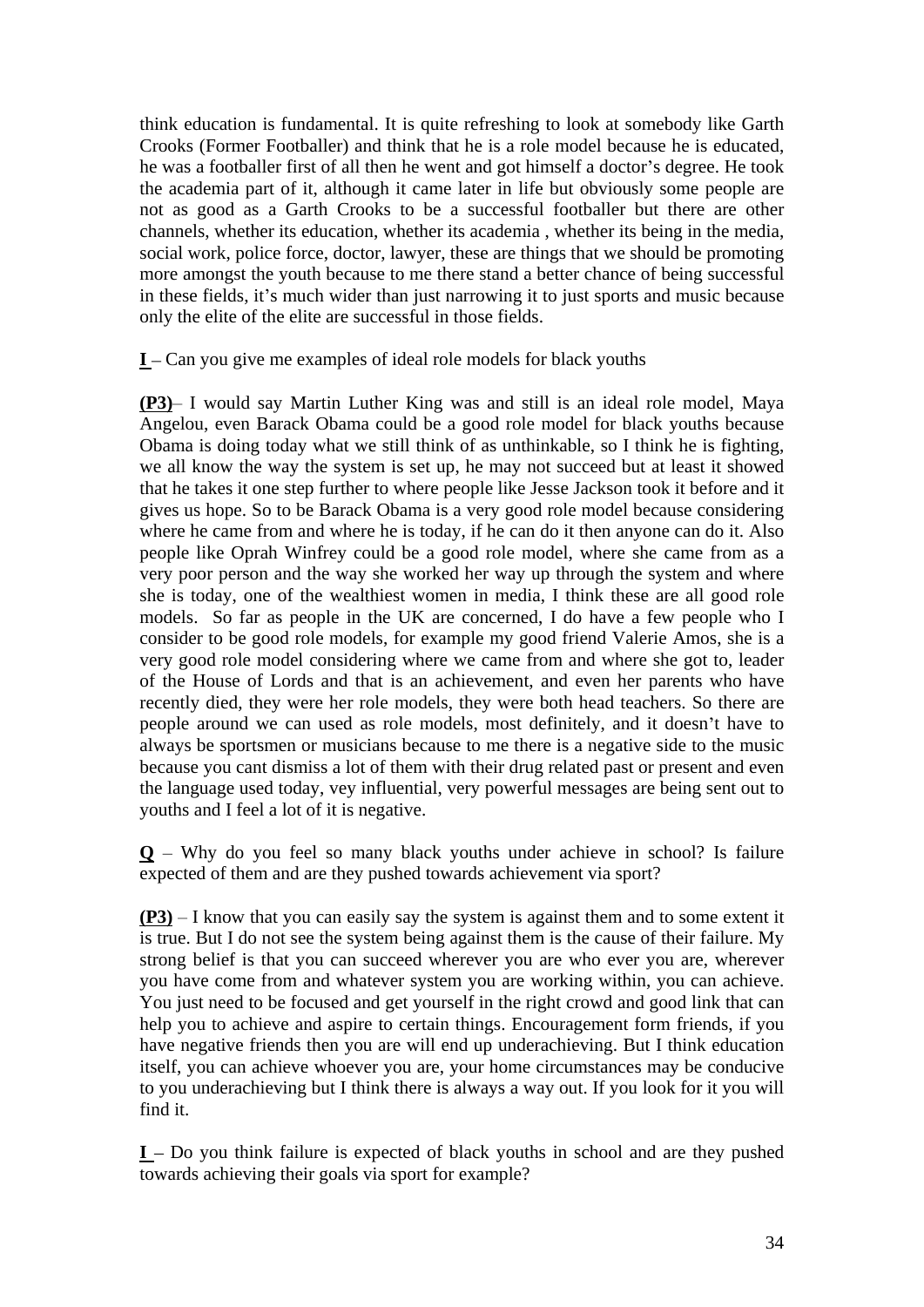**(P3)** Not so much today, probably in the 70's and 80's because I do know that a lot of the schools have a perception of black people as being unable to administer education in the same way as the white people can and this is why, from my experience, a lot of my friends and I were told they could not achieve certain goals in schools and they went on to achieve what is beyond belief. I do believe that the system might be against them and push them towards achieving their goals via sport because "that is what we are good at".

**Q** There has been a lot made in the media regarding single parent families. Does the lack of father figures play a part in future involvement in criminal activity?

**(P3)** – Yes, most definitely. I think--. Well I think the lack of father figure does enhance the likelihood of future involvement in criminal activity, yes. You need that-- . You need that father figure, that presence there when growing up. A lot of the youth that I have worked with--. I worked with this one boy, I wouldn't mention his name [laughs], he was sent here from Jamaica, no father and had serious problems with his mother, I soon realised that a lot of his frustration and anger stemmed from the absence of his father when growing up. His frustration would often lead to violent crimes. He was so upset so angry, often when he would get so angry all he wanted to do was cry, but he couldn't so he would become violent, so, so when I was around and I'd see him getting worked up, I would take him into the woods, because we had woods near the complex, away from everybody and he just used to cry, cry for a good five to ten minutes, after he was alright. So yes I do think lack of father figure leads to criminal activity in the youth. It seems to be so common amongst the black community, the men do not want to stay around and take care of their own. It is causing major problems but how do we fix this? [Laughs]

 $Q$  – Statistics show that a disproportionate amount of crime is committed by those further down the social class spectrum, to what extent do you think this is true?

**(P3)** – It depends on what type of crime you are talking about? [Laughs] A disproportionate amount of 'petty' crime is committed by those further down the social class spectrum, yes, but all white collar crime is committed by those further up the social class spectrum, you do not hear much about these crimes in the media, they like to portray crime as a problem with working class youths. But it is not just--. Middle class youths commit crime too, I think the label that working class youths have been given, you know, how they are labelled as criminal, and this label does not help. Middle class youths commit crime too but it is just not highlighted as much in the media. Media do not want to portray a problem with middle England. Youths will always be youths at the end of the day, youths are always going to commit crime, the have time on their hands and the need to expel there energy some way or another, they might do this through crime.

 $Q$  – In 2007 former Prime Minister Tony Blair stated that the spate of knife and gun crime in the capital is part of a distinctive black culture  $-$  is there such a thing as a 'black culture', if so what does it entail?

**(P3)** There is such a thing as a black culture. The cultures have changed significantly. I mean from first generation Afro-Caribbean's, we aspired to be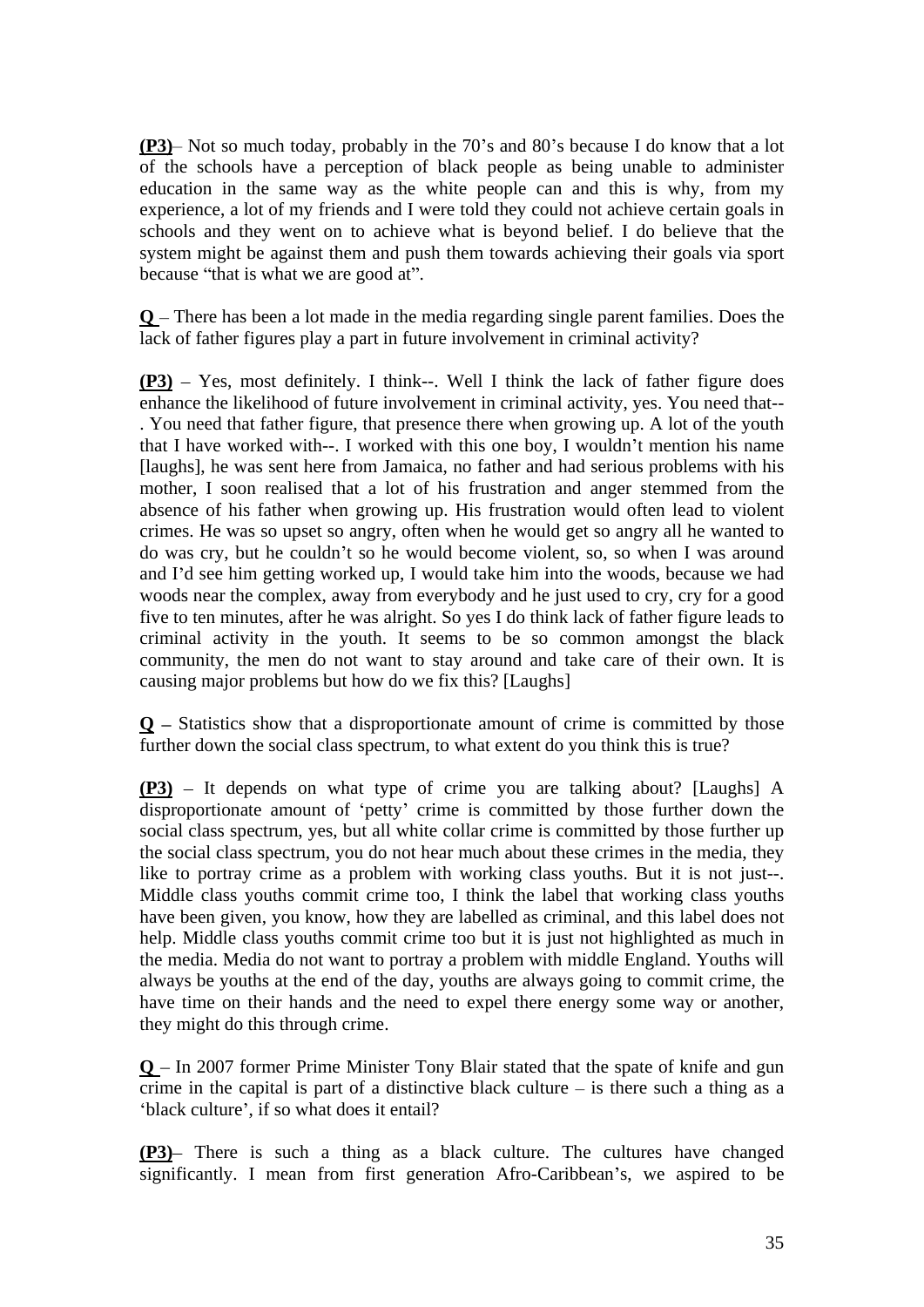something, we worked hard, and we came to UK for a better life, better opportunities you know. We were law abiding--. Law abiding citizens. The culture today--. I do think it has changed dramatically. Well for example, the violence, the crime amongst our people today, I do think it is part of our culture. [Long pause]--. Actually I would say its part of black 'youth' culture, not black culture in general. Black youths today, and this is evident in a lot of them, have a certain style of dress, for example the low jeans, I mean just pull your trousers up, its embarrassing. When your trousers are half way down your legs, how you going to run for the bus, you look stupid, just drawing attention to yourself, we are black, we are already in the spotlight just for being black. The whole thing about respect and trying to be cool, this is all evident amongst our youths today, it is very evident. I do think it is part of black youth culture.

[Tape recorder turned off]

Interview 4 (P4) Probation Officer, Leicester

 $Q$  – What is your perception of Black youth crime in the UK?

 $(P4)$  – I think it is a very serious problem. The reasons behind it are serious. It's a growing problem which has never been tackled as a route cause.

Black youths born in this country increase the number of ethnic minorities in custody and the number is increasing. Also black people that have just come to this country are adding to the number. 35-38% of my case loads are black, this shows an overrepresentation of blacks in the criminal justice system, black African only represent 1.1% of the population. 25% of the prison population is black. I think the reason is deprivation from opportunities.

Although my perception of Black youth crime is high I feel as if the criminal justice system operates as a government trap. Black youths are four times more likely to be stopped and searched in comparison to their white counterparts, so discrimination hasn't helped. The government do not define crime well. Once they get caught up in the criminal justice system, there future is limited; they trap vulnerable groups of people. Who wants to recruit people with a criminal record?

A significant amount of black males go through the criminal justice system. Black crime is much more likely to be reported and a black child is less likely to give evidence.

The individuals that make up the criminal justice system are made of white upper class males. These individuals don't necessarily know what is going on at street level. Sentencing guidelines are also equipped to send black males to prison. Weighing the causes of sending a guy to prison, a lot of black people have not acquired good education; a lot of them have unskilled jobs so it's easy to wave in court. They are more likely to get custodial sentences; they don't meet the criteria for community sentencing.

 $Q$  – Do you feel the media portray black youths in a negative light/ is the negative portrayal of black youths justified?

 $(P4)$  – I think the media are not too hard on our black youth. The media has been good on trying to shed some light on the issue but the media is a weapon of social control. They report news in a sensational way. It all derives form the political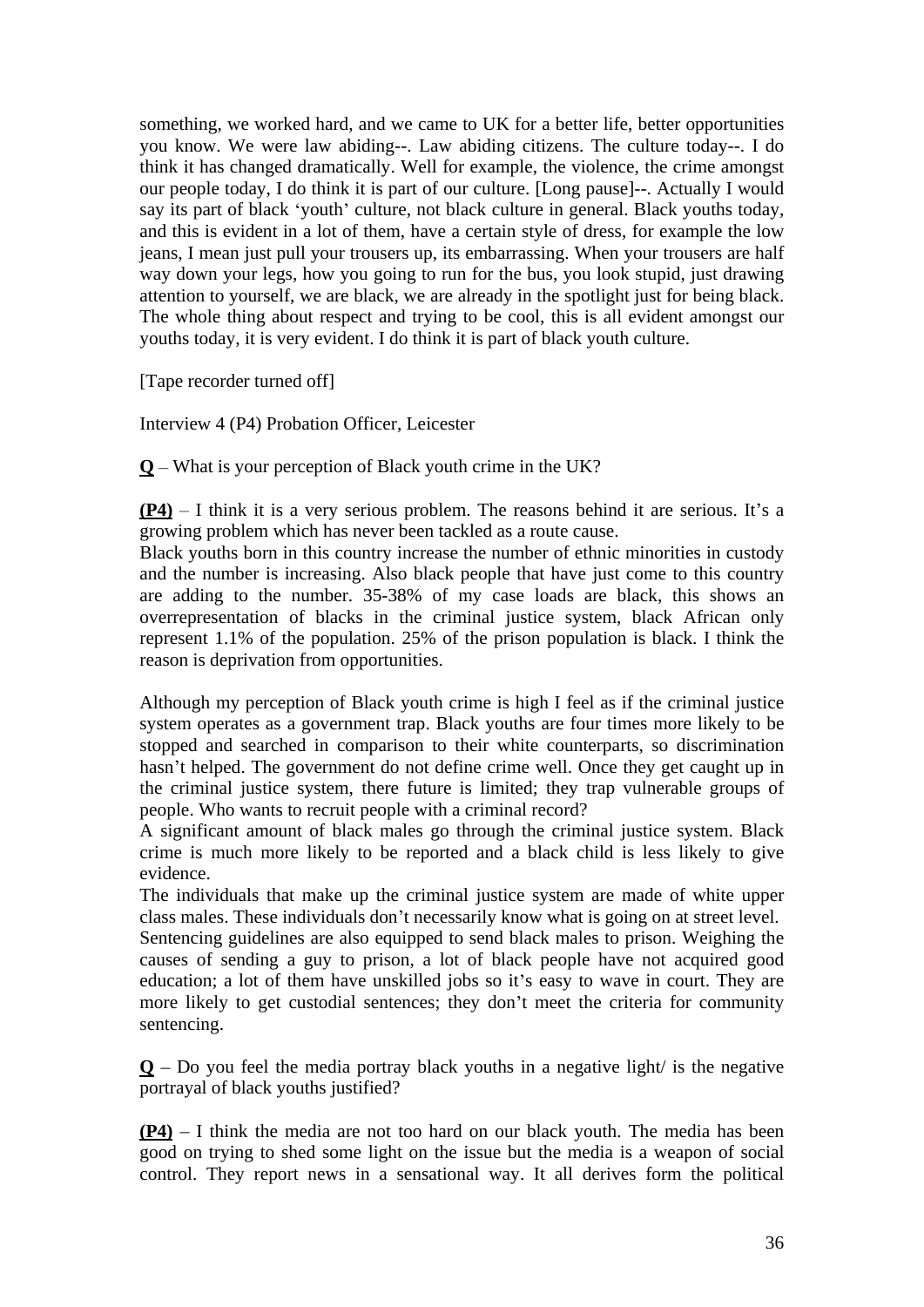agenda, political atmosphere - what the government is saying. They locate crime in a certain area, usually poorer areas so the middle class feel safe. It sounds as ifthey are exposing the problem but they are actually covering the real problem. The media only covers a small reason to why black youths commit crime. So the media in a way are hitting hard on the issue but also hiding the true story, only saying a small bit about the truth. There is an imbalance in the sensational way they report the problem with crime amongst black people. If they report the crime at the same height as the reason 'why' the crime was committed they'll have more credit. The reason why is never in bold print.

**Q** Celebrities, i.e. Sportsmen and musical artists seem to be common role models in black communities. Do these role models send negative messages to the black youth? Is there a cry out for more black role models that have achieved 'success' academically?

 $(P4)$  – Our role models I think are not sending out a very positive message. We need more role models that have achieved academically as to the ever familiar sportsmen and musicians that we so commonly aspire to be like but in reality it is never going to happen. **Example 2018 happen**.

 $Q$  – Why do you feel so many black youths under achieve in school? Is failure expected of them and are they pushed towards achievement via sport?

**(P4)** – Black youths suffer emotionally from school which I think is linked to criminal activity. The teachers target black youths, in a negative way, they leave school frustrated because they can't get good jobs. A lot of offending around anger  $-$  violent offences is repressed feelings of pain through school. I feel the system is set out to target certain individuals in society, for example the form that requires you to state your ethnic origin, why do we have to fill this form out? I think it's to identify the ones which they feel will not succeed, for example black youths. The better schools will not accept them leaving them to go to a school with a bad reputation. A lot of black youths have been deprived good education so therefore a lot of us do not have well paid jobs. The information gained through recruiting can be used against us.

**Q** There has been a lot made in the media regarding single parent families. Does the lack of father figures play a part in future involvement in criminal activity?

 $(P4)$  – In my case load I would say that the majority are from single parent families. Again the frustration aspect comes into play. They seem to be angry that there fathers were not there to care for them as they were growing up. They lack respect for themselves and others. They need that father figure there to install discipline. But the absence of father figure is not only aspect regarding parents that leads to future involvement in criminal activity. A lot of the youth have witnessed their parents suffer at the hands of society and police. There is a generational emotional torture; they won't easily compromise with authority. They have seen parents brutally beaten by police so they carry anger inside them because of parents suffering. The pain made them combat authorities and commit crime. When seeing police they become angry and carry a grudge, this grudge will get them into trouble. I see it as a cry out for help, you hurt us".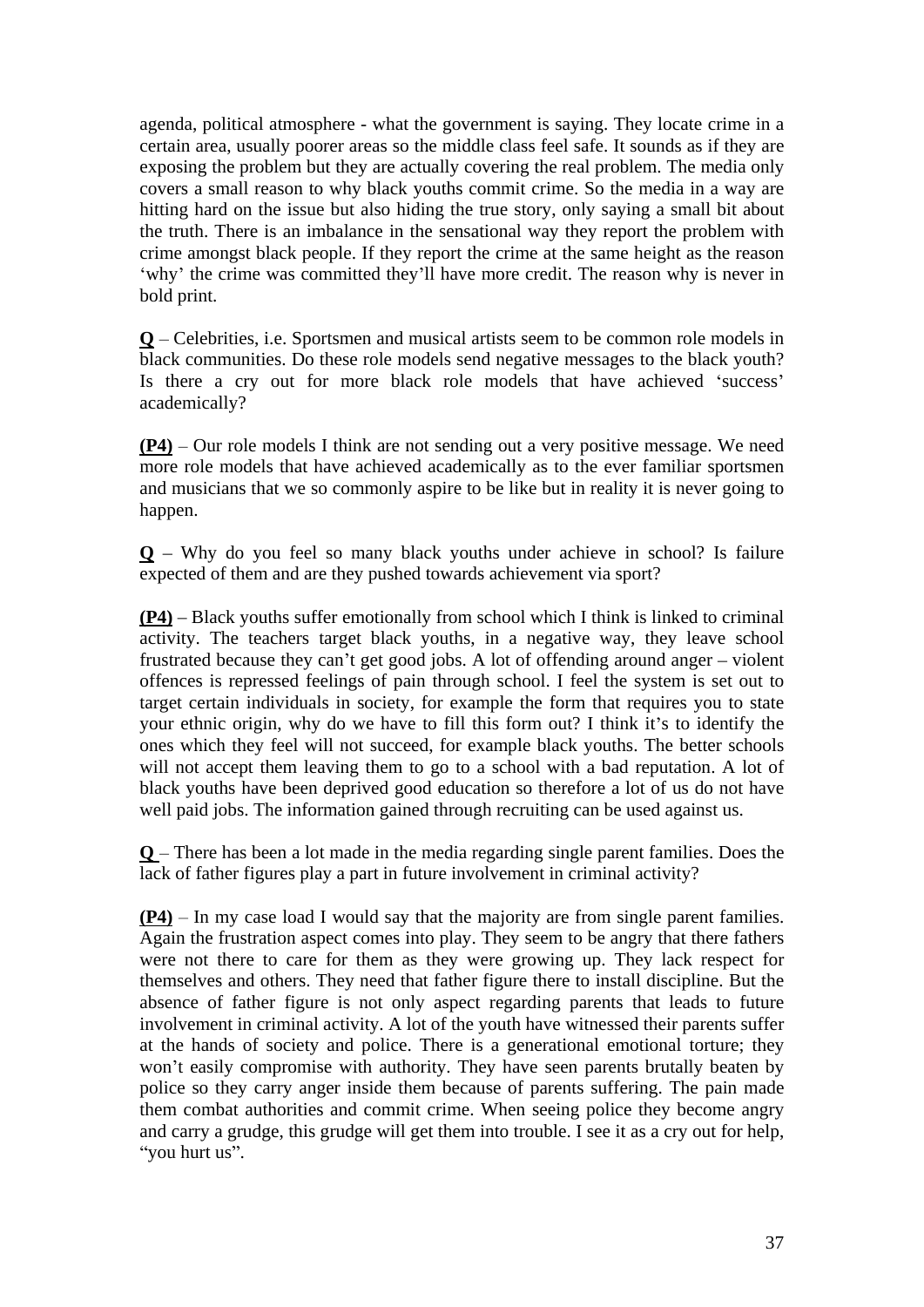$Q$  – Statistics show that a disproportionate amount of crime is committed by those further down the social class spectrum, to what extent do you think this is true?

**(P4)** – Well as a probation officer I do know that black youths do commit a disproportionate amount of violent crime, it all depends on the type of crime in question. The mentality and parenting style of Africans that bring their children over to the UK is different. The parents do not know the system. In my terms [laughs] Afro-centric and Euro-centric culture in which children are growing up in. inside the home they are Afro-centric, it's not about poor parenting it's about different parenting. Outside the home they are Euro-centric. There is a contrast of cultures; they may be confused which may cause frustration.

From working with Somalian youths I know in the Somalian culture it is encouraged to settle a dispute in a fight, conflict resolution. Here in the UK it is just seen as conflict. Crimes committed amongst the black youth are mostly violent/frustration crime not acquisitive crime as it is so oftenly stated. A lot of people blame crime on poverty, a quick means of getting money, but a very small percentage amongst black people conduct acquisitive crime in relation to white people. If you look at statistics drug related crime is not common amongst black youths, so the crimes they commit are not linked to poverty. If it was how do you pay for the drugs?

Those further down the social class spectrum are deprived, deprived of opportunity. A lot of black children don't have parental support, vulnerable from parents' ignorance; institutions identify vulnerable people, by applications etc. Once the door is shut it turns to frustration, they turn to crime and drugs. There are no community projects for black young people. They are deprived from leisure activities, deprived of opportunities, the media makes it look as if its poverty, the media is trying to project this but very few commit crime because of this. It is mostly violent crime. Another thing is the language barrier, form a lot of the youths I have worked with the language barrier has lead to frustration, they can't express themselves properly which in turn lead to violence.

**Q** – In 2007 former Prime Minister Tony Blair stated that the spate of knife and gun crime in the capital is part of a distinctive black culture  $-$  is there such a thing as a 'black culture', if so what does it entail?

**(P4)** I do not think the knife and gun crime is part of a distinct black culture, no, but I do think there is a generational gap, a difference as to what the first generation were like and what the youth are like today. I feel the youth today have ignored the struggle. They have it easy to what it was like for the first generation. There is the whole notion of being 'cool' and having the respect of your peers. The fashion aspect of the culture, you have to look the best. I think a lot of black parents want to hold onto the old culture but the white community fail to understand, this in its own causes frustration.

[Tape recorder turned off]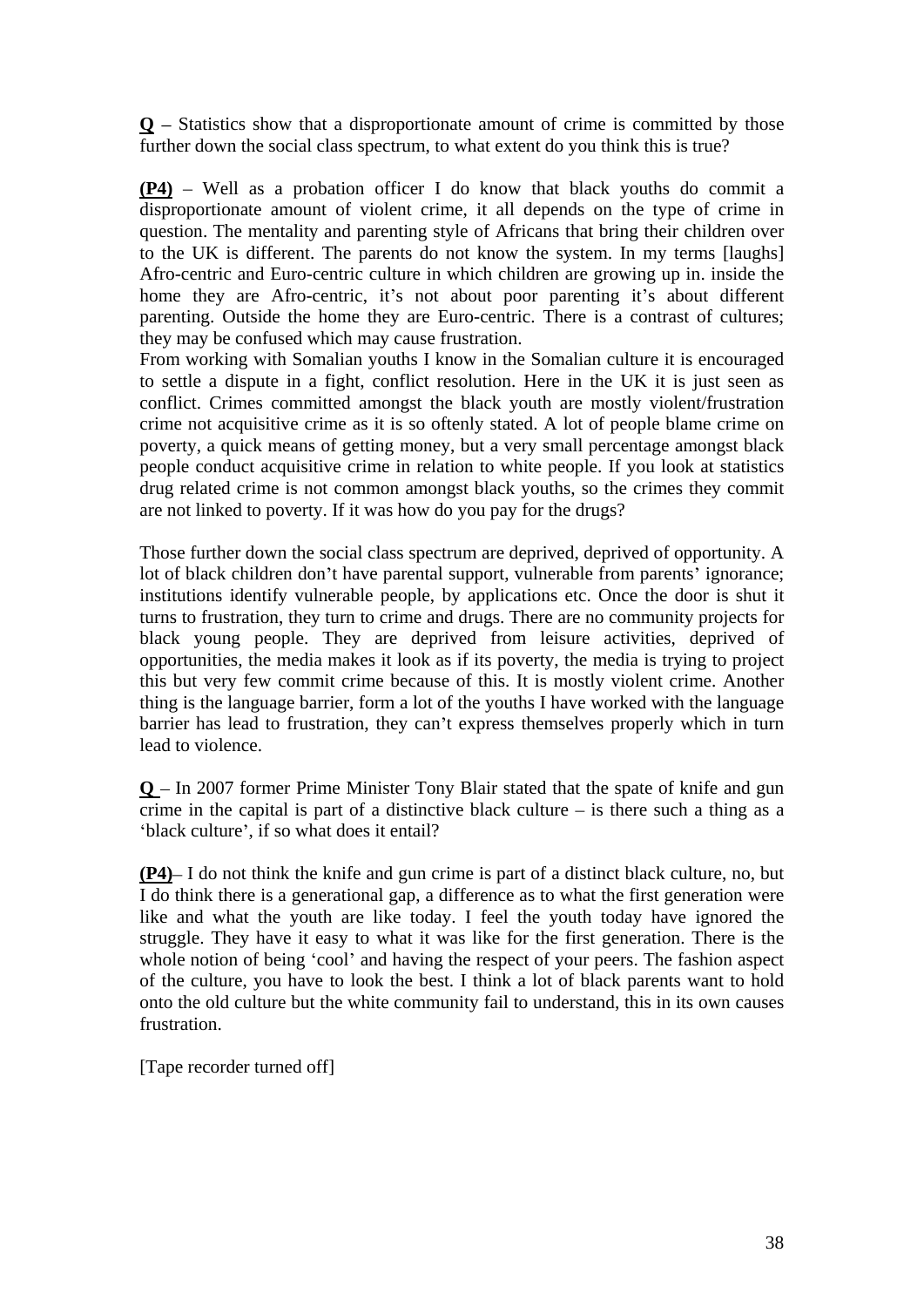## **REFERENCES**

Adler, F., Mueller., G., Laufer, W., (2007) *Criminology: Sixth Edition.* Boston: McGraw Hill

Akwagyiram, A., (2008) *Killing highlights gang culture* [Online]. Available at: www.news.bbc.co.uk [Accessed 23/03/08]

Assibiy-Mensah, G., (1997) *Role Models and Youth development* The Western Journal of Black Studies. Vol. 21 No. 4 (244, 245)

BBC News (2004) *Black girls overtake white boys* [Online]. Available at: **www.**news.bbc.co.uk [Accessed 23/02/08].

BBC News (2007) *Stab victim was on TV knife show* [Online]**.** Available at: [www.news.bbc.co.uk](http://www.news.bbc.co.uk) [Accessed 14/11/07].

BBC News (2007) *Youths sought over fatal stabbing* [Online]. Available at: [www.nes.bbc.co.uk](http://www.nes.bbc.co.uk) [Accessed 4/11/07].

BBC News (2007) *Police identify 169 London Gangs* [Online]. Available at: [www.news.bbc.co.uk](http://www.news.bbc.co.uk) [Accessed 27/2/08].

BBC Press office (2004) *The Trouble with Black Men: a Polemic* [Online]. Available at: [www.bbc.co.uk/pressoffice](http://www.bbc.co.uk/pressoffice) [Accessed 24/11/07].

Black Youth Empowerment (2007) *London Gun Plague* [Online]. Available at: [www.byempowerment.blogspot.com](http://www.byempowerment.blogspot.com) [Accesses 14/11/07].

Burke, R., (2005) *An Introduction to Criminological Theory: Second Edition.* Devon: Willan Publishing

Campbell, B., (1993) *Goliath: Britain s Dangerous Places.* London: Methuen

Cashmore, E., and Troyna, B., (1982) black youth in crisis. London: George Allen & Unwin publishers.

Cassidy, S., (2002,) *Schools have let down black pupils* [Online]. Available at: [www.independent.co.uk](http://www.independent.co.uk) [Accessed 24/12/07].

Clarke, N. (1982) Dachwyng Saturday school, in Ohri: *Community Work and Racism Community Work and Racism*, London, Routledge & Kegan Paulpp. 121-127

Cullen, F. and Agnew, T., (2004) *Criminological Theory: Past to Present: Essential Readings.* Los Angeles, Calif: Roxbury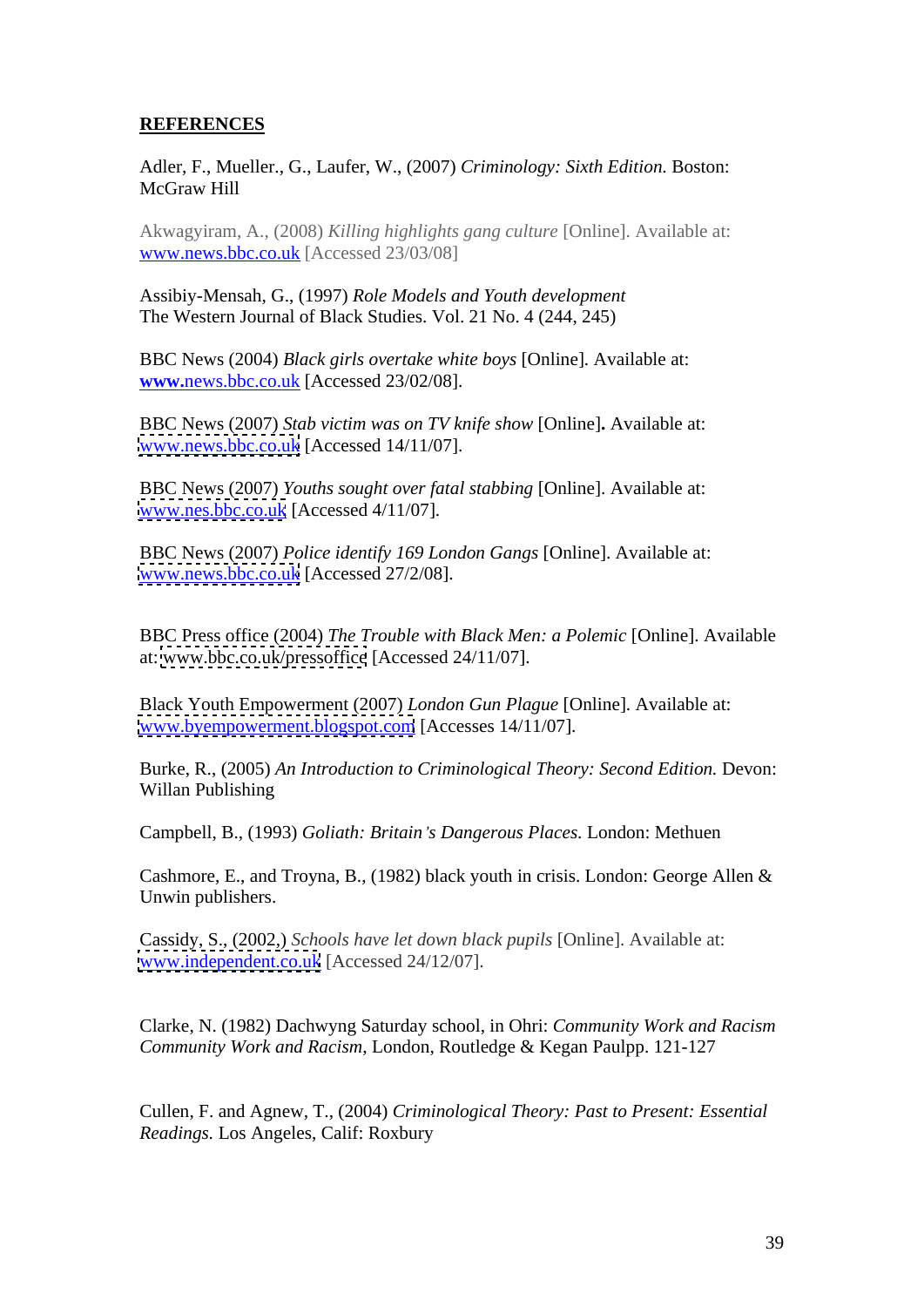Dorfman, L., (2001) *Youth, Race & Crime in the News* [Online]. Available at: [www.buildingblocksforyouth.org](http://www.buildingblocksforyouth.org) [Accessed 24/03/08].

Goldson, B., and Muncie, J., (2006) Youth Crime and Justice London: Sage publications

Jewkes, Y., (2004) *Media and Crime.* London: Sage

MacDonald, R., (1997) *Youth, The underclass and Social Exclusion.* London: Routledge

Mclean, M., (1981). *Comparative approaches to multiculturalism and education in Britain*. London Institute of Education. Occasional Paper 3, pp. 20-35

Mortimer, D., (2005) *Relationship between the welfare state and crime* [Online]. Available at: [www.news.bbc.co.uk](http://www.news.bbc.co.uk) [Accessed 28/11/07].

Muncie, J., (2004) *Youth & Crime: Second Edition.* London: Sage

Murray, C. (1996) *Charles Murray and the Underclass: the Developing Debate.* London: IEA Health and Welfare Unit in Association with the Sunday Times

Newsnight investigates (2007) *Broken society: Hackney s kids* London: BBC, 14<sup>th</sup> June, VHS  $\frac{d\bar{h}}{dt}$  Iune VIIS June. VHS

Smith, D. (1992) *Understanding the Underclass*. London: Policy Studies Institute

Stephenson, W., (2007) *Young people and of ending: Education, youth justice and social exclusion*. Devon: Willan publishing

Stop the guns (2004) *What is Trident?* [Online]. Available at: [www.stoptheguns.org](http://www.stoptheguns.org) [Accessed 11/2/08].

Troyna, B., (1984) *Fact or Artefact? The 'Educational Underachievement' of Black Pupils* British Journal of Sociology of Education, Vol. 5, No. 2, (1984), pp. 153-166

Vine Investigates (2007) Panorama: *On a Knife Edge* London: BBC, 13<sup>th</sup> August. VHS th August. VHS

Wintour, p., (2007) *Blair blames spate of murders on black culture* [Online]. Available at: [www.guardian.co.uk](http://www.guardian.co.uk) [Accessed 25/3/08].

Womack, S., (2007) Black *boys 'need role models not rappers'* [Online]. Available at: [www.telegraph.co.uk](http://www.telegraph.co.uk) [Accessed 24/11/07].